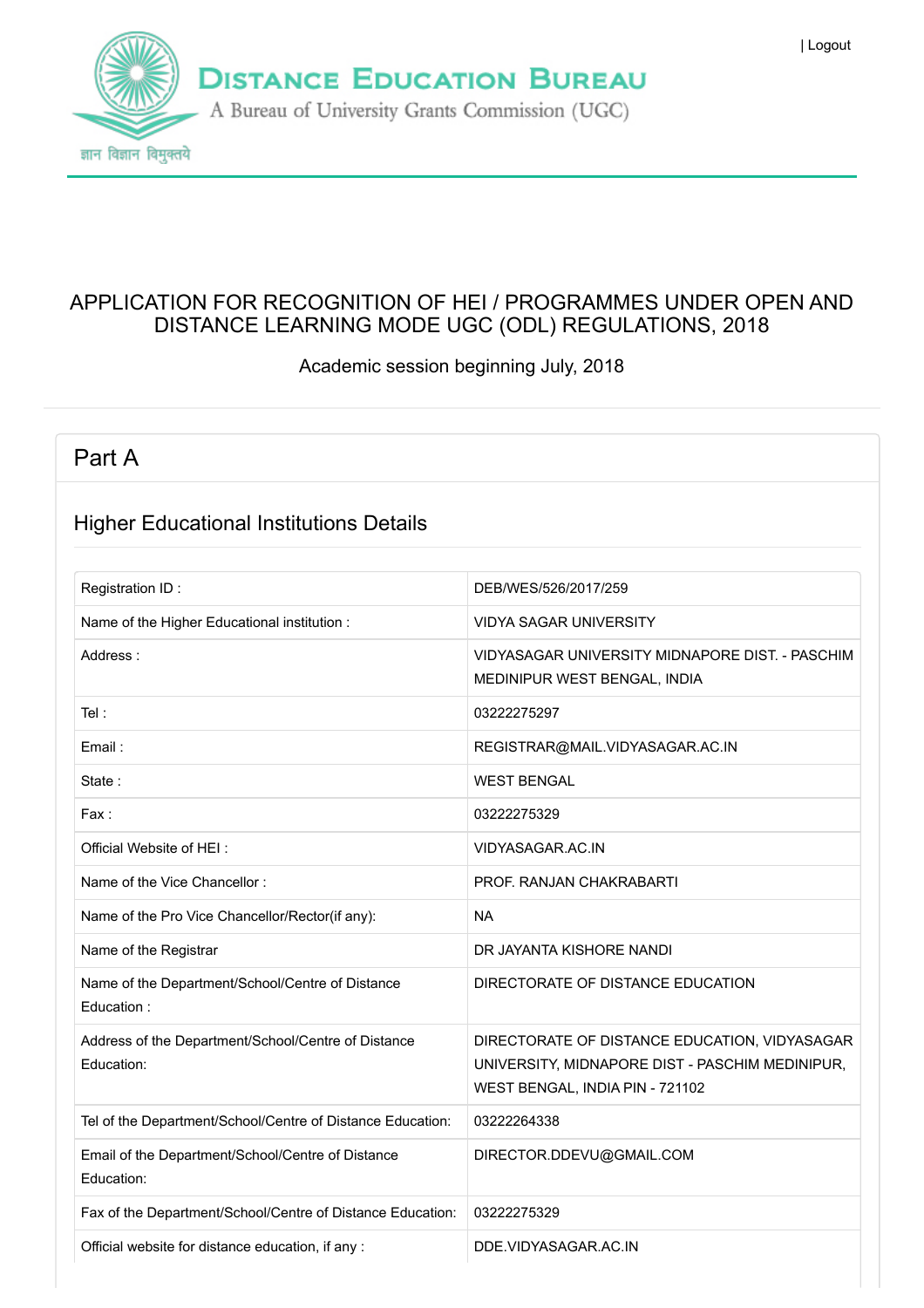| Name of Director/Head of Department/Head of<br>School/Centre of Distance Education :                                          | PROF PRAKASH CHANDRA DHARA                 |
|-------------------------------------------------------------------------------------------------------------------------------|--------------------------------------------|
| Designation:                                                                                                                  | <b>DIRECTOR OFFICIATING</b>                |
| Mobile No.:                                                                                                                   | 9433226695                                 |
| Type of HEI:                                                                                                                  | <b>STATE</b>                               |
| Year of establishment of HEI:                                                                                                 | Year: 1981<br>Month: 9                     |
| Recognition status of the HEI as per UGC Act, 1956:                                                                           | SECTION 2(F)                               |
| Is HEI also recognized under 12 (B):                                                                                          | <b>YES</b>                                 |
| Whether accredited by NAAC?:                                                                                                  | <b>YES</b>                                 |
| Year of assessment of NAAC :                                                                                                  | 2014                                       |
| NAAC CGPA Score:                                                                                                              | 2.860                                      |
| NAAC Accreditation valid upto:                                                                                                | 2019                                       |
| Whether valid for the academic year 2018-19 :                                                                                 | <b>YES</b>                                 |
| Whether HEI is ready or has already applied for NAAC<br>assessment:                                                           | <b>YES</b>                                 |
| State if NAAC is not applicable at present (For SOUs &<br>existing HEIs recognized for ODL mode by UGC for 2017-18<br>only):  | <b>YES</b>                                 |
| In case of existing recognized HEI, mention letter No. & date<br>of UGC recognition letter :                                  | F.NO. 12-7/2016(DEB-I)/359 DATE 06/07/2016 |
| Territorial Jurisdiction of HEI as per its Act for offering<br>proposed ODL programmes :                                      | <b>WITHIN THE STATE</b>                    |
| Territorial Jurisdiction of HEI for offering proposed ODL<br>programmes as per Annexure IV of UGC (ODL) Regulations,<br>2017: | <b>WITHIN THE STATE</b>                    |
| Whether Center for Internal Quality Assurance (CIQA) is<br>established or not:                                                | <b>YES</b>                                 |

### TABLE 1.1

| Sr.No.           | Name of the Activity                               |             | Tentative months schedule (specify months) during Year |
|------------------|----------------------------------------------------|-------------|--------------------------------------------------------|
|                  |                                                    | From(Month) | To(Month)                                              |
| 1.               | Admission                                          | <b>MAY</b>  | <b>OCT</b>                                             |
| 2.               | Distribution of SLM                                | <b>NOV</b>  | <b>DEC</b>                                             |
| 3.               | Contact Programmes (counselling, Practicals, etc.) | <b>NOV</b>  | <b>AUG</b>                                             |
| $\overline{4}$ . | Assignment Submission (if any)                     | <b>NAP</b>  | <b>NAP</b>                                             |
| 5.               | <b>Evaluation of Assignment</b>                    | <b>NAP</b>  | <b>NAP</b>                                             |
| 6.               | Examination                                        | <b>OCT</b>  | <b>JAN</b>                                             |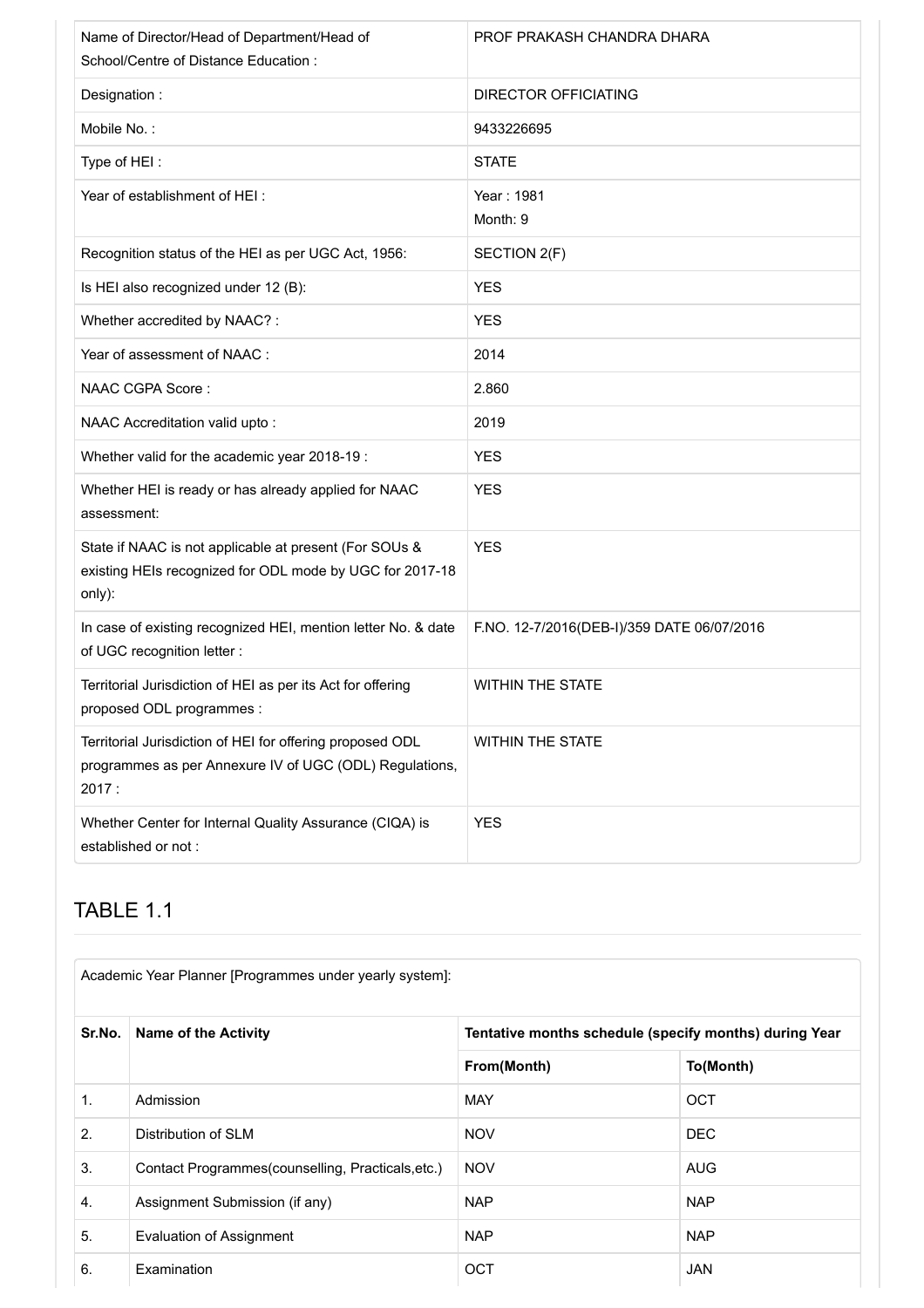|  | Declaration of Result | <b>MAR</b> | <b>APF</b> |
|--|-----------------------|------------|------------|
|  |                       |            |            |

### TABLE 1.2

| Academic Year Planner [Programmes under Semester System]: |                                                    |             |            |             |            |  |  |
|-----------------------------------------------------------|----------------------------------------------------|-------------|------------|-------------|------------|--|--|
| Sr.No.                                                    | <b>Name of the Activity</b>                        |             | July       |             | January    |  |  |
|                                                           |                                                    | <b>From</b> | To         | <b>From</b> | To         |  |  |
| $\mathbf{1}$ .                                            | Admission                                          | <b>NAP</b>  | <b>NAP</b> | <b>NAP</b>  | <b>NAP</b> |  |  |
| 2.                                                        | Distribution of SLM                                | <b>NAP</b>  | <b>NAP</b> | <b>NAP</b>  | <b>NAP</b> |  |  |
| 3.                                                        | Contact Programmes (counselling, Practicals, etc.) | <b>NAP</b>  | <b>NAP</b> | <b>NAP</b>  | <b>NAP</b> |  |  |
| 4.                                                        | Assignment Submission (if any)                     | <b>NAP</b>  | <b>NAP</b> | <b>NAP</b>  | <b>NAP</b> |  |  |
| 5.                                                        | <b>Evaluation of Assignment</b>                    | <b>NAP</b>  | <b>NAP</b> | <b>NAP</b>  | <b>NAP</b> |  |  |
| 6.                                                        | Examination                                        | <b>NAP</b>  | <b>NAP</b> | <b>NAP</b>  | <b>NAP</b> |  |  |
| 7.                                                        | Declaration of Result                              | <b>NAP</b>  | <b>NAP</b> | <b>NAP</b>  | <b>NAP</b> |  |  |

### TABLE 1.3

| TOTAL BUILT UP AREA EXCLUSIVELY FOR OPEN AND DISTANCE LEARNING (MINIMUM 15000 SQ):                                                              |                                                                       |                                                          |                   |  |  |  |
|-------------------------------------------------------------------------------------------------------------------------------------------------|-----------------------------------------------------------------------|----------------------------------------------------------|-------------------|--|--|--|
| <b>Builit-up Area Type</b>                                                                                                                      | <b>Minimum Built up</b><br>area required as per<br><b>Regulations</b> | <b>Built-Up Area</b><br>available(Carpet<br>Area Sq. ft) | <b>Difference</b> |  |  |  |
| Academic                                                                                                                                        | 7500                                                                  | 8400                                                     | -900              |  |  |  |
| Administrative                                                                                                                                  | 1500                                                                  | 12000                                                    | -10500            |  |  |  |
| Academic support such as Library, Reading Room, Computer<br>Centre, Information and Communication technology labs,<br>Video and Audio Labs etc. | 4500                                                                  | 12000                                                    | -7500             |  |  |  |
| Amenities or other support facilities (Excluding toilets)                                                                                       | 1500                                                                  | 2800                                                     | $-1300$           |  |  |  |
| Total built-up area for ODL activities                                                                                                          | 15000                                                                 | 35200                                                    | $-20200$          |  |  |  |

#### TABLE 1.4

| Academic year | <b>Particular</b>        | <b>UG Degree</b> | <b>PG Degree</b> |
|---------------|--------------------------|------------------|------------------|
| 2017-18       | No. of students enrolled | 0                | 5515             |
|               | No. of students passed   | 0                | 0                |
| 2016-17       | No. of students enrolled | 0                | 5552             |
|               | No. of students passed   | 0                | 0                |
| 2015-16       | No. of students enrolled | 0                | 7782             |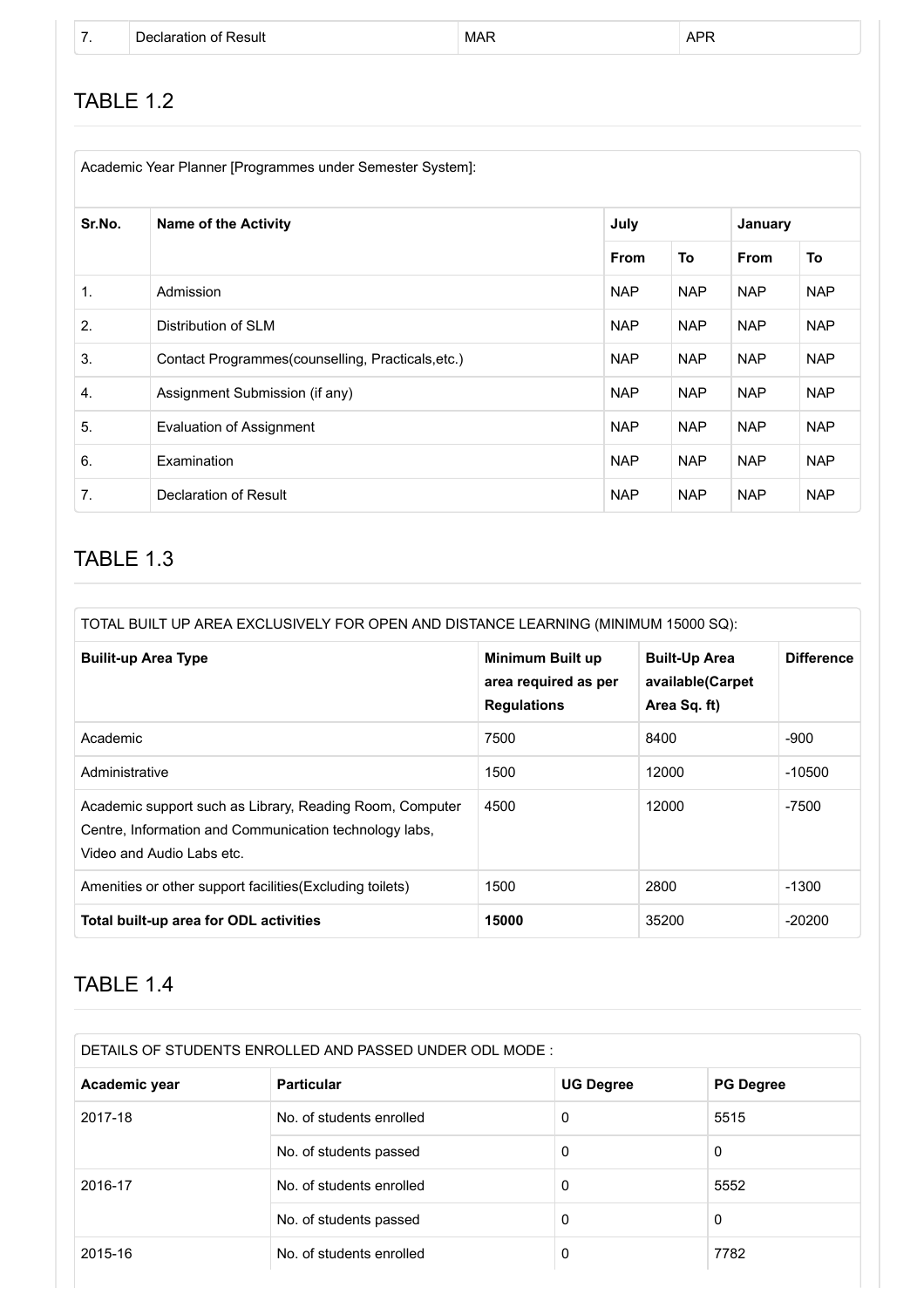|  | No.<br>. of students passed | 145 |
|--|-----------------------------|-----|
|  |                             |     |

## TABLE 1.5(Proposed Programme details for Distance Education)

| SrNo.                   | Name of Programme proposed<br>to be offered from July, 2018<br>onward                                   | Whether as per<br><b>UGC Degree</b><br>specification<br>2014(Y/N) | <b>Minimum</b><br><b>Duration of</b><br>programmes<br>(years) | Type of<br>Programme:<br>Professional<br>or General | <b>Whether SLM</b><br>prepared for<br>complete<br>programme | Whether<br>offered<br>under<br>Regular<br>mode |
|-------------------------|---------------------------------------------------------------------------------------------------------|-------------------------------------------------------------------|---------------------------------------------------------------|-----------------------------------------------------|-------------------------------------------------------------|------------------------------------------------|
| $\mathbf{1}$            | MASTER OF ARTS (BENGALI)                                                                                | <b>YES</b>                                                        | 2                                                             | <b>GENERAL</b>                                      | <b>YES</b>                                                  | <b>YES</b>                                     |
| $\overline{2}$          | <b>MASTER OF ARTS (ENGLISH)</b>                                                                         | <b>YES</b>                                                        | 2                                                             | <b>GENERAL</b>                                      | <b>YES</b>                                                  | <b>YES</b>                                     |
| $\mathsf 3$             | MASTER OF ARTS (HISTORY)                                                                                | <b>YES</b>                                                        | 2                                                             | <b>GENERAL</b>                                      | <b>YES</b>                                                  | <b>YES</b>                                     |
| $\overline{\mathbf{4}}$ | MASTER OF ARTS (POLITICAL<br>SCIENCE)                                                                   | <b>YES</b>                                                        | $\overline{2}$                                                | <b>GENERAL</b>                                      | <b>YES</b>                                                  | <b>YES</b>                                     |
| $\mathbf 5$             | MASTER OF ARTS (SANSKRIT)                                                                               | <b>YES</b>                                                        | 2                                                             | <b>GENERAL</b>                                      | <b>YES</b>                                                  | <b>YES</b>                                     |
| 6                       | MASTER OF COMMERCE                                                                                      | <b>YES</b>                                                        | $\overline{c}$                                                | <b>GENERAL</b>                                      | <b>YES</b>                                                  | <b>YES</b>                                     |
| $\overline{7}$          | MASTER OF SCIENCE (APPLIED<br><b>MATHEMATICS WITH</b><br><b>OCEANOLOGY AND</b><br>COMPUTER PROGRAMMING) | <b>YES</b>                                                        | 2                                                             | <b>GENERAL</b>                                      | <b>YES</b>                                                  | <b>YES</b>                                     |
| 8                       | MASTER OF SCIENCE<br>(BOTANY)                                                                           | <b>YES</b>                                                        | $\overline{c}$                                                | <b>GENERAL</b>                                      | <b>YES</b>                                                  | <b>YES</b>                                     |
| 9                       | MASTER OF SCIENCE<br>(CHEMISTRY)                                                                        | <b>YES</b>                                                        | $\overline{2}$                                                | <b>GENERAL</b>                                      | <b>YES</b>                                                  | <b>YES</b>                                     |
| 10                      | MASTER OF SCIENCE<br>(COMPUTER SCIENCE)                                                                 | <b>YES</b>                                                        | 2                                                             | <b>GENERAL</b>                                      | <b>YES</b>                                                  | <b>YES</b>                                     |
| 11                      | MASTER OF SCIENCE<br>(DIETETICS AND COMMUNITY<br>NUTRITION MANAGEMENT)                                  | <b>YES</b>                                                        | $\overline{2}$                                                | <b>GENERAL</b>                                      | <b>YES</b>                                                  | <b>YES</b>                                     |
| 12                      | MASTER OF SCIENCE<br>(ENVIRONMENTAL SCIENCE)                                                            | <b>YES</b>                                                        | $\overline{2}$                                                | <b>GENERAL</b>                                      | <b>YES</b>                                                  | <b>NO</b>                                      |
| 13                      | MASTER OF SCIENCE<br>(GEOGRAPHY)                                                                        | <b>YES</b>                                                        | $\overline{2}$                                                | <b>GENERAL</b>                                      | <b>YES</b>                                                  | <b>YES</b>                                     |
| 14                      | MASTER OF SCIENCE<br>(PHYSICS)                                                                          | <b>YES</b>                                                        | $\overline{2}$                                                | <b>GENERAL</b>                                      | <b>YES</b>                                                  | <b>YES</b>                                     |
| 15                      | MASTER OF SCIENCE<br>(ZOOLOGY)                                                                          | <b>YES</b>                                                        | $\overline{2}$                                                | <b>GENERAL</b>                                      | <b>YES</b>                                                  | <b>YES</b>                                     |

TABLE 1.6(Regional Centre details)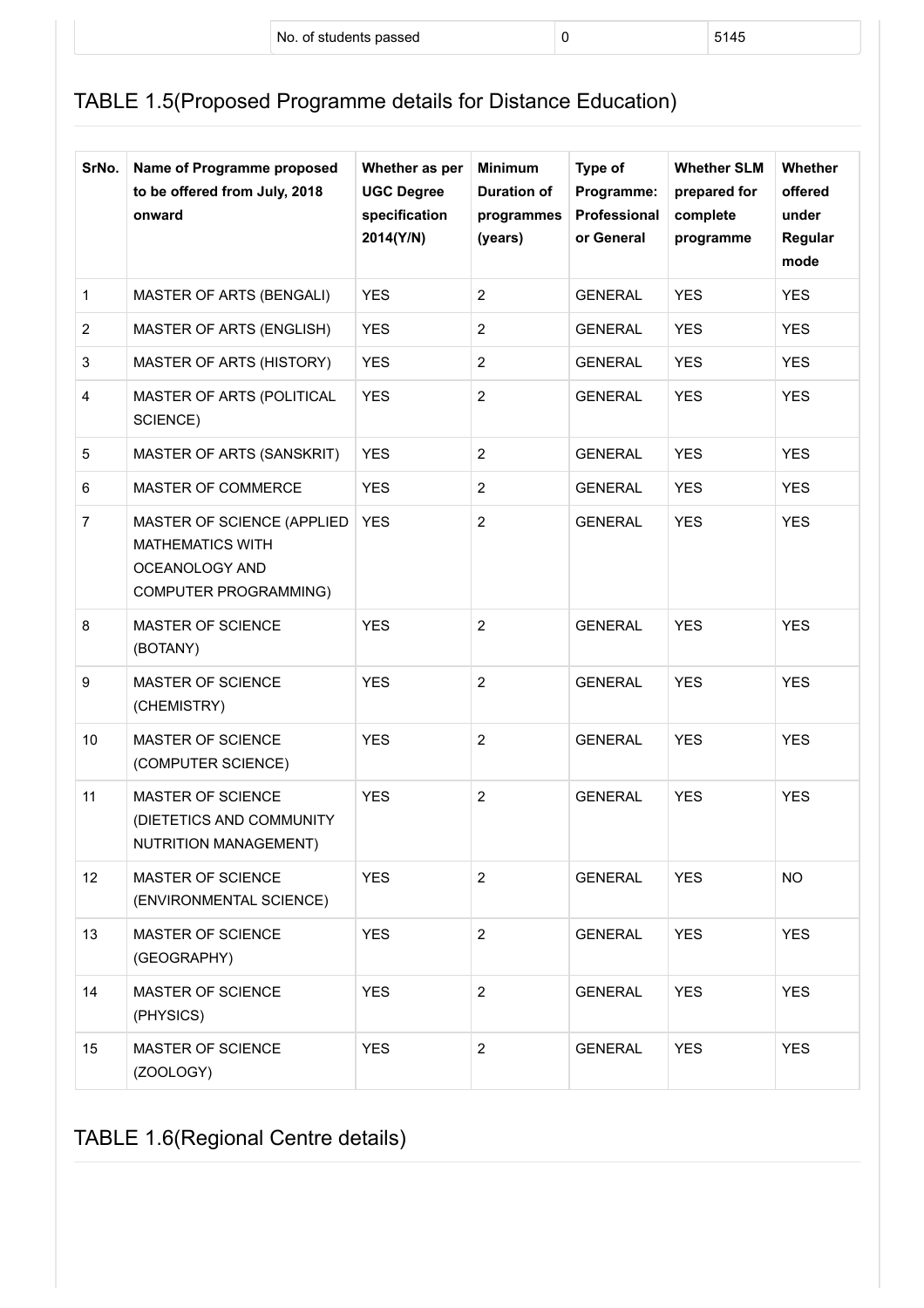| SrNo. | Name &<br><b>Address of</b><br>Regional<br><b>Centre</b> | <b>HEI Association</b><br>with RC (Owned,<br>maintained etc.) | <b>Name and Contact</b><br>Details of<br>Coordinator/Counsellor | <b>Qualification of</b><br>Coordinator/Counsellor<br>at RC | No. of<br><b>Counsellor</b><br>at RC | No. of<br><b>LSC</b><br>covered<br>under<br><b>RC</b> |
|-------|----------------------------------------------------------|---------------------------------------------------------------|-----------------------------------------------------------------|------------------------------------------------------------|--------------------------------------|-------------------------------------------------------|
|       | <b>NA</b>                                                | <b>NA</b>                                                     | <b>NA</b>                                                       | <b>NA</b>                                                  | 0                                    | 0                                                     |

# TABLE 1.7(Learner Support Centre (LSC) details)

| SrNo.            | Name & Address of<br><b>College/institute</b><br>(where LSC is<br>established):                                 | Name of HEI to<br>which<br><b>College/institute</b><br>is affiliated<br>(where LSC is<br>established) | Whether the<br><b>College/institute</b><br>is private or<br>Govt.(where<br>LSC is<br>established) | <b>Name and Contact</b><br><b>Details of</b><br>Coordinator/counsellor | <b>Qualification of</b><br><b>Coordinator/Counsellor</b> | No.<br>Col |
|------------------|-----------------------------------------------------------------------------------------------------------------|-------------------------------------------------------------------------------------------------------|---------------------------------------------------------------------------------------------------|------------------------------------------------------------------------|----------------------------------------------------------|------------|
| $\mathbf{1}$     | <b>ASUTOSH</b><br>COLLEGE, 92, S.P.<br><b>MUKHERJEE</b><br>ROAD, KOLKATA -<br>700026                            | <b>AFFILIATED</b><br><b>CENTRE</b>                                                                    | <b>NA</b>                                                                                         | DR. DIPAK KUMAR<br>KAR PH.NO. -<br>03324554504                         | M.SC., PH.D                                              | 66         |
| $\boldsymbol{2}$ | <b>HALDIA</b><br><b>GOVERNMENT</b><br>COLLEGE,<br>DEBHOG, HALDIA,<br><b>PURBA</b><br>MEDINIPUR, PIN -<br>721657 | <b>AFFILIATED</b><br>CENTRE                                                                           | <b>NA</b>                                                                                         | DR. DEBASISH<br>BANERJEE PH.NO. -<br>03224252278                       | M.COM, PH.D.                                             | 34         |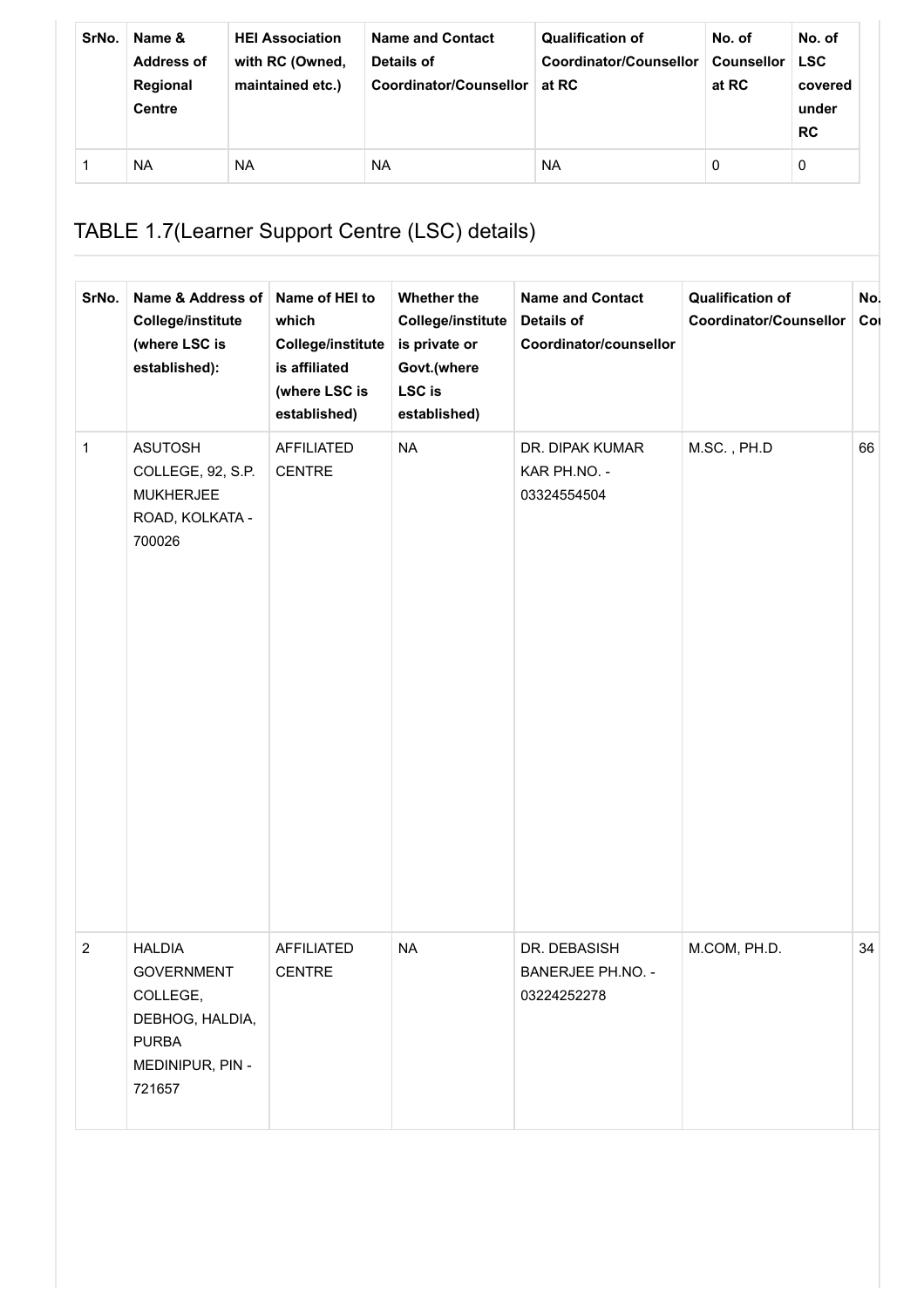| $\mathbf{3}$    | SHIRAKOLE<br>MAHAVIDYALAYA,<br>SHIRAKOLE,<br>SOUTH 24<br>PARGANAS, PIN -<br>743513 | AFFILIATED<br>CENTRE | $\sf NA$  | DR. SUKLA DUTTA<br>MAITI PH.NO. -<br>8420250721                | M.SC., PH.D. | $18\,$ |
|-----------------|------------------------------------------------------------------------------------|----------------------|-----------|----------------------------------------------------------------|--------------|--------|
| $\overline{4}$  | SALDIHA<br>COLLEGE,<br>SALDIHA,<br><b>BANKURA PIN -</b><br>722173                  | AFFILIATED<br>CENTRE | <b>NA</b> | DR. SHAIKH<br>SIRAJUDDIN PH.NO. -<br>03242262224               | M.A., PH.D   | 32     |
| $5\phantom{.0}$ | VIVEKANANDA<br>COLLEGE, EAST<br>UDAYRAJPUR,<br>MADHYAMGRAM,<br>KOLKATA - 700129    | AFFILIATED<br>CENTRE | <b>NA</b> | DR. CHANDAN KUMAR<br><b>CHAKRABORTY</b><br>PH.NO. - 9830278374 | M.A., PH.D   | 37     |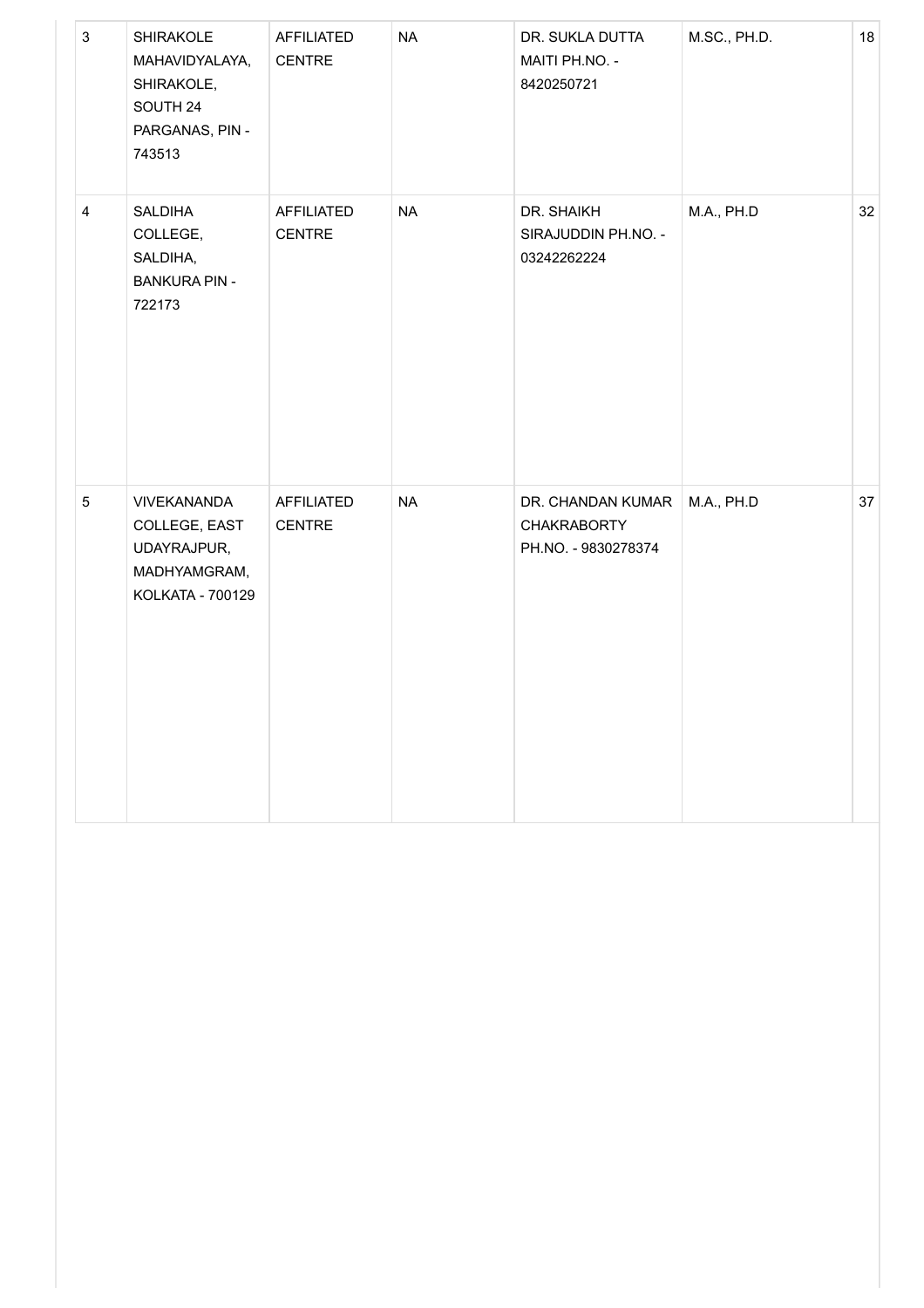| $\,6\,$ | <b>ULUBERIA</b>       | AFFILIATED | $\sf NA$ | DR. DEBASISH PAL     | M.COM, PH.D | 65 |
|---------|-----------------------|------------|----------|----------------------|-------------|----|
|         | COLLEGE,<br>ULUBERIA, | CENTRE     |          | PH.NO. - 03326610322 |             |    |
|         | HOWRAH PIN -          |            |          |                      |             |    |
|         | 711315                |            |          |                      |             |    |
|         |                       |            |          |                      |             |    |
|         |                       |            |          |                      |             |    |
|         |                       |            |          |                      |             |    |
|         |                       |            |          |                      |             |    |
|         |                       |            |          |                      |             |    |
|         |                       |            |          |                      |             |    |
|         |                       |            |          |                      |             |    |
|         |                       |            |          |                      |             |    |
|         |                       |            |          |                      |             |    |
|         |                       |            |          |                      |             |    |
|         |                       |            |          |                      |             |    |
|         |                       |            |          |                      |             |    |
|         |                       |            |          |                      |             |    |
|         |                       |            |          |                      |             |    |
|         |                       |            |          |                      |             |    |
|         |                       |            |          |                      |             |    |
|         |                       |            |          |                      |             |    |
|         |                       |            |          |                      |             |    |
|         |                       |            |          |                      |             |    |
|         |                       |            |          |                      |             |    |
|         |                       |            |          |                      |             |    |
|         |                       |            |          |                      |             |    |
|         |                       |            |          |                      |             |    |
|         |                       |            |          |                      |             |    |
|         |                       |            |          |                      |             |    |
|         |                       |            |          |                      |             |    |
|         |                       |            |          |                      |             |    |
|         |                       |            |          |                      |             |    |
|         |                       |            |          |                      |             |    |
|         |                       |            |          |                      |             |    |
|         |                       |            |          |                      |             |    |
|         |                       |            |          |                      |             |    |
|         |                       |            |          |                      |             |    |
|         |                       |            |          |                      |             |    |
|         |                       |            |          |                      |             |    |
|         |                       |            |          |                      |             |    |
|         |                       |            |          |                      |             |    |
|         |                       |            |          |                      |             |    |
|         |                       |            |          |                      |             |    |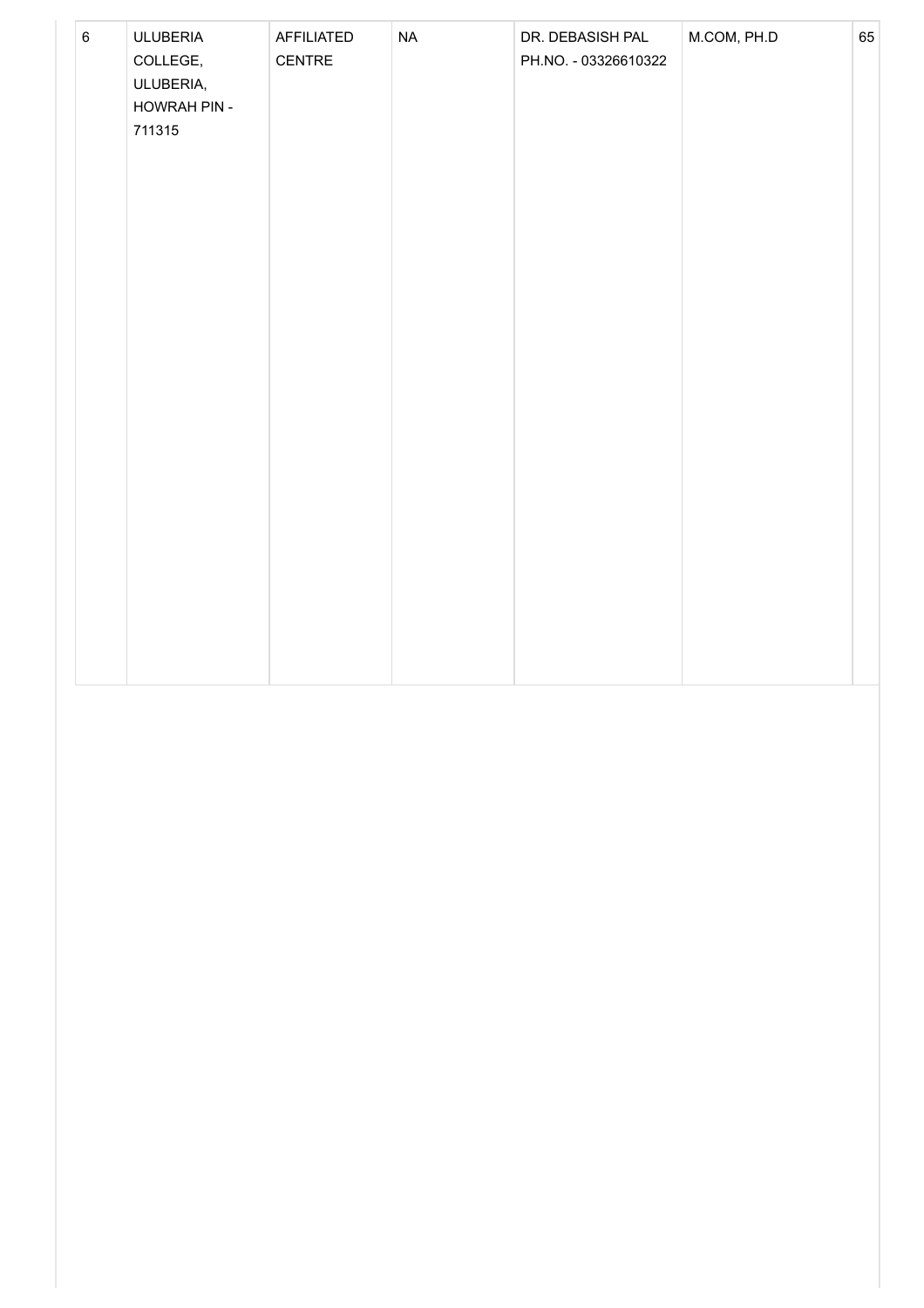| $\overline{7}$ | <b>IIAS WOMEN'S</b><br>COLLEGE<br>BAGBAZAR,<br>KOLKATA - 700003 | AFFILIATED<br>CENTRE | <b>NA</b> | DR. MAHUA DAS PH.<br>NO. - 03325332435 | M.A., PH.D. | 70 |
|----------------|-----------------------------------------------------------------|----------------------|-----------|----------------------------------------|-------------|----|
|                |                                                                 |                      |           |                                        |             |    |
|                |                                                                 |                      |           |                                        |             |    |
|                |                                                                 |                      |           |                                        |             |    |
|                |                                                                 |                      |           |                                        |             |    |
|                |                                                                 |                      |           |                                        |             |    |
|                |                                                                 |                      |           |                                        |             |    |
|                |                                                                 |                      |           |                                        |             |    |
|                |                                                                 |                      |           |                                        |             |    |
|                |                                                                 |                      |           |                                        |             |    |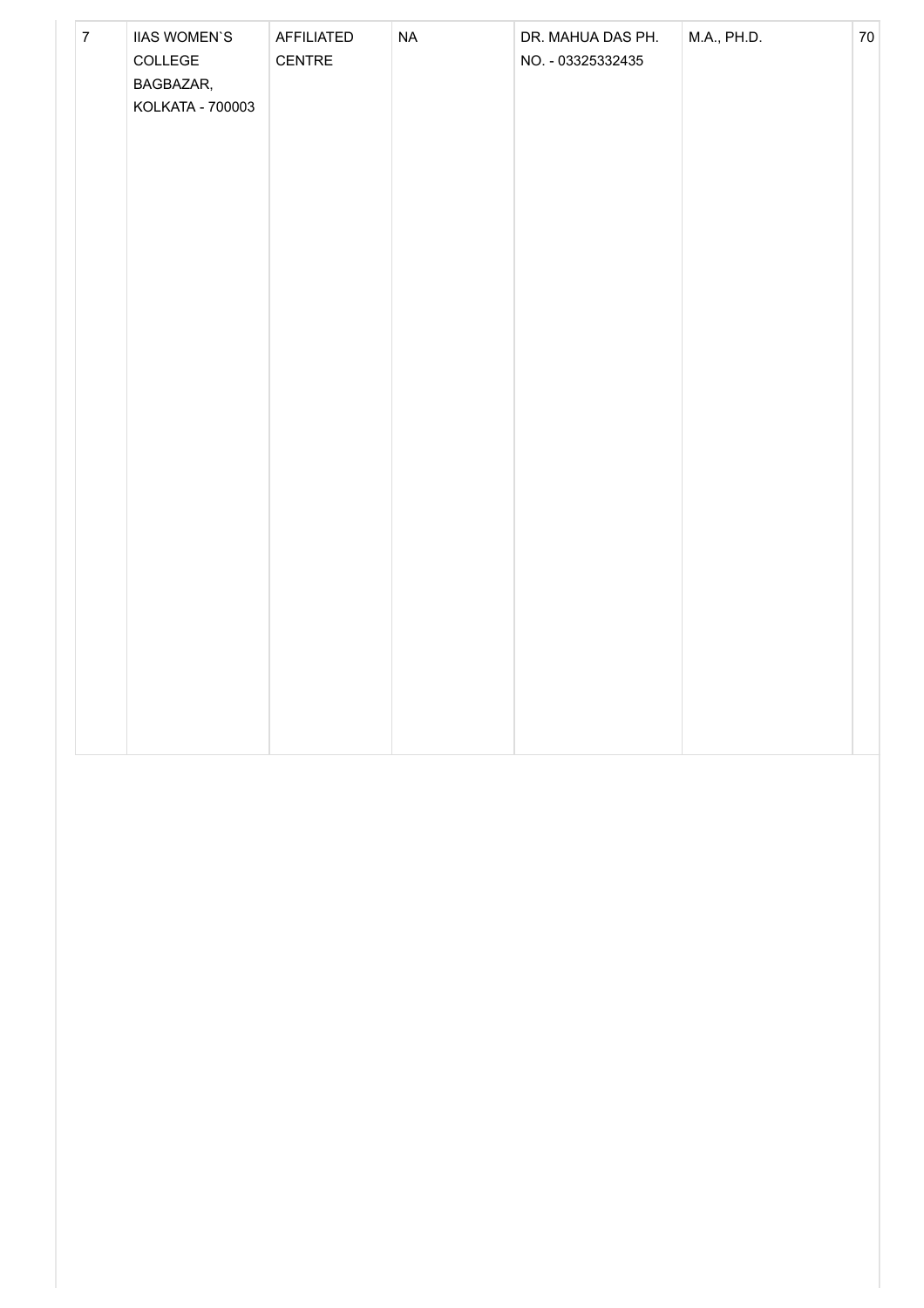| 8                | <b>KRISHNA</b><br>CHANDRA<br>COLLEGE,<br>HETAMPUR,<br><b>BIRBHUM PIN -</b><br>731124 | AFFILIATED<br>CENTRE | $\sf NA$ | DR. GOUTAM<br>CHATTERJEE PH.NO. -<br>03462270236 | M.COM, PH.D  | 70                |
|------------------|--------------------------------------------------------------------------------------|----------------------|----------|--------------------------------------------------|--------------|-------------------|
| $\boldsymbol{9}$ | KHEJURI<br>COLLEGE,<br>KHEJURI,<br>BARATALA, PURBA<br>MEDINIPUR, PIN -<br>721432     | AFFILIATED<br>CENTRE | $\sf NA$ | DR. ASIM KUMAR<br>MANNA PH.NO. -<br>9153439002   | M.SC., PH.D. | $12 \overline{ }$ |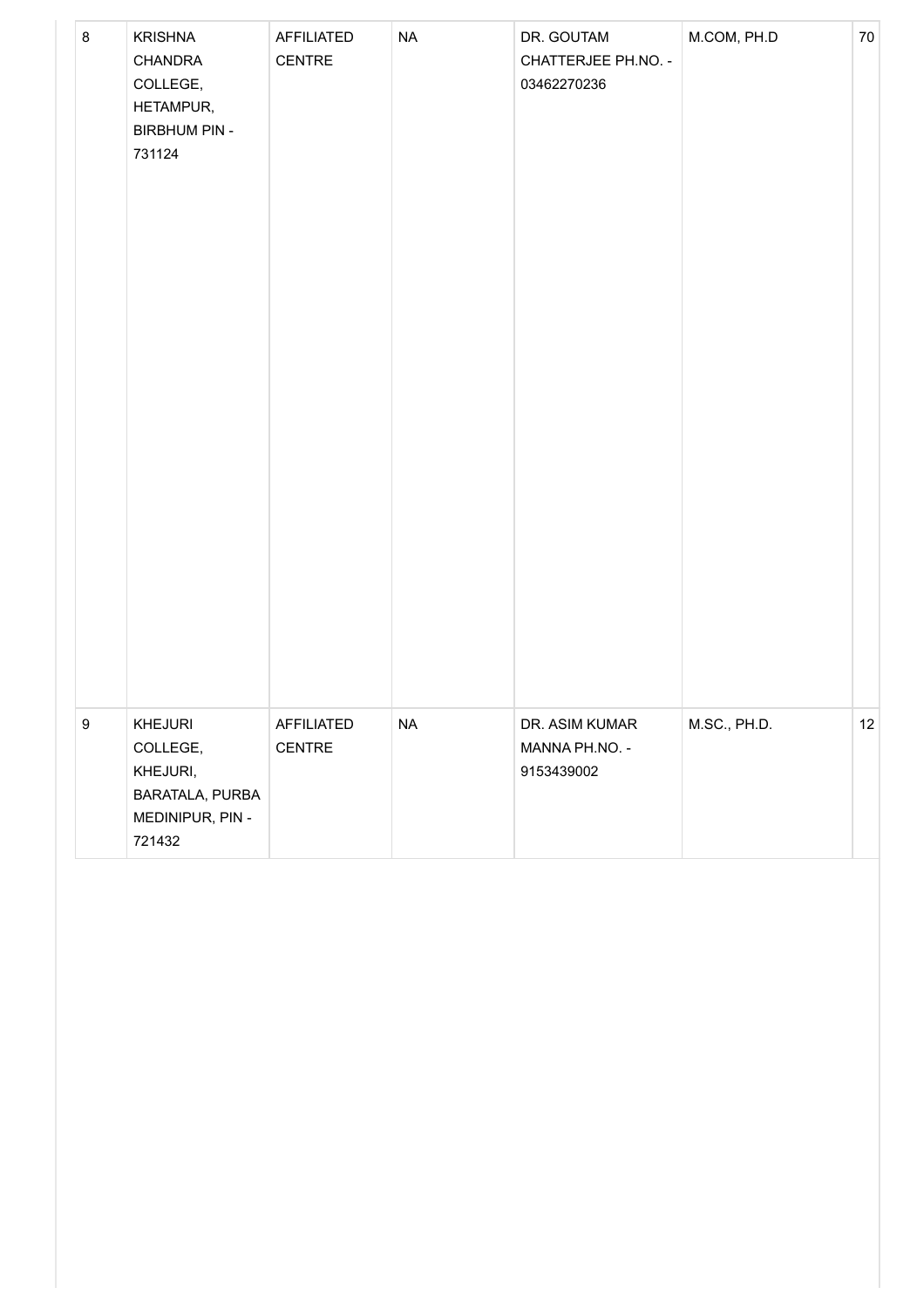| 10 <sup>°</sup> | <b>BARRACKPUR</b><br>RASTRAGURU<br>SURENDRANATH<br>COLLEGE, 6,<br>RIVER SIDE ROAD<br>AND 85, MIDDLE<br>ROAD,<br>BARRACKPUR,<br>KOLKATA - 700120 | <b>AFFILIATED</b><br><b>CENTRE</b> | <b>NA</b> | DR. MONOJIT RAY<br>PH.NO. - 03325928855           | M.SC., PH.D. | 62 |
|-----------------|-------------------------------------------------------------------------------------------------------------------------------------------------|------------------------------------|-----------|---------------------------------------------------|--------------|----|
| 11              | EGRA SARADA<br>SHASHIBHUSAN<br>COLLEGE, EGRA,<br><b>PURBA</b><br>MEDINIPUR, PIN -<br>721429                                                     | <b>AFFILIATED</b><br><b>CENTRE</b> | <b>NA</b> | DR. DIPAK KUMAR<br>TAMILI PH. NO. -<br>9434014248 | M.SC., PH.D  | 12 |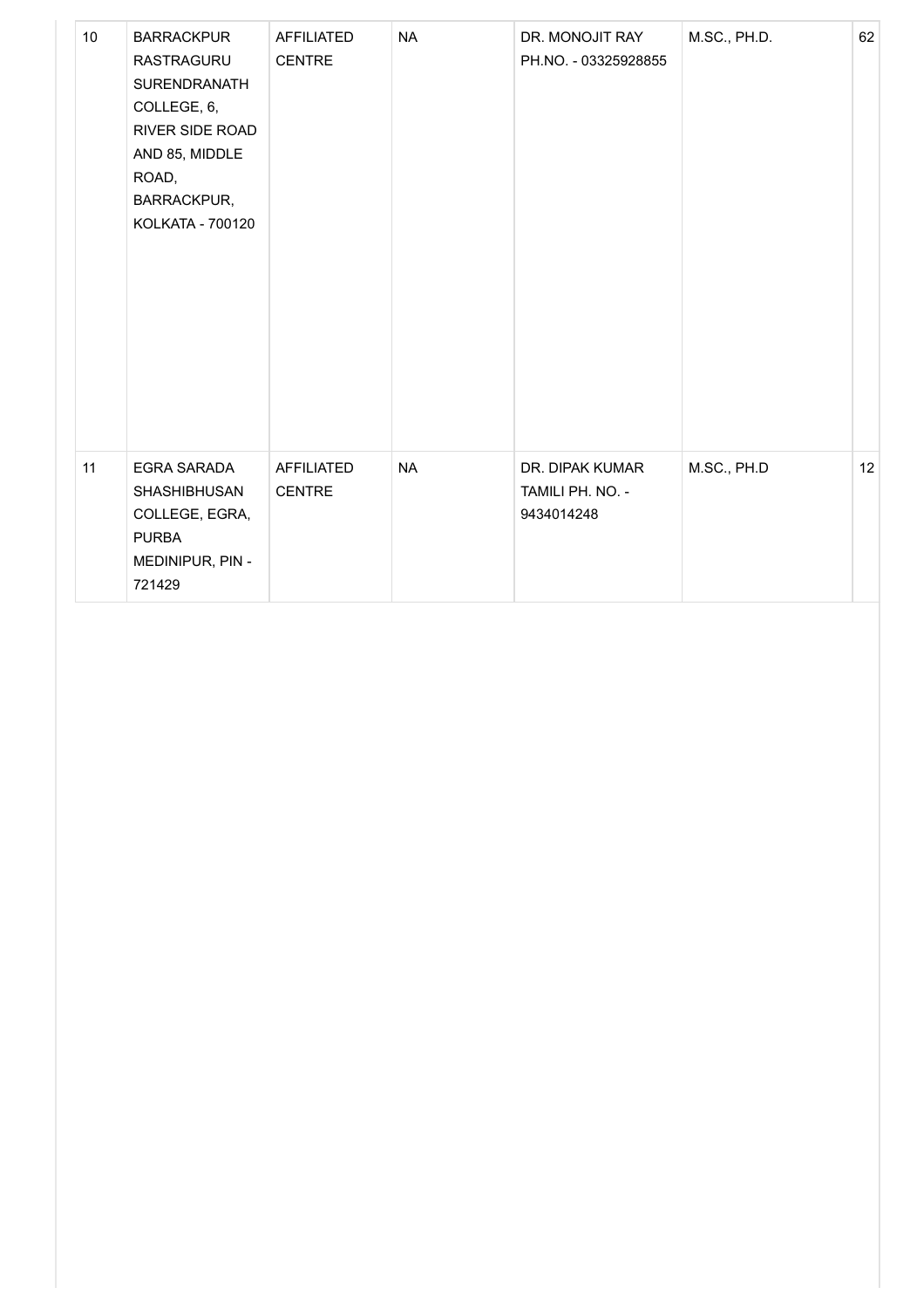| 12<br>SARSUNA<br>COLLEGE, 4/HB/A,<br>HO-CHI-MINH<br>SARANI, SARSUNA<br>UPANAGARI,<br>KOLKATA - 700061 | AFFILIATED<br>CENTRE | $\sf NA$  | DR. SUBHANKAR<br>TRIPATHI PH.NO. -<br>03324523699 | M.SC., PH.D. | 104 |
|-------------------------------------------------------------------------------------------------------|----------------------|-----------|---------------------------------------------------|--------------|-----|
| 13<br>RAMANANDA<br>COLLEGE,<br><b>BISHNUPUR,</b><br><b>BANKURA, PIN -</b><br>722122                   | AFFILIATED<br>CENTRE | <b>NA</b> | DR. SWAPNA GHORAI<br>PH.NO. - 03244252059         | M.A., PH.D   | 30  |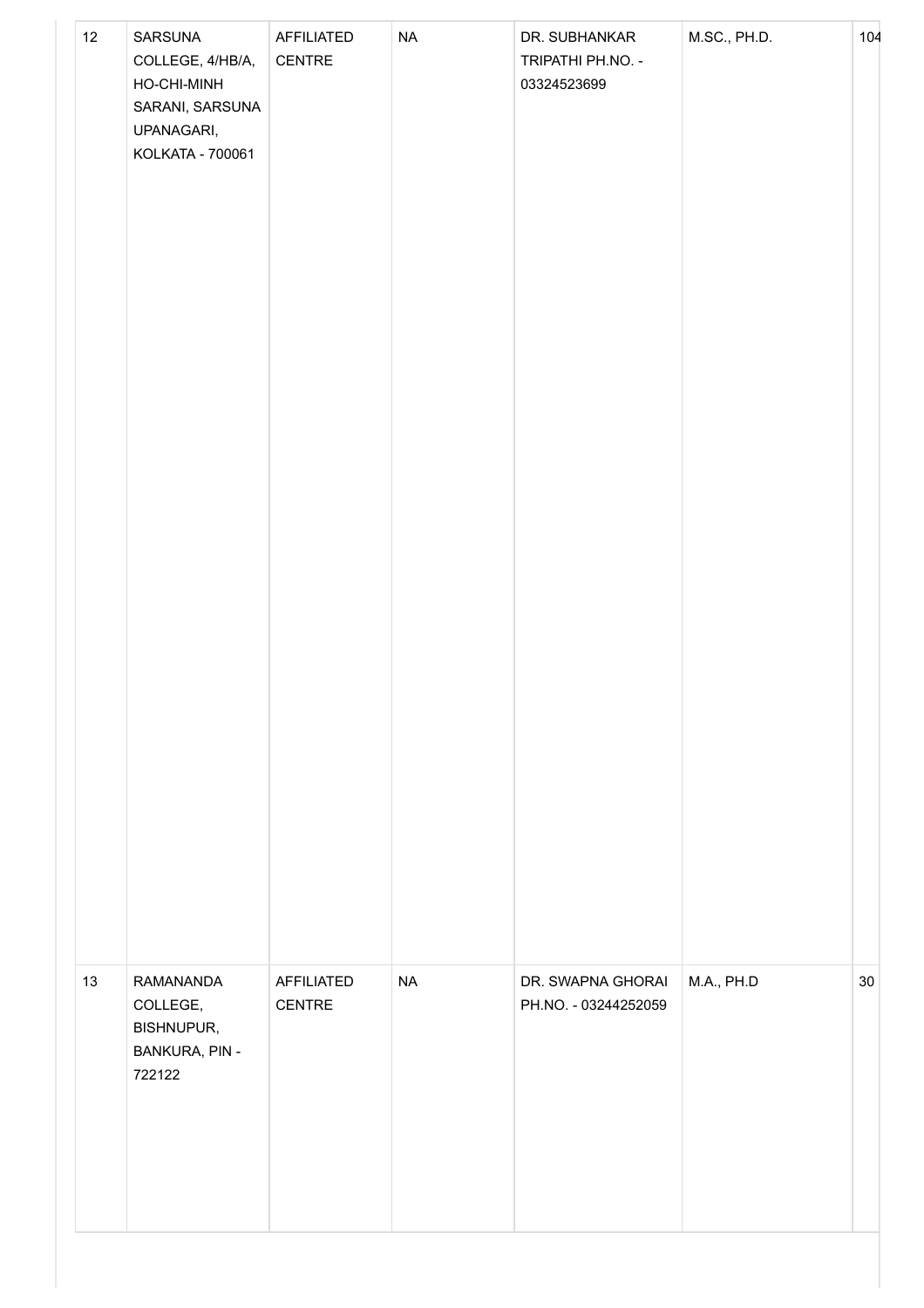| 14 | <b>SHIBPUR</b><br><b>DINABANDHOO</b><br><b>INSTITUTION</b><br>(COLLEGE), 412/1<br><b>GT ROAD</b><br>(SOUTH),<br>HOWRAH, PIN -<br>711102 | AFFILIATED<br><b>CENTRE</b> | <b>NA</b> | DR. BHASKAR<br>PURKAYASTHA PH.NO.<br>- 03326880496    | M.COM., LLB, PH.D. | 24 |
|----|-----------------------------------------------------------------------------------------------------------------------------------------|-----------------------------|-----------|-------------------------------------------------------|--------------------|----|
| 15 | DR. KANAILAL<br><b>BHATTACHARYA</b><br>COLLEGE,<br>RAMRAJATALA,<br>HOWRAH PIN-<br>711104                                                | AFFILIATED<br><b>CENTRE</b> | <b>NA</b> | DR. KAUSTUBH LAHIRI<br>PH.NO-03326272490              | M.SC., PH.D        | 47 |
| 16 | VIDYASAGAR<br><b>EVENING</b><br>COLLEGE, 39<br>SANKAR GHOSH<br>LANE, KOLKATA -<br>700006                                                | AFFILIATED<br><b>CENTRE</b> | <b>NA</b> | DR. RAMSWARUP<br>GANGOPADHYAY PH.<br>NO. - 9433724454 | M.SC., PH.D.       | 15 |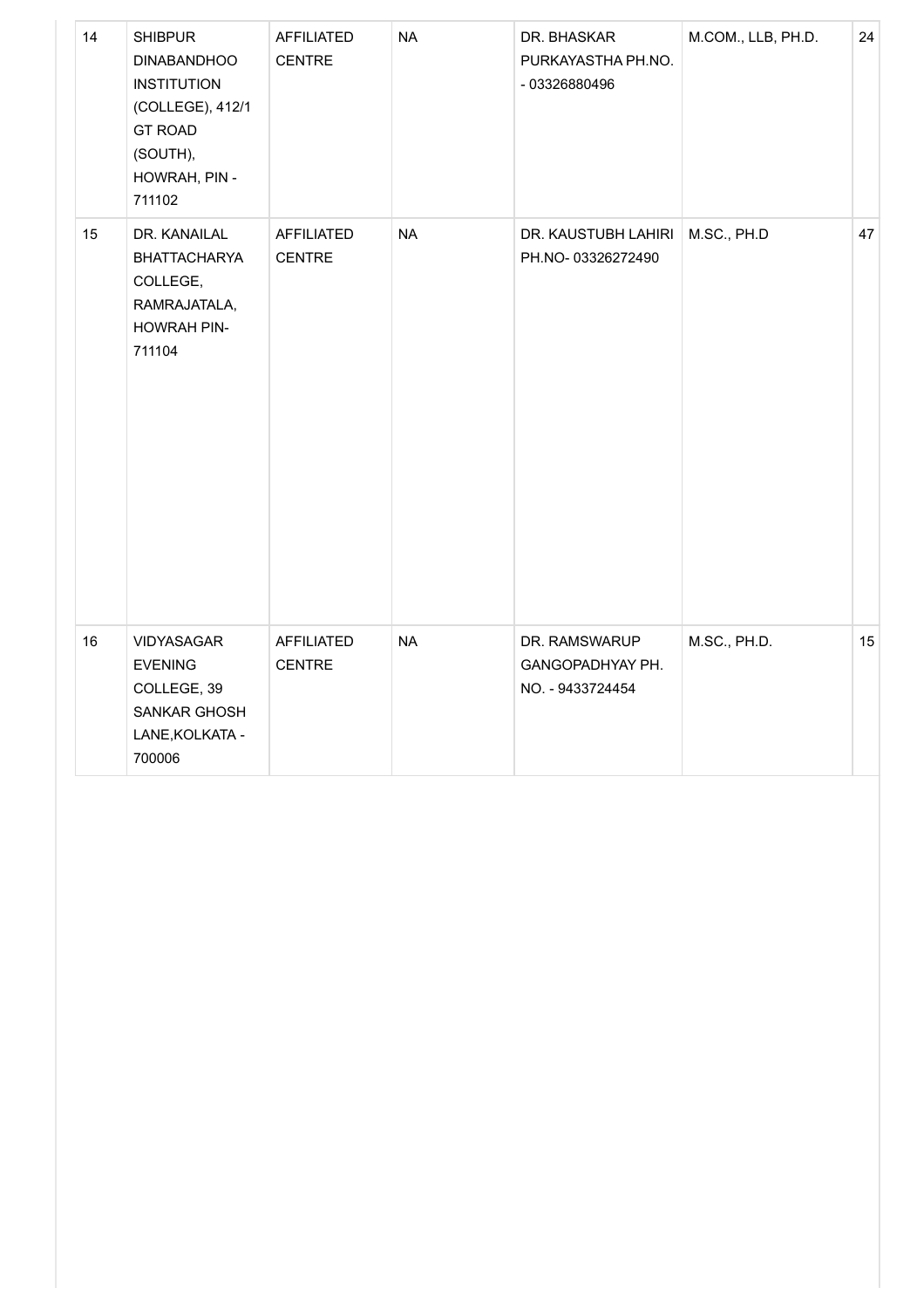| 17 | MAHISHADAL RAJ<br>COLLEGE,<br>MAHISHADAL,<br><b>PURBA</b><br>MEDINIPUR PIN -<br>721628                                                         | AFFILIATED<br>CENTRE | $\sf NA$  | DR. ASIM KUMAR<br>BERA PH. NO. -<br>9434964960 | M.SC., PH.D. | 80 |
|----|------------------------------------------------------------------------------------------------------------------------------------------------|----------------------|-----------|------------------------------------------------|--------------|----|
| 18 | <b>BIKASH BHARATI</b><br>LAW COLLEGE,<br><b>RAMKRISHNAPUR</b><br>(N), SUKDEVPUR,<br><b>BISHNUPUR,</b><br>SOUTH 24<br>PARGANAS, PIN -<br>743503 | AFFILIATED<br>CENTRE | <b>NA</b> | DR. NILACHAL DE PH.<br>NO. - 03324808051       | LLM, PH.D.   | 13 |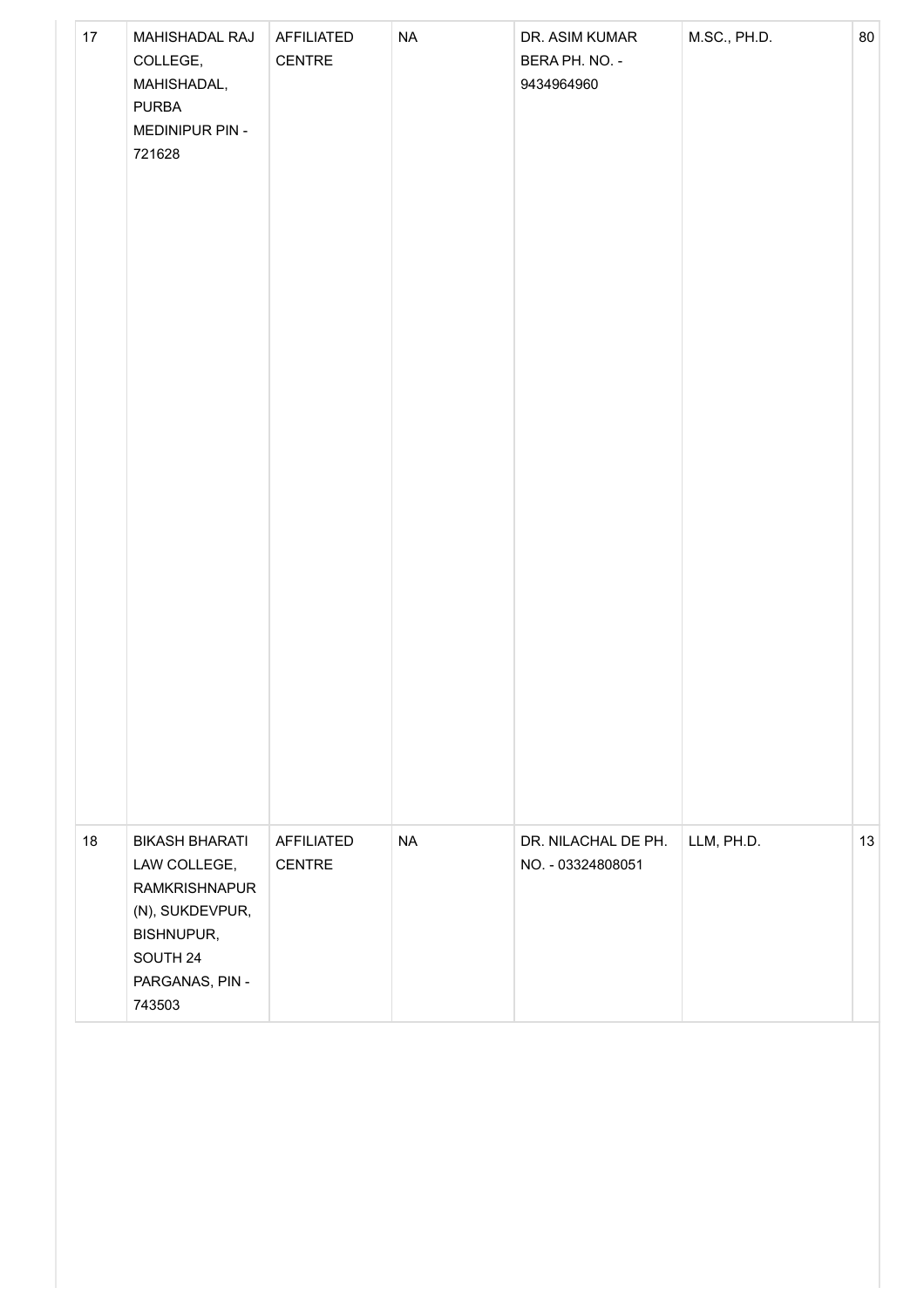| 19 | THE GUJRATI<br><b>INSTITUTE OF</b><br>MANAGEMENT<br>AND<br>TECHNOLOGY, 29,<br>POLOK STREET,<br>KOLKATA - 700001 | AFFILIATED<br><b>CENTRE</b> | <b>NA</b> | MR. MUKESH MEHTA<br>PH.NO. - 8017013951            | <b>B.COM</b>        | 29 |
|----|-----------------------------------------------------------------------------------------------------------------|-----------------------------|-----------|----------------------------------------------------|---------------------|----|
| 20 | <b>INSTITUTE OF</b><br><b>GENETIC</b><br>ENGINEERING,<br>BADHU, KOLKATA -<br>700128                             | AFFILIATED<br><b>CENTRE</b> | <b>NA</b> | PROF. AMIT<br>CHAKRAVARTY PH.NO.<br>- 03325260051  | M.SC., PH.D.        | 35 |
| 21 | <b>BANKURA</b><br><b>CHRISTIAN</b><br>COLLEGE,<br>COLLEGE ROAD,<br><b>BANKURA, PIN -</b><br>722101              | AFFILIATED<br><b>CENTRE</b> | <b>NA</b> | DR. FATIK BARAN<br>MONDAL PH. NO. -<br>9434528475  | M.SC., PH.D         | 27 |
| 22 | SOVARANI<br><b>MEMORIAL</b><br>COLLEGE,<br>JAGATBALLAVPUR,<br>HOWRAH, PIN -<br>711408                           | AFFILIATED<br><b>CENTRE</b> | <b>NA</b> | DR. KALYAN KUMAR<br>MANDAL PH.NO. -<br>03214255038 | M.SC., B.ED., PH.D. | 18 |
| 23 | <b>CHARUCHANDRA</b><br>COLLEGE, 22,<br>LAKE ROAD,<br>KOLKATA - 700029                                           | AFFILIATED<br><b>CENTRE</b> | <b>NA</b> | DR. SATRAJIT GHOSH<br>PH.NO. - 03324663771         | M.SC., PH.D.        | 31 |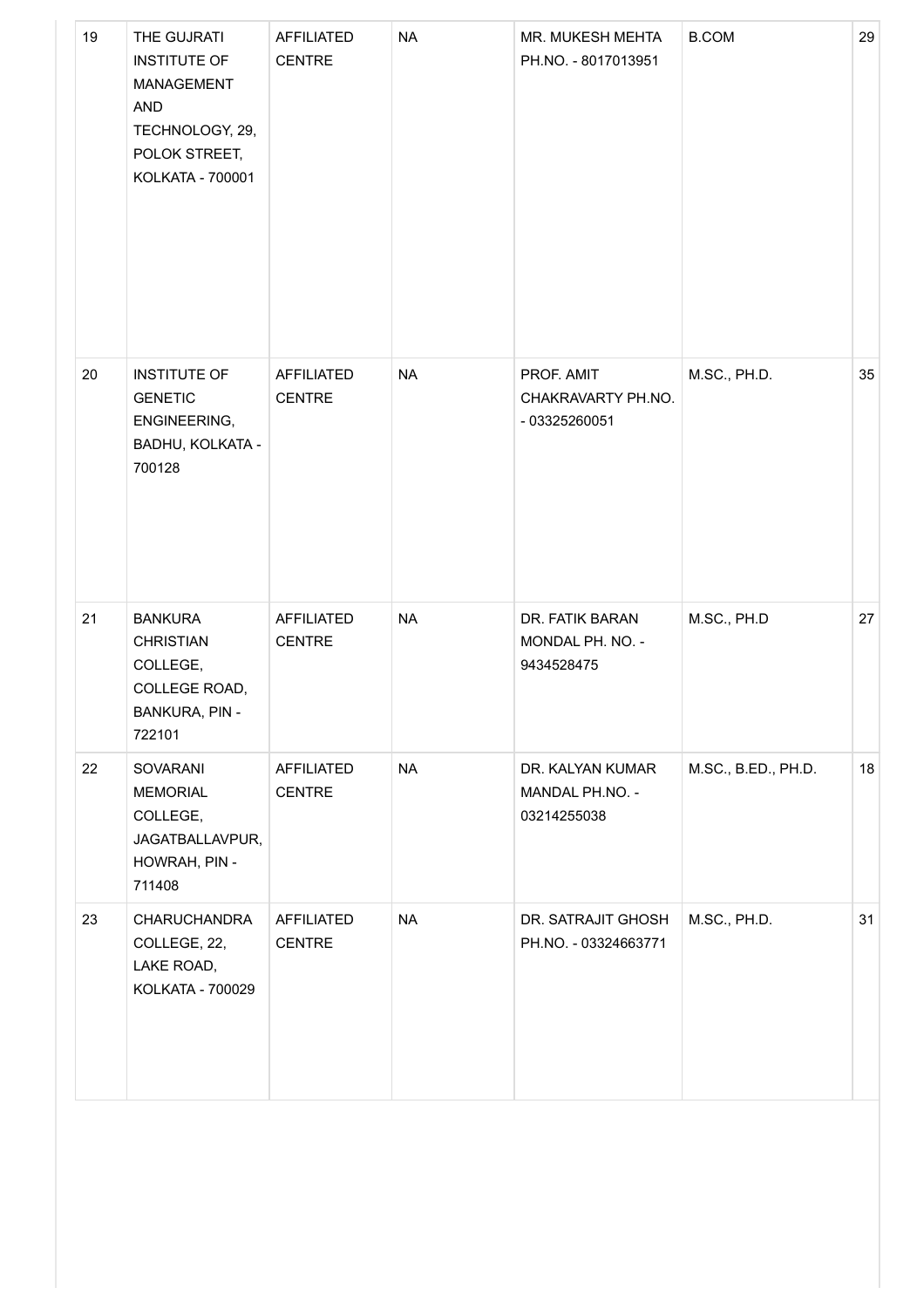| 24 | <b>JOGESH</b><br>CHANDRA<br>CHAUDHARI<br>COLLEGE<br>KOLKATA - 700033                                                                    | AFFILIATED<br>CENTRE        | $\sf NA$  | DR. PANKAJ KUMAR<br>ROY PH. NO.-<br>03324174622         | M.COM, PH.D.  | 78 |
|----|-----------------------------------------------------------------------------------------------------------------------------------------|-----------------------------|-----------|---------------------------------------------------------|---------------|----|
| 25 | <b>BAGNAN</b><br>COLLEGE,<br>KHALORE,<br>BAGNAN,<br>HOWRAH, PIN -<br>711303                                                             | AFFILIATED<br>CENTRE        | <b>NA</b> | DR. BADAL KUMAR<br>MAITY PH.NO. -<br>03214272396        | M.COM., PH.D. | 24 |
| 26 | <b>TARADEVI</b><br>HARAKCHAND<br>KANKARIA JAIN<br>COLLEGE, 6,<br><b>RAMGOPAL</b><br>GHOSH ROAD,<br>KASHIPUR,<br><b>KOLKATA - 700002</b> | AFFILIATED<br><b>CENTRE</b> | <b>NA</b> | DR. MAUSUMI SINGH<br>(SENGUPTA), PH.NO. -<br>9830892492 | M.SC., PH.D.  | 14 |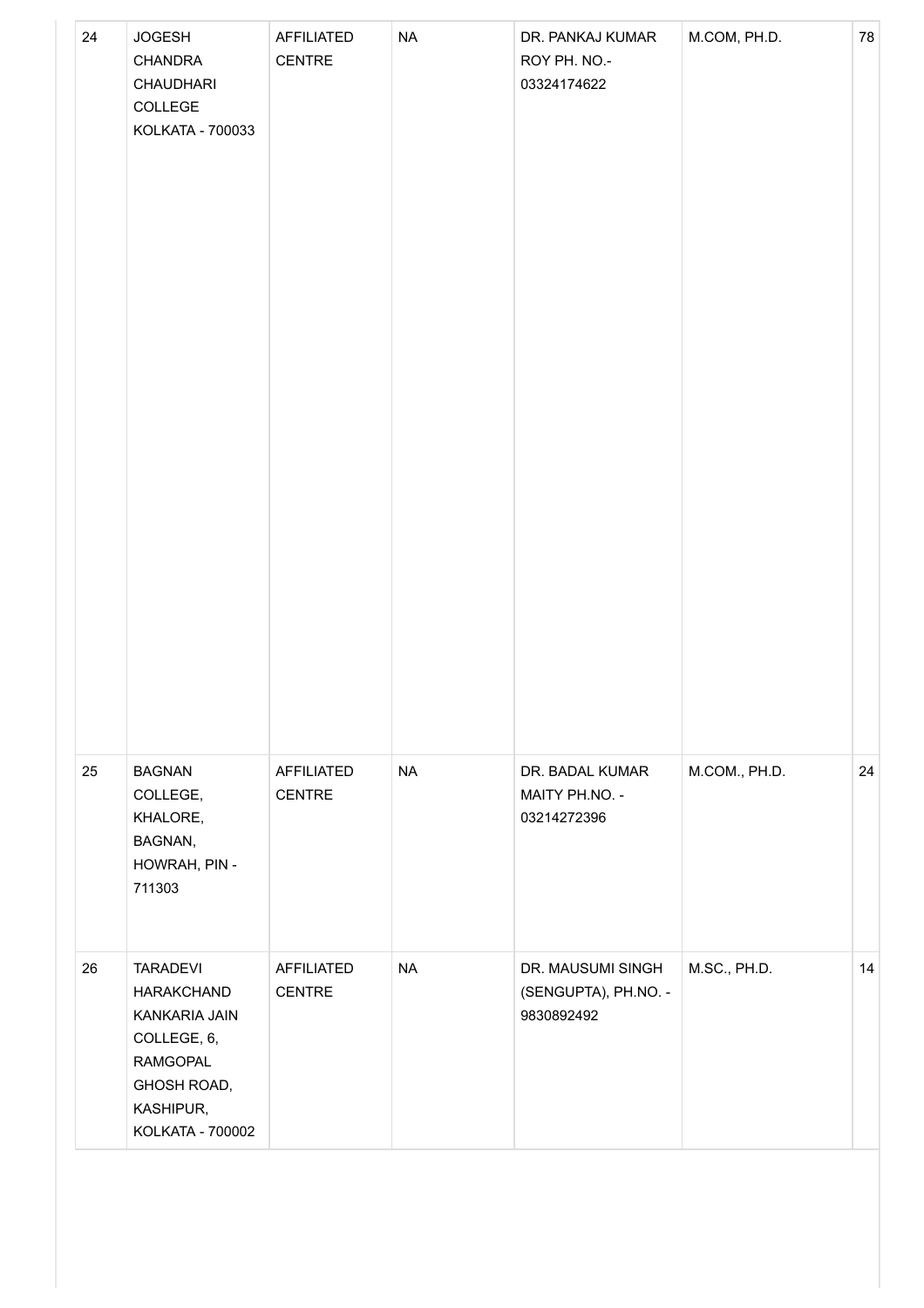| 27 | <b>BIDHAN CHANDRA</b><br>COLLEGE, 31 GT<br>ROAD (WEST),<br>RISHRA,<br>HOOGHLY, PIN -<br>712243                                    | AFFILIATED<br><b>CENTRE</b>        | <b>NA</b> | DR. RAMESH KAR,<br>PH.NO. - 03326721812             | M.SC., PH.D                         | 19             |
|----|-----------------------------------------------------------------------------------------------------------------------------------|------------------------------------|-----------|-----------------------------------------------------|-------------------------------------|----------------|
| 28 | KSHUDIRAM BOSE   AFFILIATED<br>CENTRAL<br>COLLEGE<br>KOLKATA - 700006                                                             | <b>CENTRE</b>                      | <b>NA</b> | DR. SUBIR KUMAR<br>DUTTA PH. NO. -<br>03325553889   | M.COM, LLB, M.PHIL.,<br>AICWA, PH.D | 42             |
| 29 | MAHISHADAL<br>GIRLS' COLLEGE,<br>RANGIBASAN,<br>MAHISHADAL,<br><b>PURBA</b><br>MEDINIPUR, PIN -<br>721628                         | AFFILIATED<br><b>CENTRE</b>        | <b>NA</b> | DR. UTPAL KUMAR<br>UTTHASANI PH.NO. -<br>9434063854 | M.COM, PH.D.                        | 18             |
| 30 | CARREOGRAPH<br><b>INSTITUTE OF</b><br>MANAGEMENT<br>STUDIES, 227-D,<br>APC ROAD,<br>KOLKATA - 700004                              | <b>AFFILIATED</b><br><b>CENTRE</b> | <b>NA</b> | SMT. PINKI BASU<br>CHOWDHURY PH.NO. -<br>9831097070 | M.SC., M.B.A.                       | 7 <sup>7</sup> |
| 31 | <b>DEBRA THATA</b><br>SAHID<br><b>KSHUDIRAM</b><br><b>SMRITI</b><br>MAHAVIDYALAYA,<br>DEBRA, PASCHIM<br>MEDINIPUR PIN -<br>721124 | <b>AFFILIATED</b><br><b>CENTRE</b> | <b>NA</b> | DR. SUPATA PAL PH.<br>NO - 9434434684               | M.A., PH.D.                         | 20             |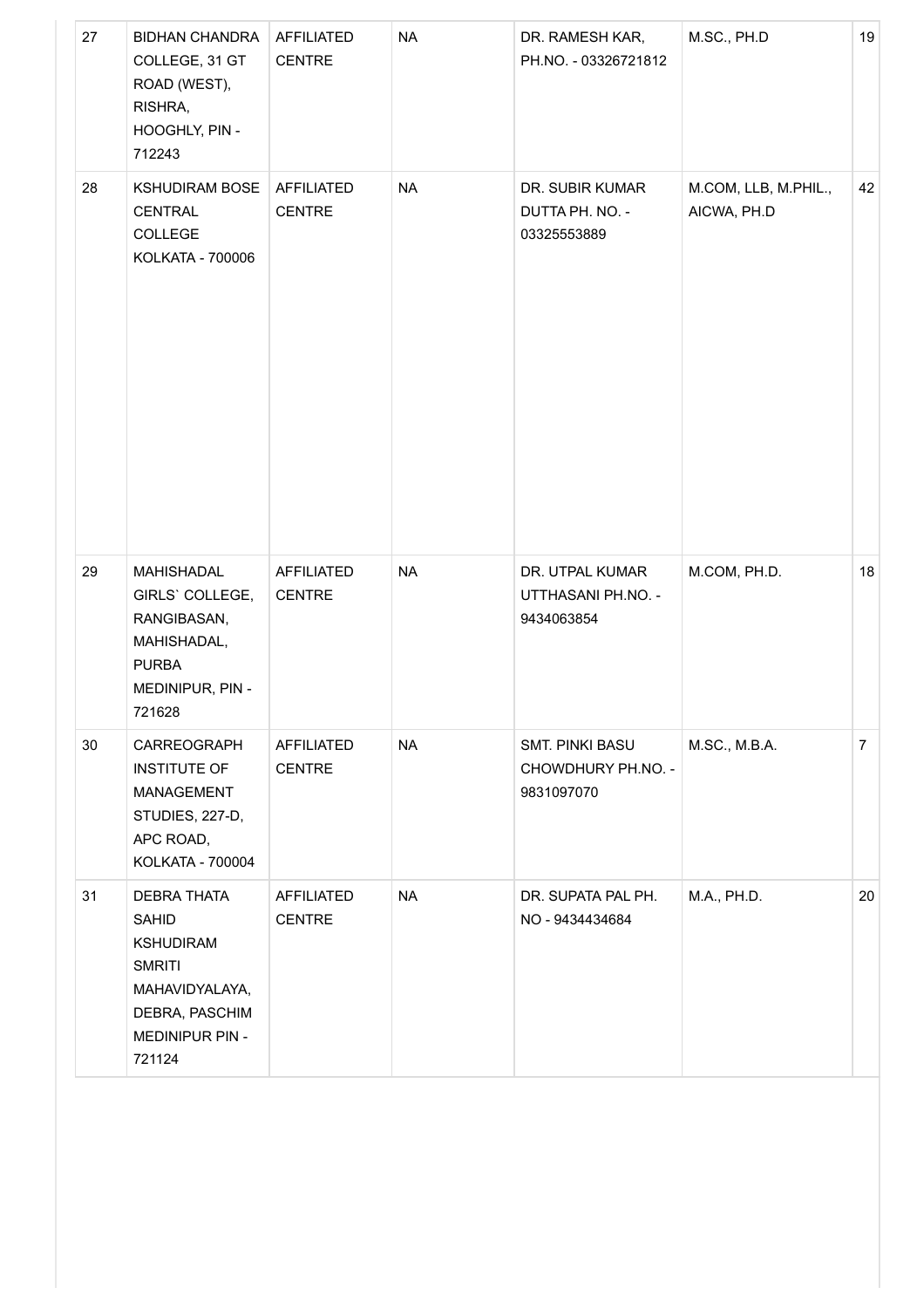| 32 | <b>BAJKUL MILANI</b><br>MAHAVIDYALAYA,<br>KISMAT BAJKUL,<br><b>PURBA</b><br>MEDINIPUR, PIN -<br>721655 | AFFILIATED<br>CENTRE               | <b>NA</b> | PROF. PIJUSHKANTI<br>DANDAPATH PH.NO. -<br>03220274460         | M.A., M.PHIL., PH.D. | 35 |
|----|--------------------------------------------------------------------------------------------------------|------------------------------------|-----------|----------------------------------------------------------------|----------------------|----|
| 33 | SAMMILANI<br>MAHAVIDYALAYA,<br><b>BAGHAJATIN, EM</b><br>BYPASS,<br>KOLKATA-700094                      | AFFILIATED<br>CENTRE               | <b>NA</b> | DR. SANTIRANJAN<br><b>PALCHOUDHURY</b><br>PH.NO. - 03324626869 | M.SC., PH.D.         | 66 |
| 34 | EAST CALCUTTA<br>GIRLS' COLLEGE,<br>P-237 BLOCK - B,<br>LAKE TOWN, LINK<br>ROAD, KOLKATA -<br>700089   | AFFILIATED<br><b>CENTRE</b>        | <b>NA</b> | DR. SUKLA HAZRA<br>PH.NO. - 03325348039                        | M.A., PH.D.          | 15 |
| 35 | <b>RAMNAGAR</b><br>COLLEGE, DEPAL,<br><b>PURBA</b><br>MEDINIPUR, PIN -<br>721453                       | <b>AFFILIATED</b><br><b>CENTRE</b> | <b>NA</b> | DR. ANANTA MOHAN<br>MISHRA PH.NO. -<br>03220634241             | M.COM, PH.D.         | 25 |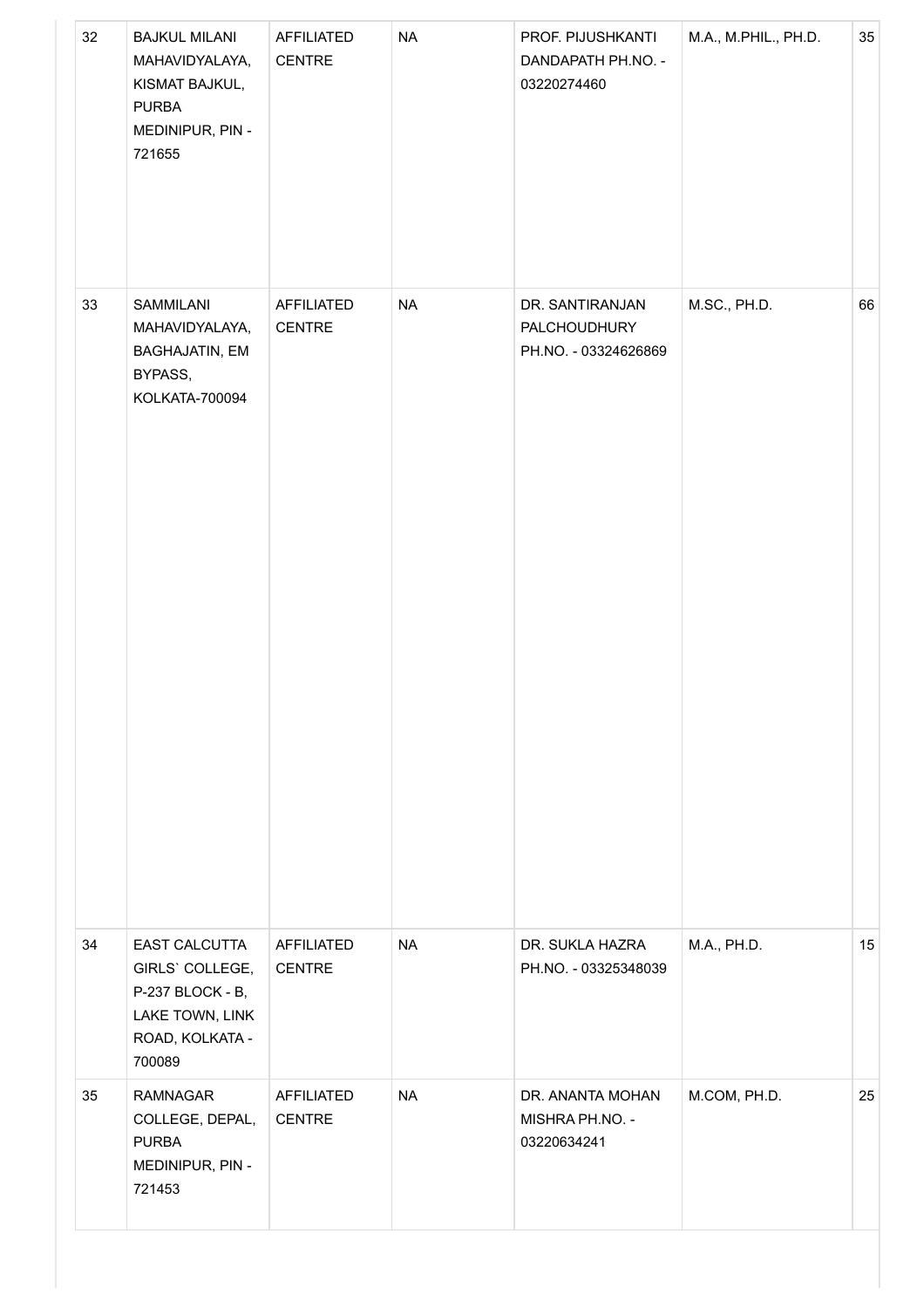| 36 | <b>BHAIRAB</b><br><b>GANGULY</b><br>COLLEGE,<br>FEEDER ROAD,<br>BELGHORIA,<br>KOLKATA - 700056    | AFFILIATED<br>CENTRE               | <b>NA</b> | DR. MINAKSHI ROY<br>PH.NO. - 03325643191                   | M.A., PH.D             | 36 |
|----|---------------------------------------------------------------------------------------------------|------------------------------------|-----------|------------------------------------------------------------|------------------------|----|
| 37 | SYAMAPRASAD<br>COLLEGE, 92, S.P.<br><b>MUKHERJEE</b><br>ROAD, KOLKATA -<br>700026                 | AFFILIATED<br>CENTRE               | <b>NA</b> | DR. SUBIRES<br><b>BHATTACHARYA</b><br>PH.NO. - 03324557671 | M.SC., PH.D.           | 54 |
| 38 | KALIACHAK<br>COLLEGE,<br>SULTANGANJ,<br>KALIACHAK,<br>MALDA, PIN -<br>732201                      | <b>AFFILIATED</b><br><b>CENTRE</b> | <b>NA</b> | DR. NAZIBAR<br>RAHAMAN PH. NO. -<br>9733144644             | M.A., PH.D             | 45 |
| 39 | <b>SEVA BHARATI</b><br>MAHAVIDYALAYA,<br>KAPGARI,<br><b>PASCHIM</b><br>MEDINIPUR, PIN -<br>721505 | AFFILIATED<br>CENTRE               | <b>NA</b> | DR. BINOD<br>CHOUDHURY PH.NO. -<br>9903099501              | M.P.ED., M.PHIL., PH.D | 33 |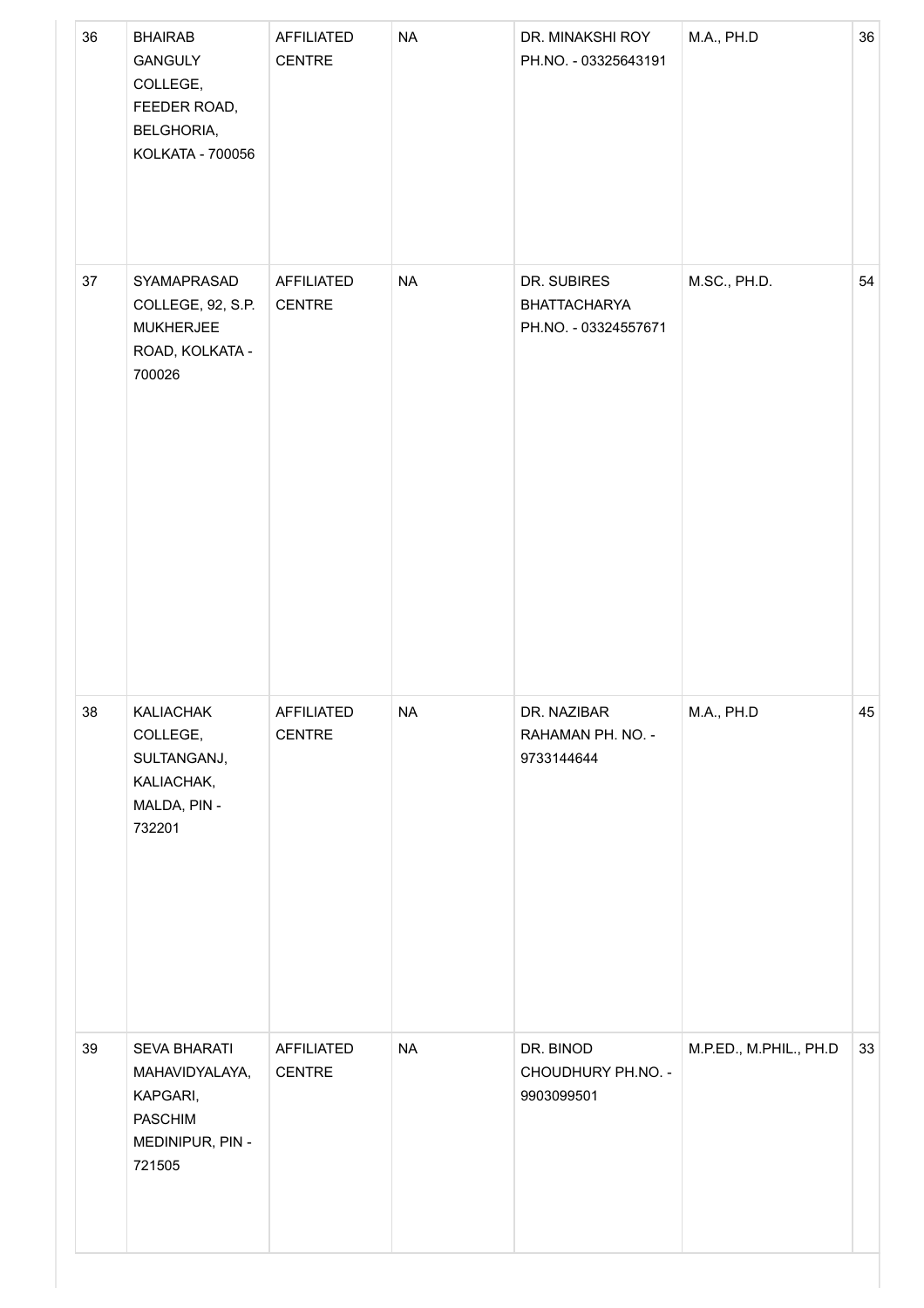| <b>NA</b><br>41<br>KALIYAGANJ<br>AFFILIATED<br>DR. PIJUSH KUMAR<br>COLLEGE<br>CENTRE<br>DAS PH. NO. -<br>KALIYAGANJ,<br>03523258030<br>UTTAR DINAJPUR<br>PIN - 733129 | M.SC, B.ED., PH.D. | $30\,$ |
|-----------------------------------------------------------------------------------------------------------------------------------------------------------------------|--------------------|--------|
|                                                                                                                                                                       |                    |        |
| <b>NA</b><br>42<br>RAMSADAY<br>AFFILIATED<br>DR. DEB KUMAR<br>CENTRE<br>MUKHERJEE PH. NO. -<br>COLLEGE AMTA,<br>HOWRAH PIN -<br>03214260251<br>711401                 | M.SC., PH.D        | 60     |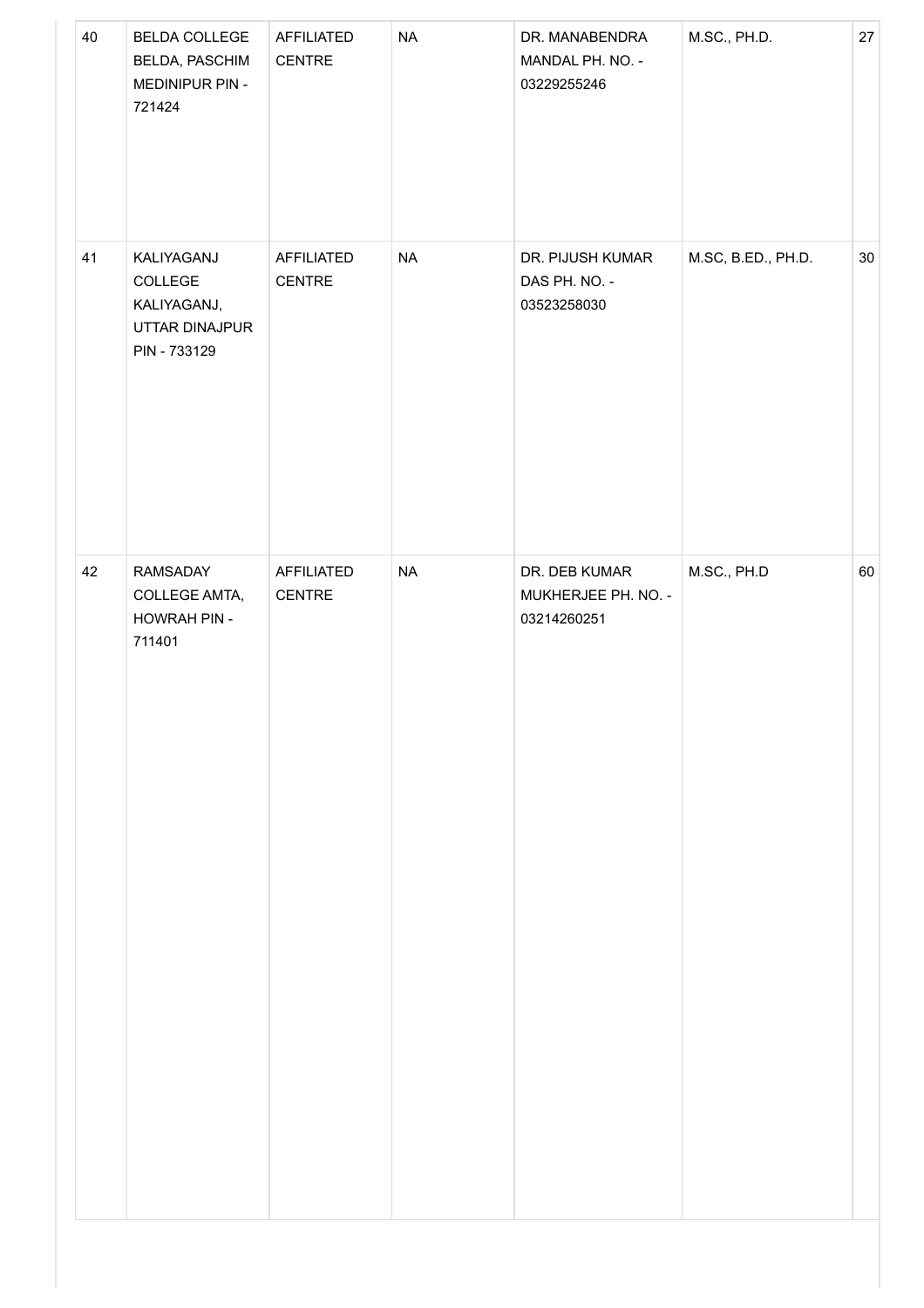| 43 | PANSKURA<br><b>BANAMALI</b><br>COLLEGE<br>PANSKURA,<br><b>PURBA</b><br>MEDINIPUR PIN -<br>721152 | AFFILIATED<br>CENTRE        | $\sf NA$ | PROF. NANDAN<br>BHATTACHARYYA PH.<br>NO. - 03228252222 | M.SC., PH.D.       | 60 |
|----|--------------------------------------------------------------------------------------------------|-----------------------------|----------|--------------------------------------------------------|--------------------|----|
| 44 | JOGAMAYA DEVI<br>COLLEGE 5A,<br><b>RAJESWAR</b><br>DASGUPTA ROAD,<br>KOLKATA - 700026            | <b>AFFILIATED</b><br>CENTRE | $\sf NA$ | DR. SRABANI SARKAR<br>PH. NO - 03322262540             | M.SC, M.PHIL, PH.D | 56 |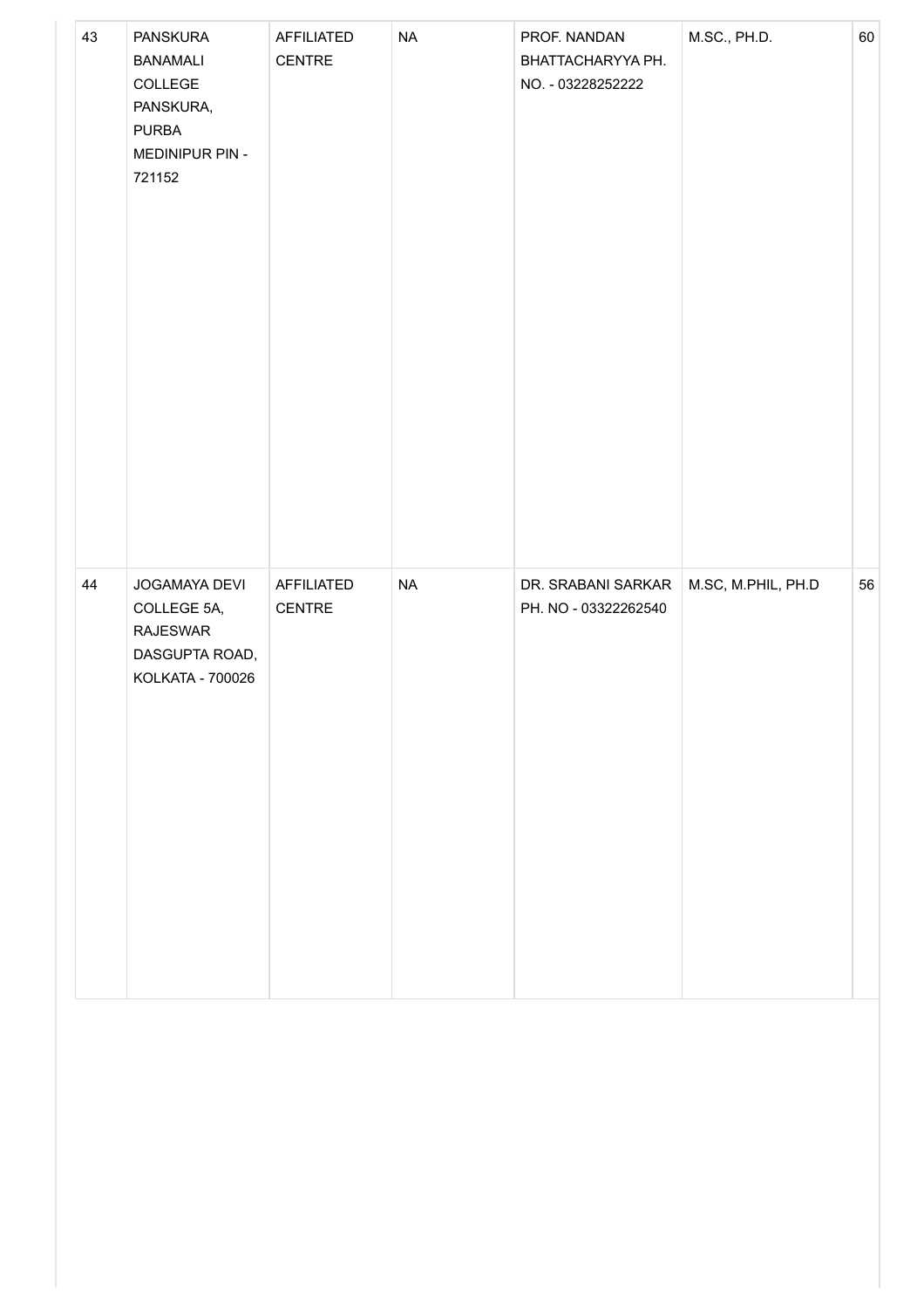| 45 | SHYAMPUR<br>SIDDHESWAR<br>MAHAVIDYALAYA,<br>HOWRAH, PIN -<br>711321                                                         | <b>AFFILIATED</b><br>CENTRE | $\sf NA$  | DR. SONTU KUMAR<br>BOSE PH. NO. -<br>03214261221 | M.A., PH.D. | 35 |
|----|-----------------------------------------------------------------------------------------------------------------------------|-----------------------------|-----------|--------------------------------------------------|-------------|----|
| 46 | CALCUTTA GIRLS`<br>COLLEGE                                                                                                  | AFFILIATED<br>CENTRE        | <b>NA</b> | DR. SATYA<br>UPADHYAYA PH. NO. -<br>03324450414  | M.A., PH.D. | 25 |
| 47 | <b>BANGABASI</b><br><b>MORNING</b><br>COLLEGE, 19,<br><b>RAJKUMAR</b><br><b>CHAKRABORTY</b><br>SARANI, KOLKATA<br>$-700009$ | AFFILIATED<br><b>CENTRE</b> | $\sf NA$  | SMT. SHIPRA HALDER<br>PH.NO. - 03323509210       | M.COM       | 62 |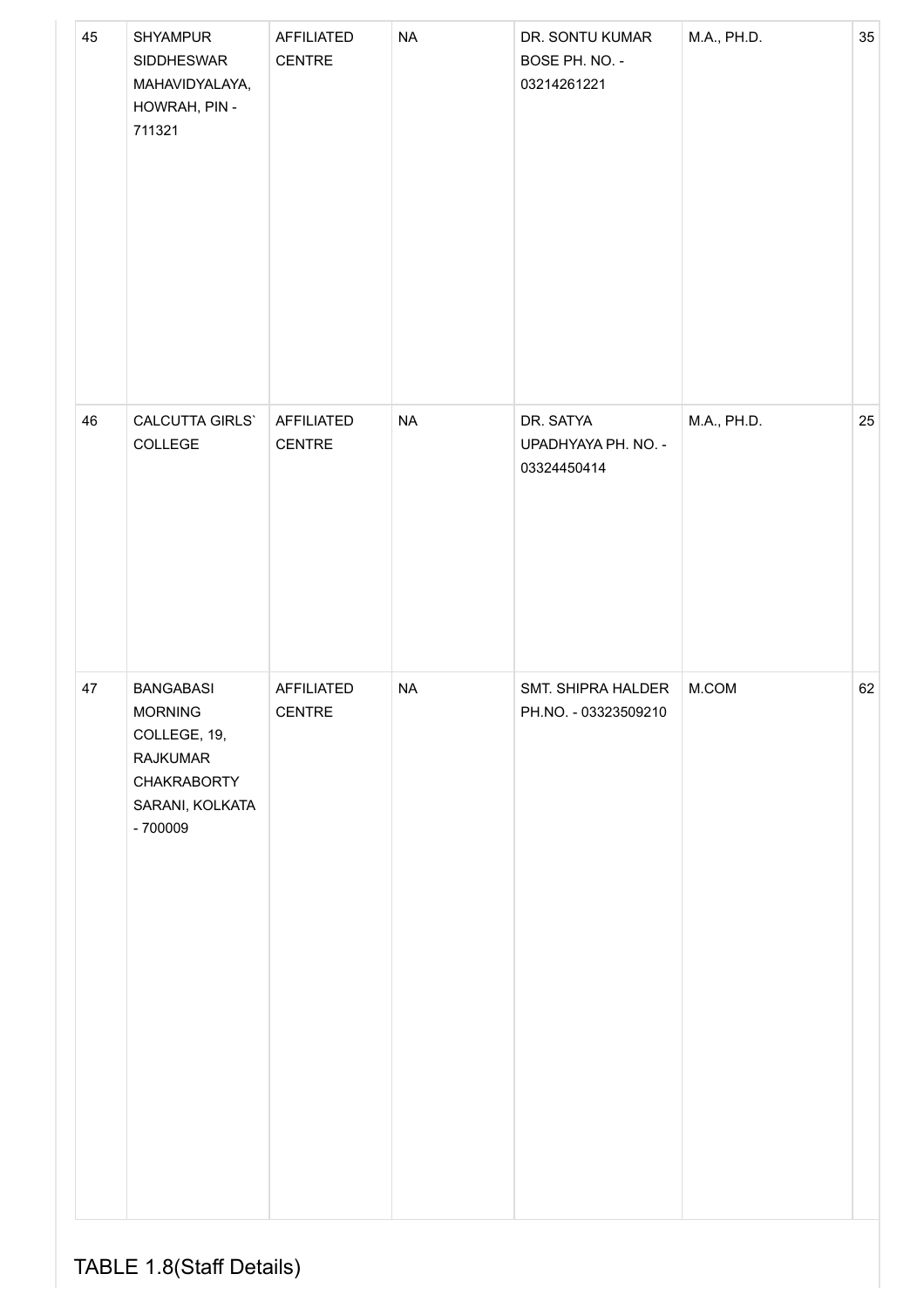| ACADEMIC STAFF FOR ODL PROGRAMMES:        |                                                         |                                        |                           |  |
|-------------------------------------------|---------------------------------------------------------|----------------------------------------|---------------------------|--|
| <b>Type of Staff</b>                      | Number of officials on full time and<br>dedicated basis | No. of official<br>exclusively for ODL | No. of<br>temporary staff |  |
| <b>Director</b>                           | 2                                                       |                                        | 4                         |  |
| Associate Professor                       | 20                                                      | 0                                      | 0                         |  |
| Assistant Professor                       | 85                                                      | 0                                      | 0                         |  |
| Any other (Please<br>specify)CORE FACULTY | 4                                                       | 4                                      | 0                         |  |

### TABLE 1.9(Administrative staff)

| ADMINISTRATIVE STAFF FOR ODL PROGRAMMES: |                            |                                     |                        |
|------------------------------------------|----------------------------|-------------------------------------|------------------------|
| <b>Type of Staff</b>                     | <b>Number of officials</b> | No. of official exclusively for ODL | No. of temporary staff |
| Deputy Registrar                         | 2                          | 0                                   | 0                      |
| <b>Assistant Registrar</b>               | $\Omega$                   | $\Omega$                            | $\Omega$               |
| <b>Section Officer</b>                   | 31                         | 5                                   | 3                      |
| Assistants                               | 66                         | 9                                   | 0                      |
| <b>Computer Operators</b>                | 3                          | 3                                   | 2                      |
| Class-IV/Multi Tasking Staff             | 113                        | 35                                  | 38                     |
| Technical / Professional                 | 46                         | 6                                   | 1                      |
| Any other (Please specify) NA            | $\mathbf 0$                | $\mathbf{0}$                        | 0                      |

### TABLE 1.10(Examination Centre)

A). PROPOSED EXAMINATION CENTRE FOR TERM END EXAMINATION FOR ODL PROGRAMME FOR UPCOMING ACADEMIC YEARS :

| Sr<br>No. | <b>Preparedness Status</b>                                                                                            | <b>YES/NO</b> |
|-----------|-----------------------------------------------------------------------------------------------------------------------|---------------|
| (i)       | Whether examination centre is within the territorial jurisdiction of the HEI as per Annexure IV of ODL<br>Regulations | <b>YES</b>    |
| (ii)      | Whether the examination centre is located as per clause 13 (7) of Part IV of Regulations                              | <b>YES</b>    |
| (iii)     | <b>Provision of CCTV Cameras</b>                                                                                      | <b>NO</b>     |
| (iv)      | Provision of Bio-metric attendance                                                                                    | <b>NO</b>     |
| (v)       | Provision of Video recording                                                                                          | <b>YES</b>    |

#### Activities for Examination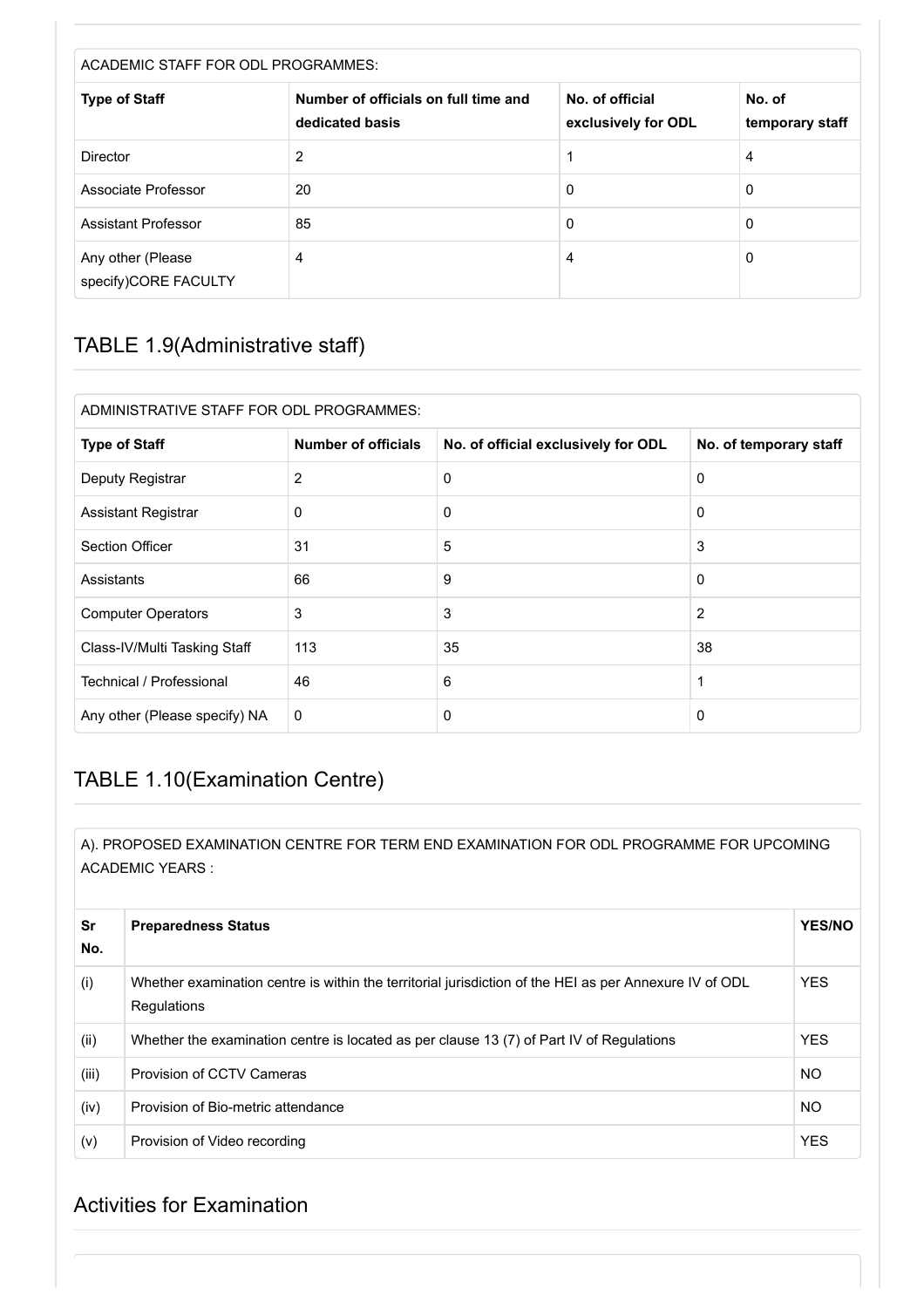#### B). ACTIVITIES FOR EXAMINATION :

| Sr No. | <b>Activity</b>             | By the HEI/Outsider Agency/ Both |
|--------|-----------------------------|----------------------------------|
| (i)    | Paper setting               | BY THE HEI                       |
| (ii)   | Conduct of examination      | BY THE HEI                       |
| (iii)  | Evaluation of answer sheets | BY THE HEI                       |
| (iv)   | Declaration of results      | BY THE HEI                       |
| (v)    | If any other, specify NA    | <b>NA</b>                        |

#### Other Information

| TABLE 1.11(COMPUTERIZATION/DIGITIZATION STATUS OF THE FOLLOWING ACTIVITIES): |
|------------------------------------------------------------------------------|
|------------------------------------------------------------------------------|

| Sr No. | <b>Activities</b>              | Yes or No  |
|--------|--------------------------------|------------|
| (i)    | Student registration/Admission | <b>YES</b> |
| (ii)   | Administration                 | <b>YES</b> |
| (iii)  | Finance                        | <b>YES</b> |
| (iv)   | Academic activities            | <b>NO</b>  |
| (v)    | <b>Student Support System</b>  | <b>YES</b> |
| (vi)   | <b>Continuous Evaluation</b>   | <b>NO</b>  |
| (vii)  | Online support                 | <b>YES</b> |

### TABLE 1.12(Details of full time dedicated Help Desk for ODL mode Student)

| (i)   | <b>Help Desk Address</b>       | VIDYASAGAR UNIVERSITY MIDNAPORE DIST. - PASCHIM MEDINIPUR WEST<br><b>BENGAL, INDIA</b> |
|-------|--------------------------------|----------------------------------------------------------------------------------------|
| (ii)  | Name of Contact Person         | MR. TAPAS JANA                                                                         |
| (iii) | Designation                    | <b>OFFICE ASSISTANT</b>                                                                |
| (i)   | Phone no.                      | 297929                                                                                 |
| (i)   | Email Id                       | DIRECTOR.DDEVU@GMAIL.COM                                                               |
| (i)   | Contact hours for Help<br>Desk | 10.00 AM TO 5.30 PM                                                                    |

TABLE 1.13(Status of a Court case(s) pertaining to (if any) filed by the HEI or any Institution or body related to the HEI offering Open and Distance Education wherein UGC has been made a party)

| W.P.No    | <b>Court/Jurisdiction</b> | ∣ Status as on date |
|-----------|---------------------------|---------------------|
| <b>NA</b> | <b>NA</b>                 | <b>NA</b>           |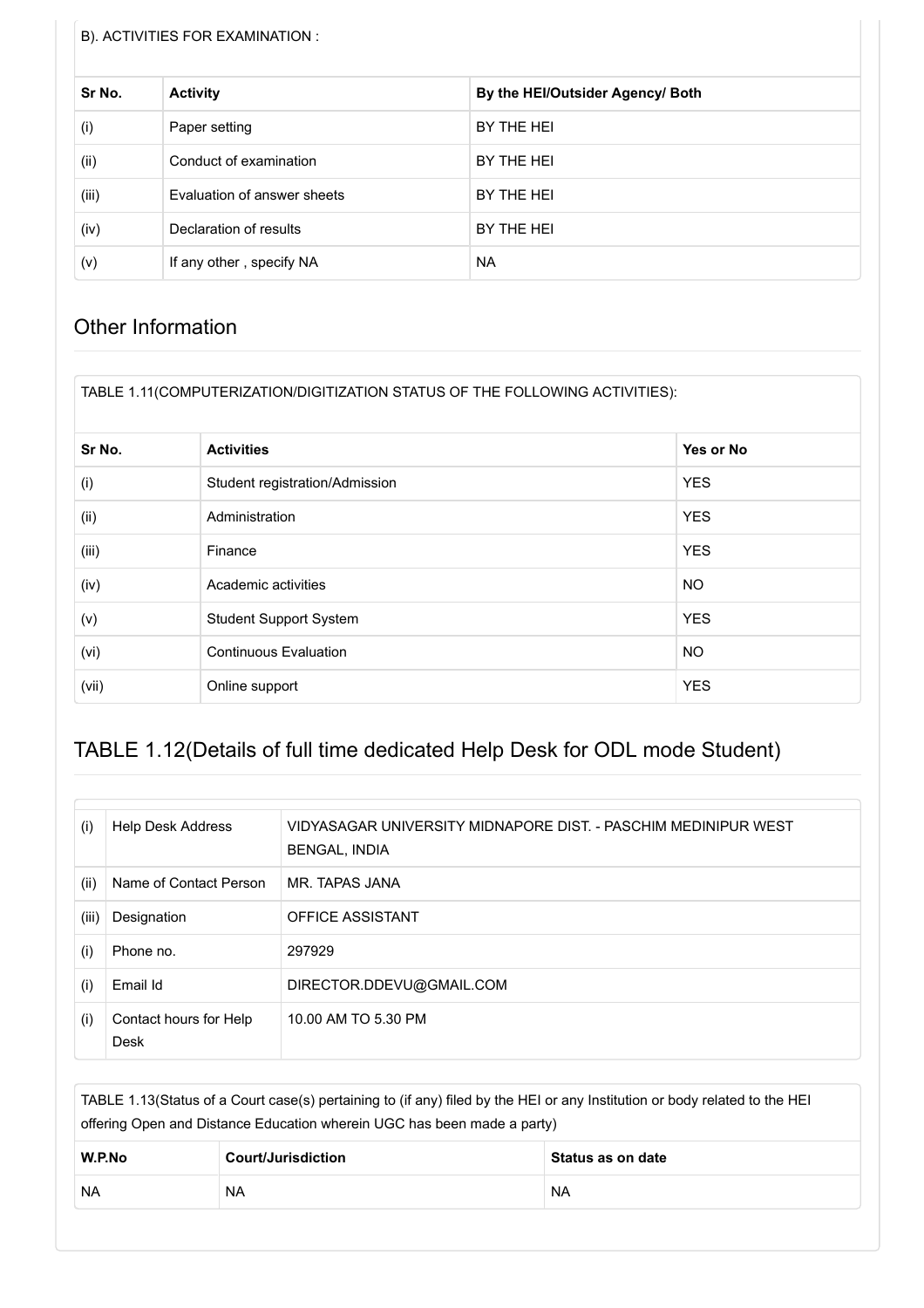# **Part B**

| Sr No.         | <b>Name of Programme</b>                                                         |
|----------------|----------------------------------------------------------------------------------|
| 1              | MASTER OF ARTS (BENGALI)                                                         |
| $\overline{2}$ | MASTER OF ARTS (ENGLISH)                                                         |
| 3              | MASTER OF ARTS (HISTORY)                                                         |
| $\overline{4}$ | MASTER OF ARTS (POLITICAL SCIENCE)                                               |
| 5              | MASTER OF ARTS (SANSKRIT)                                                        |
| 6              | MASTER OF COMMERCE                                                               |
| $\overline{7}$ | MASTER OF SCIENCE (APPLIED MATHEMATICS WITH OCEANOLOGY AND COMPUTER PROGRAMMING) |
| 8              | MASTER OF SCIENCE (BOTANY)                                                       |
| 9              | MASTER OF SCIENCE (CHEMISTRY)                                                    |
| 10             | MASTER OF SCIENCE (COMPUTER SCIENCE)                                             |
| 11             | MASTER OF SCIENCE (DIETETICS AND COMMUNITY NUTRITION MANAGEMENT)                 |
| 12             | MASTER OF SCIENCE (ENVIRONMENTAL SCIENCE)                                        |
| 13             | MASTER OF SCIENCE (GEOGRAPHY)                                                    |
| 14             | MASTER OF SCIENCE (PHYSICS)                                                      |
| 15             | MASTER OF SCIENCE (ZOOLOGY)                                                      |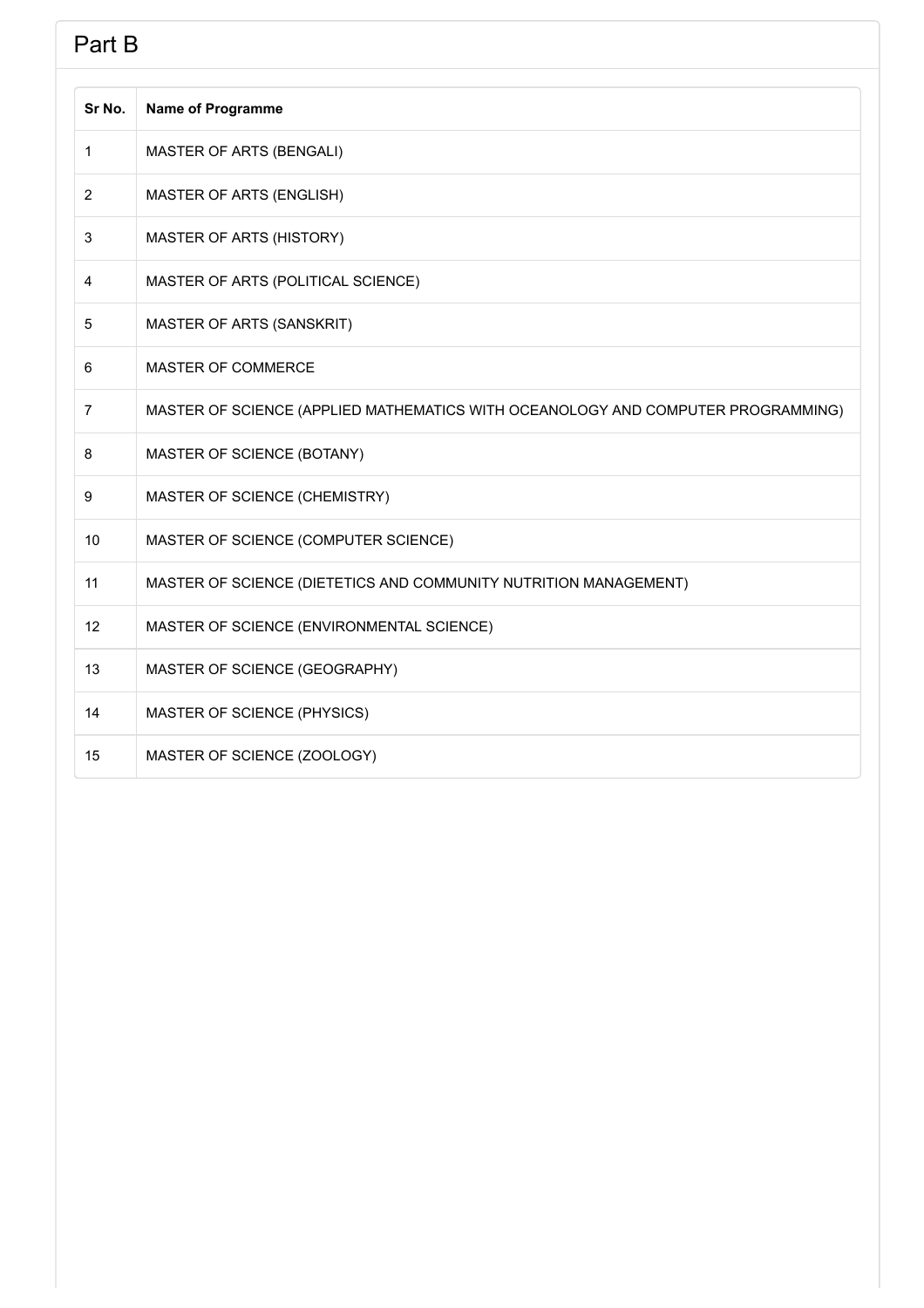# NAME OF THE PROGRAMME : MASTER OF ARTS (BENGALI)

### Details of the Programme Proposed to Be Offered Through Open & Distance

| Name of the Programme:                                                                                                                                                                                   | MASTER OF ARTS (BENGALI) |
|----------------------------------------------------------------------------------------------------------------------------------------------------------------------------------------------------------|--------------------------|
| Whether nomenclature of proposed Programme is as per<br>UGC norms:                                                                                                                                       | <b>YES</b>               |
| Whether duration of the proposed Programme is as per<br>UGC norms:                                                                                                                                       | <b>YES</b>               |
| Whether minimum eligibility criteria for admission in the<br>proposed Programme is as per UGC norms. :                                                                                                   | <b>YES</b>               |
| Name of the Department :                                                                                                                                                                                 | <b>BENGALI</b>           |
| Whether complete SLM prepared for full Programme :                                                                                                                                                       | <b>YES</b>               |
| Whether SLM approved by Statutory bodies of HEI:                                                                                                                                                         | <b>YES</b>               |
| Whether Program Project Report (PPR) prepared for the<br>Programme and approved as per clause 11(2)&(3) of<br>Part III of Regulations :                                                                  | <b>YES</b>               |
| Upload Document:                                                                                                                                                                                         | <b>View Document</b>     |
| Whether approval obtained from concerned Regulatory<br>Authority, such as AICTE, NCTE etc. for offering the<br>proposed Programme through distance mode. If yes,<br>specify authority and give details : | <b>NO</b>                |
| Upload Document:                                                                                                                                                                                         | <b>View Document</b>     |
| No. of permanent faculty available at Headquarters for<br>Regular classes of proposed Programme:                                                                                                         | 6                        |
| No. of permanent faculty available exclusively for<br>proposed Programme through ODL mode(No. of<br>Professor):                                                                                          | 0                        |
| No. of permanent faculty available exclusively for<br>proposed Programme through ODL mode(No. of<br>Associate Professor) :                                                                               | $\pmb{0}$                |
| No. of permanent faculty available exclusively for<br>proposed Programme through ODL mode(No. of<br>Assistant Professor):                                                                                | $\pmb{0}$                |
| Whether the proposed Programme is offered under<br>Regular mode also. If yes, since when :                                                                                                               | <b>YES</b>               |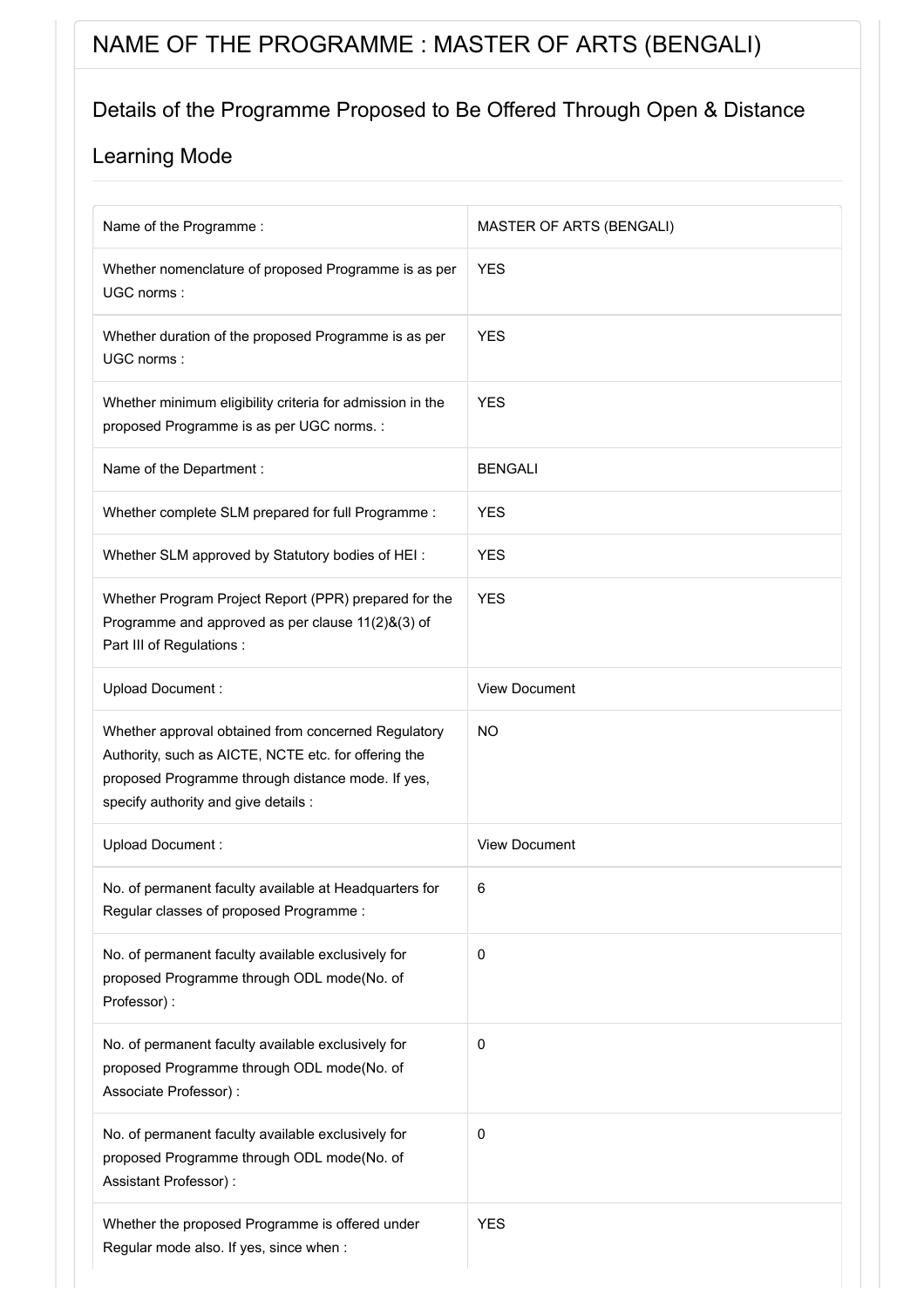| since when:                                                                                                                      | 1986       |
|----------------------------------------------------------------------------------------------------------------------------------|------------|
| Whether Choice Based Credit System (CBCS) is being<br>followed for regular mode.:                                                | <b>YES</b> |
| Whether Choice Based Credit System (CBCS) will be<br>followed for distance mode.:                                                | <b>YES</b> |
| Full Programme(total) fee including all components as<br>per UGC Norms:                                                          | 4500 9300  |
| Whether personal contact Programme will be mandatory<br>for the proposed programme under ODL mode. If Yes,<br>specify in hours.: | <b>YES</b> |
| If Yes, specify in hours :                                                                                                       | 120        |
| Whether any component of the Programme is offered as<br>MOOCs?:                                                                  | <b>NO</b>  |
| If yes specify semester, name, weightage :                                                                                       |            |

| Year                             | Level                 | <b>Mode of education</b> | Intake capacity | <b>Students admitted</b> | <b>Students Passed</b> |
|----------------------------------|-----------------------|--------------------------|-----------------|--------------------------|------------------------|
| 2017-18                          | <b>Under Graduate</b> | Regular mode             | 0               | $\Omega$                 | $\Omega$               |
|                                  |                       | ODL mode                 | $\Omega$        | $\Omega$                 | $\mathbf{0}$           |
|                                  | Post Graduate         | Regular mode             | 121             | 129                      | 106                    |
|                                  |                       | ODL mode                 | 4400            | $\mathbf 0$              | 0                      |
| 2016-17<br><b>Under Graduate</b> | Regular mode          | 0                        | $\Omega$        | $\Omega$                 |                        |
|                                  | ODL mode              | 0                        | $\mathbf 0$     | 0                        |                        |
|                                  | Post Graduate         | Regular mode             | 111             | 113                      | 102                    |
|                                  |                       | ODL mode                 | 4500            | 1178                     | $\mathbf 0$            |
| 2015-16                          | <b>Under Graduate</b> | Regular mode             | 0               | $\Omega$                 | $\mathbf{0}$           |
|                                  |                       | ODL mode                 | 0               | $\Omega$                 | $\mathbf{0}$           |
|                                  | Post Graduate         | Regular mode             | 108             | 109                      | 102                    |
|                                  |                       | ODL mode                 | 4500            | 1380                     | 1230                   |

|             | Yes or No | Weightage in overall assessment |
|-------------|-----------|---------------------------------|
| Assignments | <b>NO</b> | 0                               |
| Practicals  | NO.       | 0                               |
| Project     | NO.       | 0                               |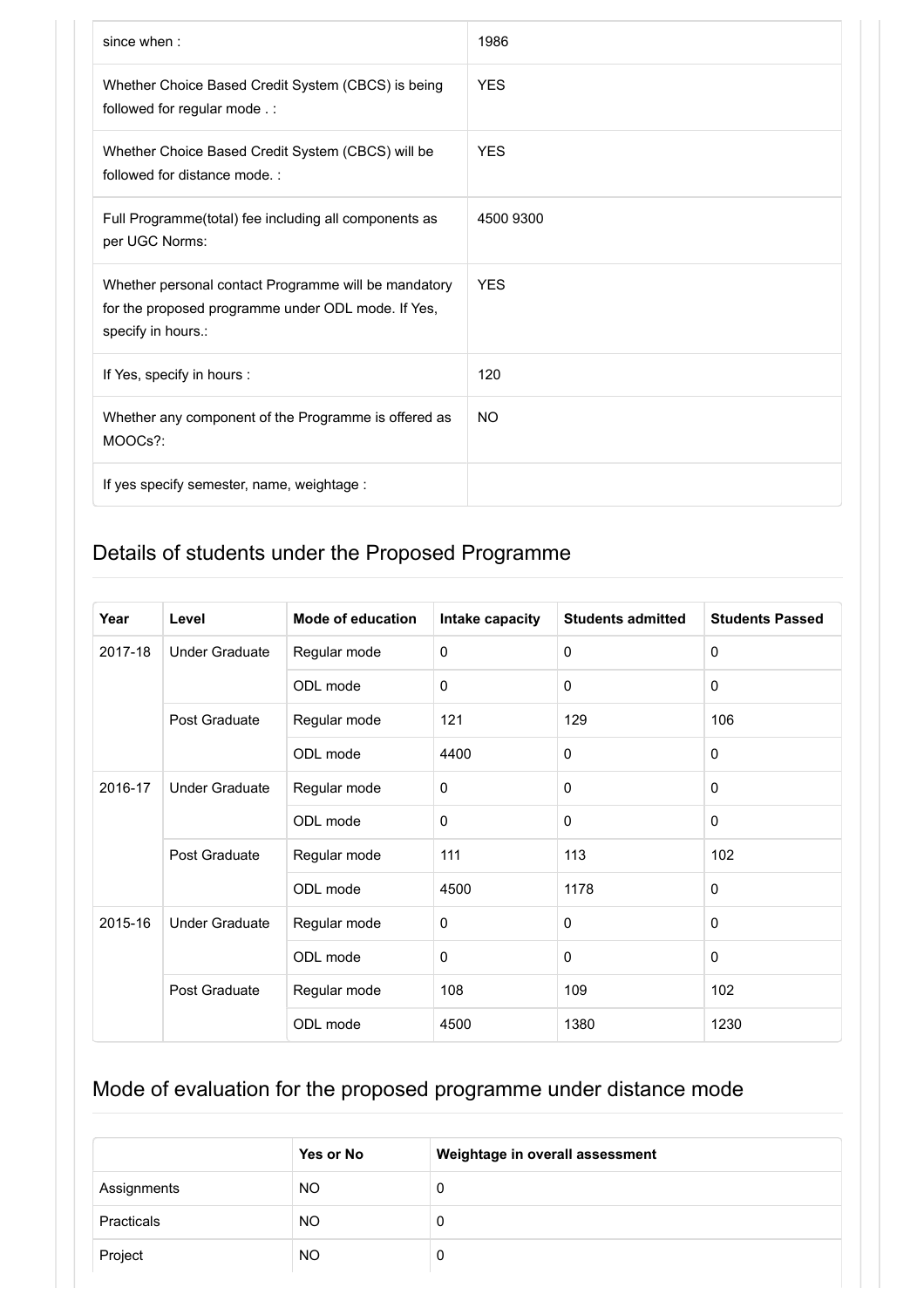|                         | Mode of delivery of SLM/SIM (State Yes or No) |             |                    |
|-------------------------|-----------------------------------------------|-------------|--------------------|
|                         |                                               |             |                    |
|                         | E-content                                     | Audio/Video | <b>Online Mode</b> |
| <b>Printed material</b> |                                               |             |                    |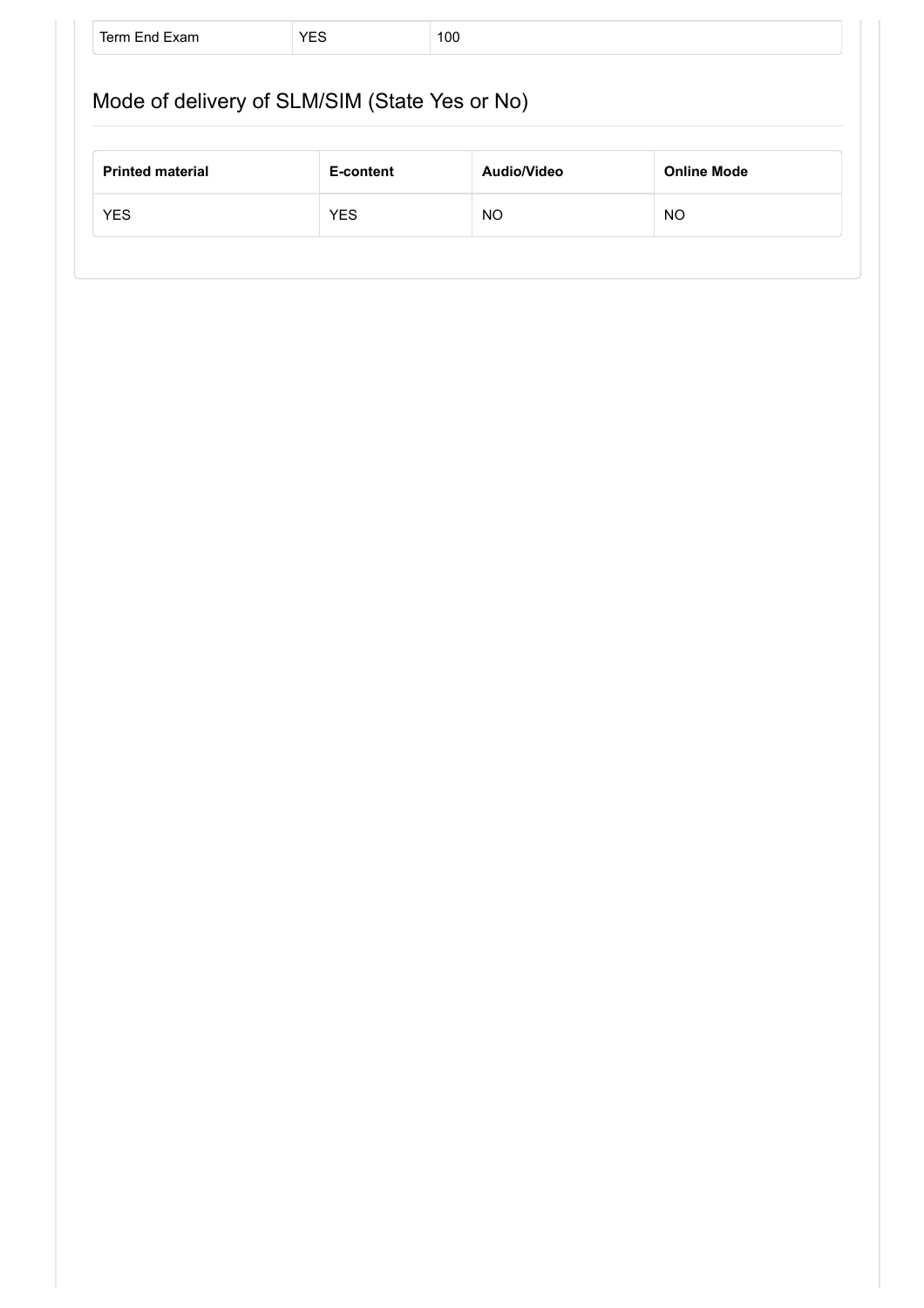# NAME OF THE PROGRAMME : MASTER OF ARTS (ENGLISH)

## Details of the Programme Proposed to Be Offered Through Open & Distance

| Name of the Programme:                                                                                                                                                                                   | <b>MASTER OF ARTS (ENGLISH)</b> |
|----------------------------------------------------------------------------------------------------------------------------------------------------------------------------------------------------------|---------------------------------|
| Whether nomenclature of proposed Programme is as per<br>UGC norms:                                                                                                                                       | <b>YES</b>                      |
| Whether duration of the proposed Programme is as per<br>UGC norms:                                                                                                                                       | <b>YES</b>                      |
| Whether minimum eligibility criteria for admission in the<br>proposed Programme is as per UGC norms. :                                                                                                   | <b>YES</b>                      |
| Name of the Department :                                                                                                                                                                                 | <b>ENGLISH</b>                  |
| Whether complete SLM prepared for full Programme :                                                                                                                                                       | <b>YES</b>                      |
| Whether SLM approved by Statutory bodies of HEI:                                                                                                                                                         | <b>YES</b>                      |
| Whether Program Project Report (PPR) prepared for the<br>Programme and approved as per clause 11(2)&(3) of<br>Part III of Regulations :                                                                  | <b>YES</b>                      |
| Upload Document:                                                                                                                                                                                         | <b>View Document</b>            |
| Whether approval obtained from concerned Regulatory<br>Authority, such as AICTE, NCTE etc. for offering the<br>proposed Programme through distance mode. If yes,<br>specify authority and give details : | <b>NO</b>                       |
| Upload Document:                                                                                                                                                                                         | <b>View Document</b>            |
| No. of permanent faculty available at Headquarters for<br>Regular classes of proposed Programme:                                                                                                         | 6                               |
| No. of permanent faculty available exclusively for<br>proposed Programme through ODL mode(No. of<br>Professor):                                                                                          | 0                               |
| No. of permanent faculty available exclusively for<br>proposed Programme through ODL mode(No. of<br>Associate Professor) :                                                                               | 0                               |
| No. of permanent faculty available exclusively for<br>proposed Programme through ODL mode(No. of<br>Assistant Professor) :                                                                               | 0                               |
| Whether the proposed Programme is offered under<br>Regular mode also. If yes, since when :                                                                                                               | <b>YES</b>                      |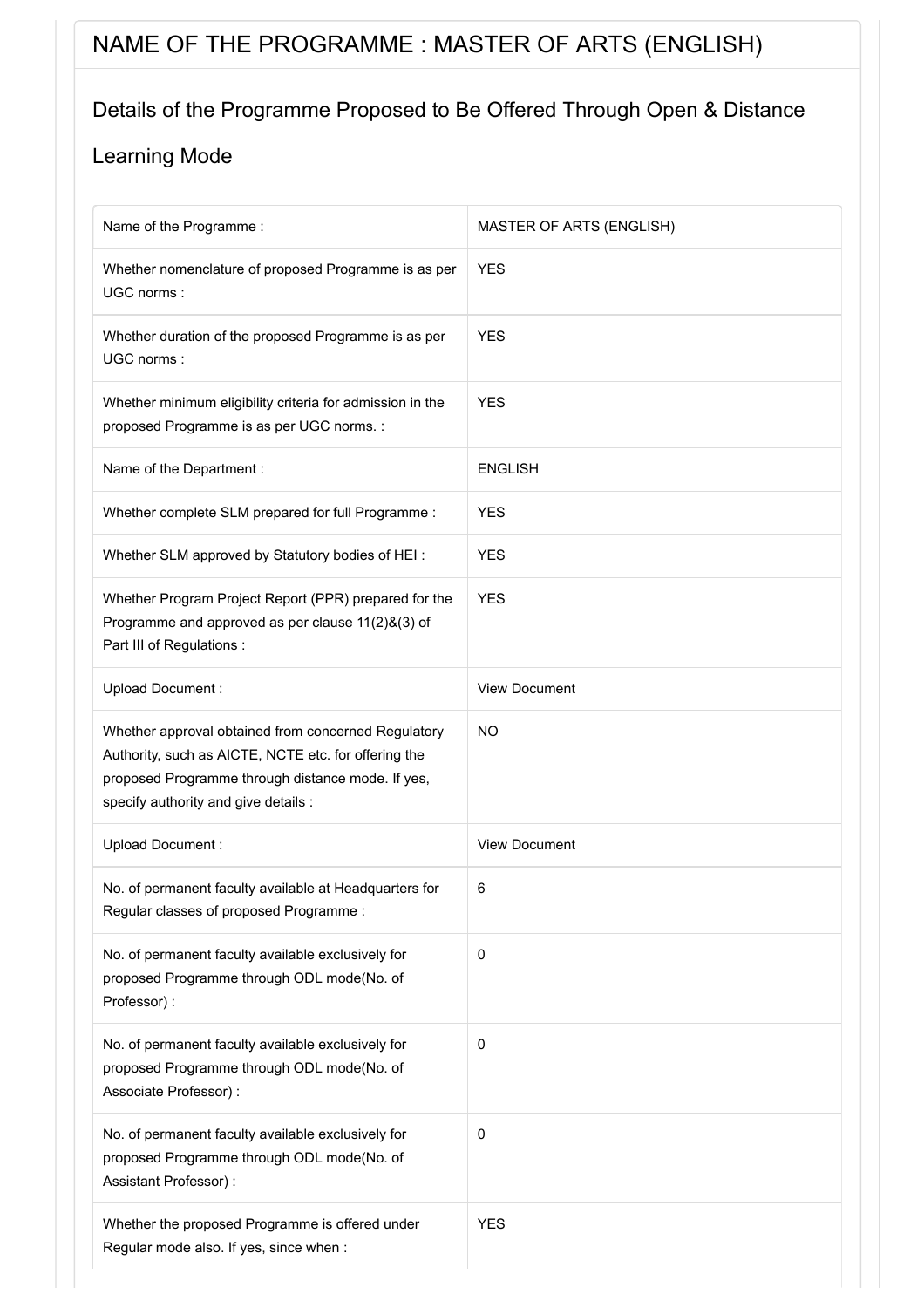| since when:                                                                                                                      | 1989       |
|----------------------------------------------------------------------------------------------------------------------------------|------------|
| Whether Choice Based Credit System (CBCS) is being<br>followed for regular mode .:                                               | <b>YES</b> |
| Whether Choice Based Credit System (CBCS) will be<br>followed for distance mode.:                                                | <b>YES</b> |
| Full Programme(total) fee including all components as<br>per UGC Norms:                                                          | 4500 9300  |
| Whether personal contact Programme will be mandatory<br>for the proposed programme under ODL mode. If Yes,<br>specify in hours.: | <b>YES</b> |
| If Yes, specify in hours :                                                                                                       | 120        |
| Whether any component of the Programme is offered as<br>MOOCs?:                                                                  | <b>NO</b>  |
| If yes specify semester, name, weightage :                                                                                       |            |

| Year                             | Level                 | <b>Mode of education</b> | Intake capacity | <b>Students admitted</b> | <b>Students Passed</b> |
|----------------------------------|-----------------------|--------------------------|-----------------|--------------------------|------------------------|
| 2017-18                          | <b>Under Graduate</b> | Regular mode             | 0               | $\Omega$                 | $\Omega$               |
|                                  |                       | ODL mode                 | $\Omega$        | $\Omega$                 | $\mathbf{0}$           |
|                                  | Post Graduate         | Regular mode             | 121             | 132                      | $\mathbf 0$            |
|                                  |                       | ODL mode                 | 3900            | $\mathbf 0$              | $\mathbf{0}$           |
| 2016-17<br><b>Under Graduate</b> | Regular mode          | 0                        | $\Omega$        | $\Omega$                 |                        |
|                                  | ODL mode              | 0                        | $\mathbf 0$     | $\mathbf 0$              |                        |
|                                  | Post Graduate         | Regular mode             | 111             | 108                      | 99                     |
|                                  |                       | ODL mode                 | 4000            | 528                      | $\mathbf{0}$           |
| 2015-16                          | <b>Under Graduate</b> | Regular mode             | 0               | $\Omega$                 | $\mathbf{0}$           |
|                                  |                       | ODL mode                 | 0               | $\Omega$                 | $\mathbf{0}$           |
|                                  | Post Graduate         | Regular mode             | 108             | 113                      | 103                    |
|                                  |                       | ODL mode                 | 4000            | 643                      | 396                    |

|             | Yes or No | Weightage in overall assessment |
|-------------|-----------|---------------------------------|
| Assignments | <b>NO</b> | 0                               |
| Practicals  | <b>NO</b> | 0                               |
| Project     | <b>NO</b> | 0                               |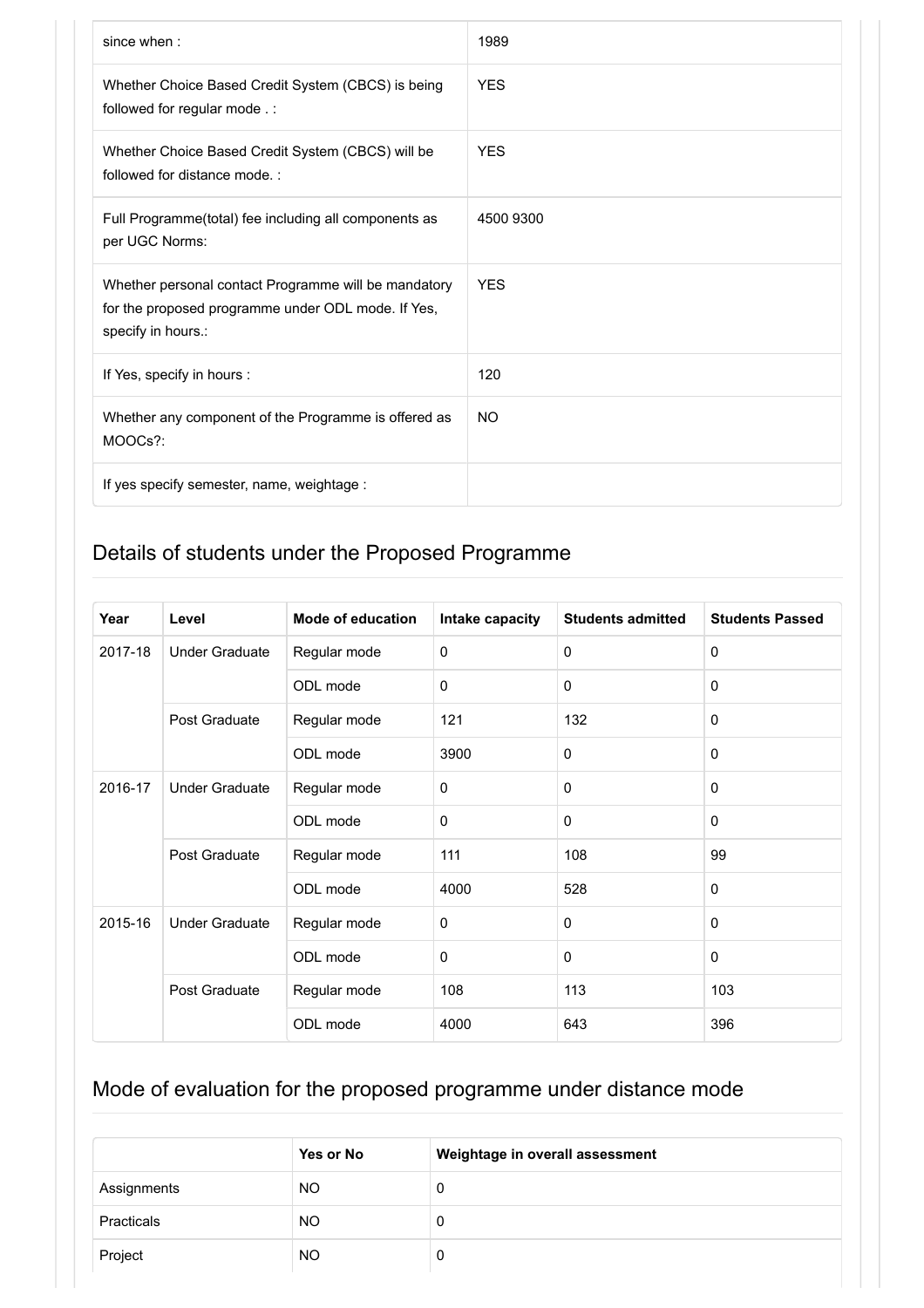|                         | Mode of delivery of SLM/SIM (State Yes or No) |             |                    |
|-------------------------|-----------------------------------------------|-------------|--------------------|
|                         |                                               |             |                    |
|                         |                                               |             |                    |
| <b>Printed material</b> | E-content                                     | Audio/Video | <b>Online Mode</b> |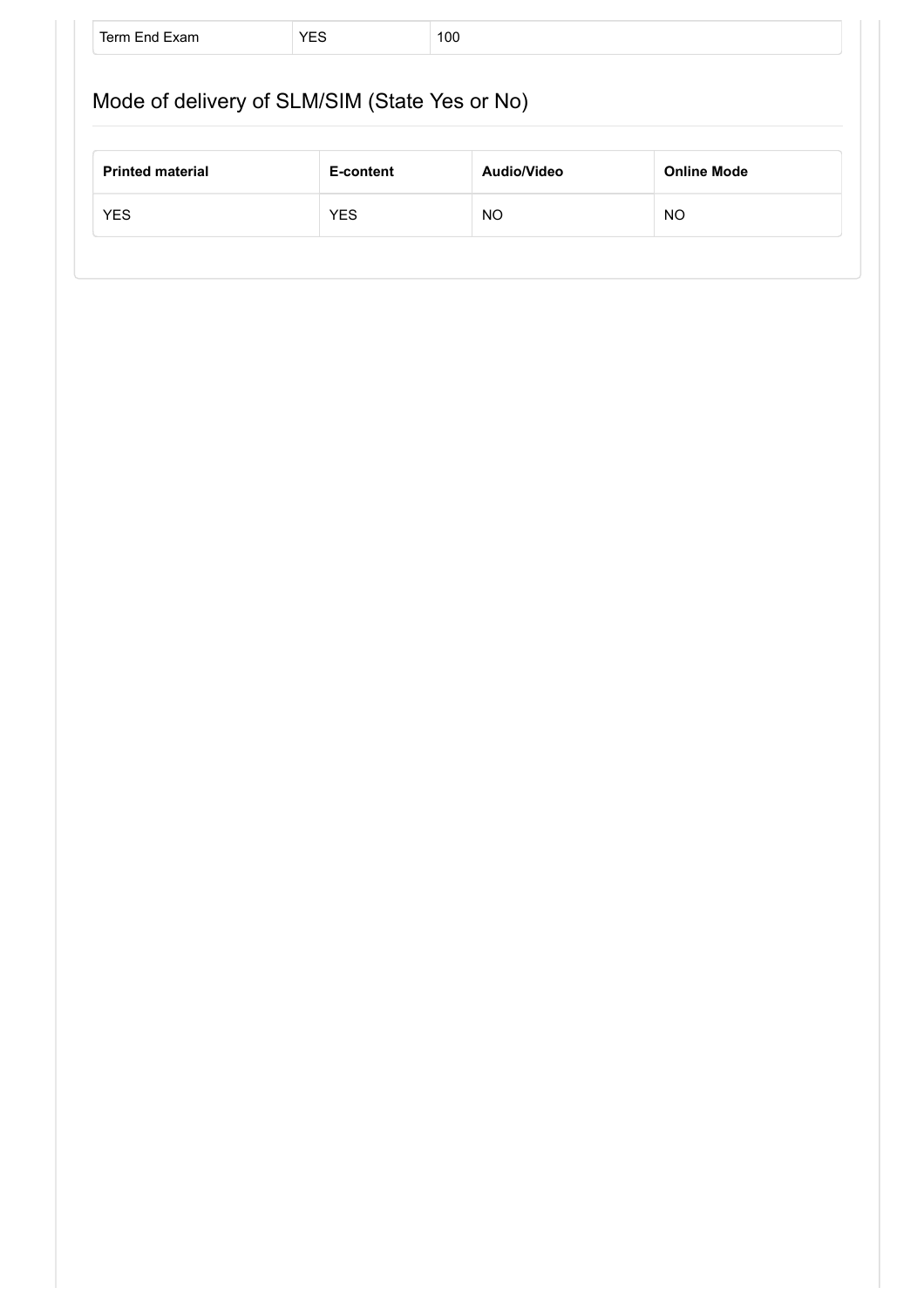# NAME OF THE PROGRAMME : MASTER OF ARTS (HISTORY)

### Details of the Programme Proposed to Be Offered Through Open & Distance

| Name of the Programme:                                                                                                                                                                                   | <b>MASTER OF ARTS (HISTORY)</b> |
|----------------------------------------------------------------------------------------------------------------------------------------------------------------------------------------------------------|---------------------------------|
| Whether nomenclature of proposed Programme is as per<br>UGC norms:                                                                                                                                       | <b>YES</b>                      |
| Whether duration of the proposed Programme is as per<br>UGC norms:                                                                                                                                       | <b>YES</b>                      |
| Whether minimum eligibility criteria for admission in the<br>proposed Programme is as per UGC norms. :                                                                                                   | <b>YES</b>                      |
| Name of the Department :                                                                                                                                                                                 | <b>HISTORY</b>                  |
| Whether complete SLM prepared for full Programme :                                                                                                                                                       | <b>YES</b>                      |
| Whether SLM approved by Statutory bodies of HEI:                                                                                                                                                         | <b>YES</b>                      |
| Whether Program Project Report (PPR) prepared for the<br>Programme and approved as per clause 11(2)&(3) of<br>Part III of Regulations :                                                                  | <b>YES</b>                      |
| Upload Document:                                                                                                                                                                                         | <b>View Document</b>            |
| Whether approval obtained from concerned Regulatory<br>Authority, such as AICTE, NCTE etc. for offering the<br>proposed Programme through distance mode. If yes,<br>specify authority and give details : | <b>NO</b>                       |
| Upload Document:                                                                                                                                                                                         | <b>View Document</b>            |
| No. of permanent faculty available at Headquarters for<br>Regular classes of proposed Programme:                                                                                                         | 7                               |
| No. of permanent faculty available exclusively for<br>proposed Programme through ODL mode(No. of<br>Professor):                                                                                          | 0                               |
| No. of permanent faculty available exclusively for<br>proposed Programme through ODL mode(No. of<br>Associate Professor) :                                                                               | 0                               |
| No. of permanent faculty available exclusively for<br>proposed Programme through ODL mode(No. of<br>Assistant Professor) :                                                                               | 0                               |
| Whether the proposed Programme is offered under<br>Regular mode also. If yes, since when :                                                                                                               | <b>YES</b>                      |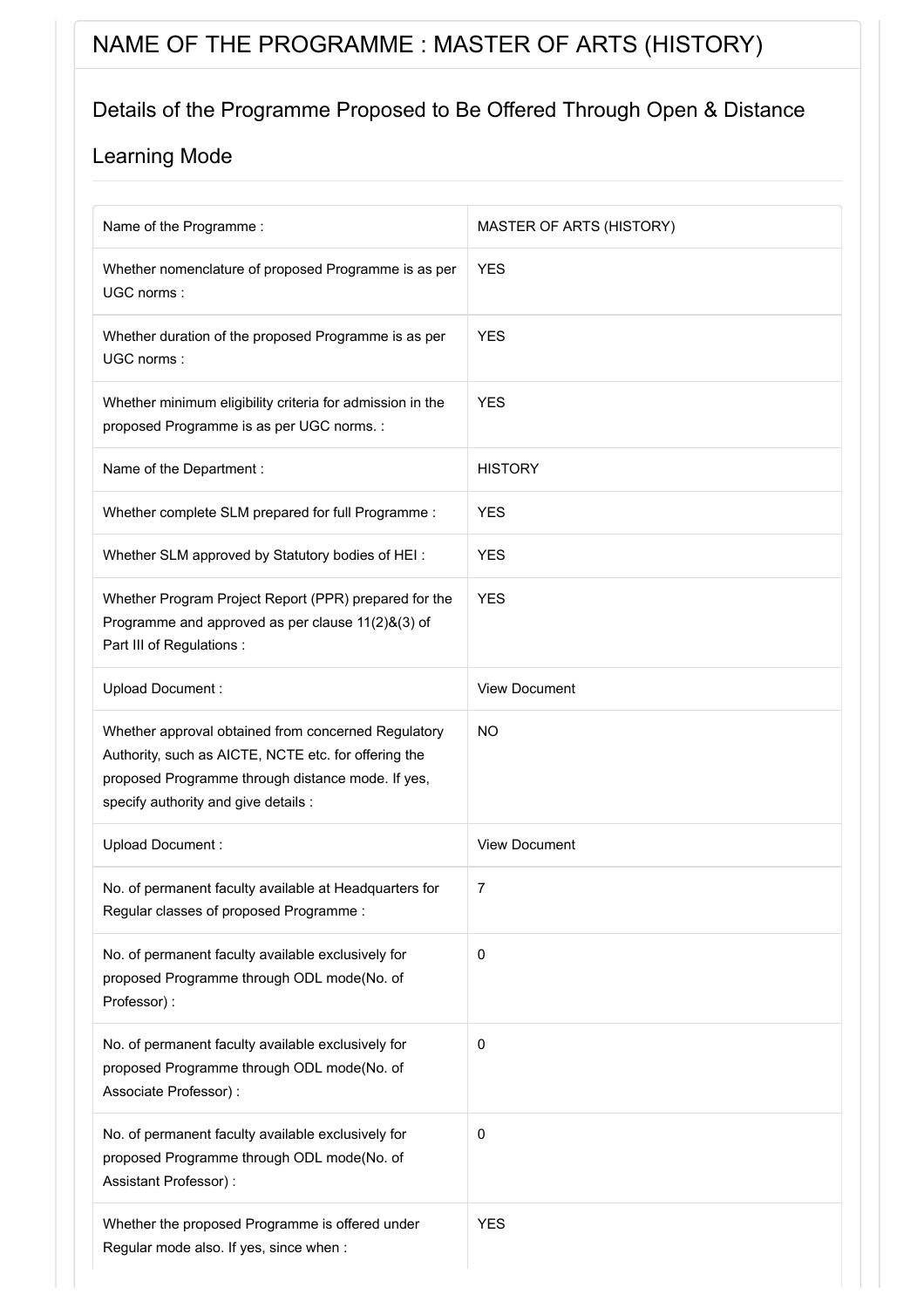| since when:                                                                                                                      | 1989       |
|----------------------------------------------------------------------------------------------------------------------------------|------------|
| Whether Choice Based Credit System (CBCS) is being<br>followed for regular mode .:                                               | <b>YES</b> |
| Whether Choice Based Credit System (CBCS) will be<br>followed for distance mode.:                                                | <b>YFS</b> |
| Full Programme(total) fee including all components as<br>per UGC Norms:                                                          | 4500 9300  |
| Whether personal contact Programme will be mandatory<br>for the proposed programme under ODL mode. If Yes,<br>specify in hours.: | <b>YES</b> |
| If Yes, specify in hours :                                                                                                       | 120        |
| Whether any component of the Programme is offered as<br>MOOCs?:                                                                  | <b>NO</b>  |
| If yes specify semester, name, weightage :                                                                                       |            |

| Year    | Level                 | <b>Mode of education</b> | Intake capacity | <b>Students admitted</b> | <b>Students Passed</b> |
|---------|-----------------------|--------------------------|-----------------|--------------------------|------------------------|
| 2017-18 | <b>Under Graduate</b> | Regular mode             | 0               | $\Omega$                 | $\Omega$               |
|         |                       | ODL mode                 | $\Omega$        | $\Omega$                 | $\mathbf{0}$           |
|         | Post Graduate         | Regular mode             | 121             | 121                      | $\mathbf 0$            |
|         |                       | ODL mode                 | 4300            | $\mathbf 0$              | $\mathbf{0}$           |
| 2016-17 | <b>Under Graduate</b> | Regular mode             | 0               | $\Omega$                 | $\Omega$               |
|         |                       | ODL mode                 | 0               | $\mathbf 0$              | $\mathbf 0$            |
|         | Post Graduate         | Regular mode             | 111             | 115                      | 104                    |
|         |                       | ODL mode                 | 4300            | 638                      | $\mathbf 0$            |
| 2015-16 | <b>Under Graduate</b> | Regular mode             | 0               | $\Omega$                 | $\mathbf{0}$           |
|         |                       | ODL mode                 | 0               | $\Omega$                 | $\mathbf{0}$           |
|         | Post Graduate         | Regular mode             | 108             | 110                      | 104                    |
|         |                       | ODL mode                 | 4300            | 927                      | 915                    |

|             | Yes or No | Weightage in overall assessment |
|-------------|-----------|---------------------------------|
| Assignments | NO.       | 0                               |
| Practicals  | NO.       | 0                               |
| Project     | <b>NO</b> | 0                               |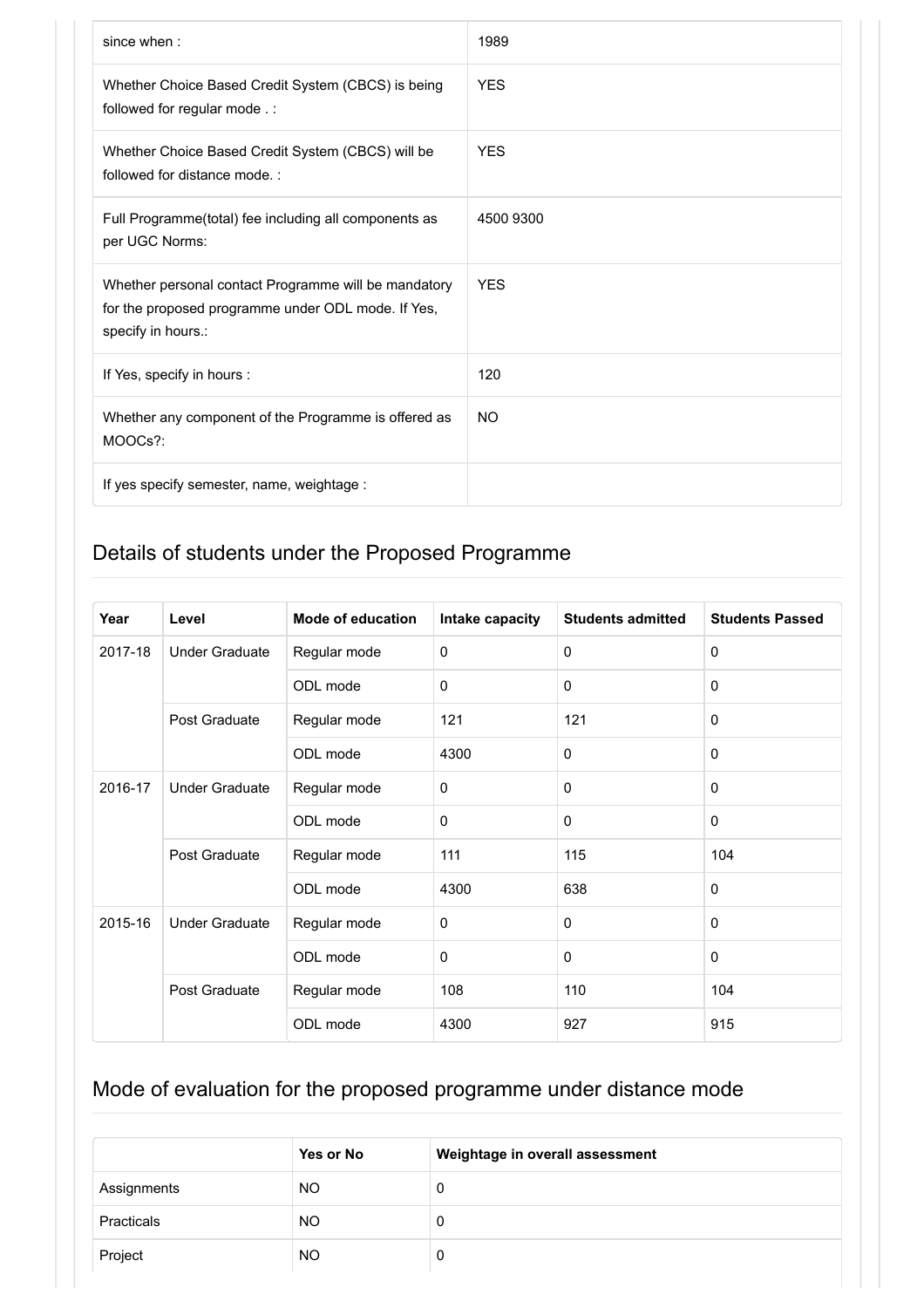| Mode of delivery of SLM/SIM (State Yes or No) |           |             |                    |  |
|-----------------------------------------------|-----------|-------------|--------------------|--|
|                                               |           |             |                    |  |
|                                               |           |             |                    |  |
| <b>Printed material</b>                       | E-content | Audio/Video | <b>Online Mode</b> |  |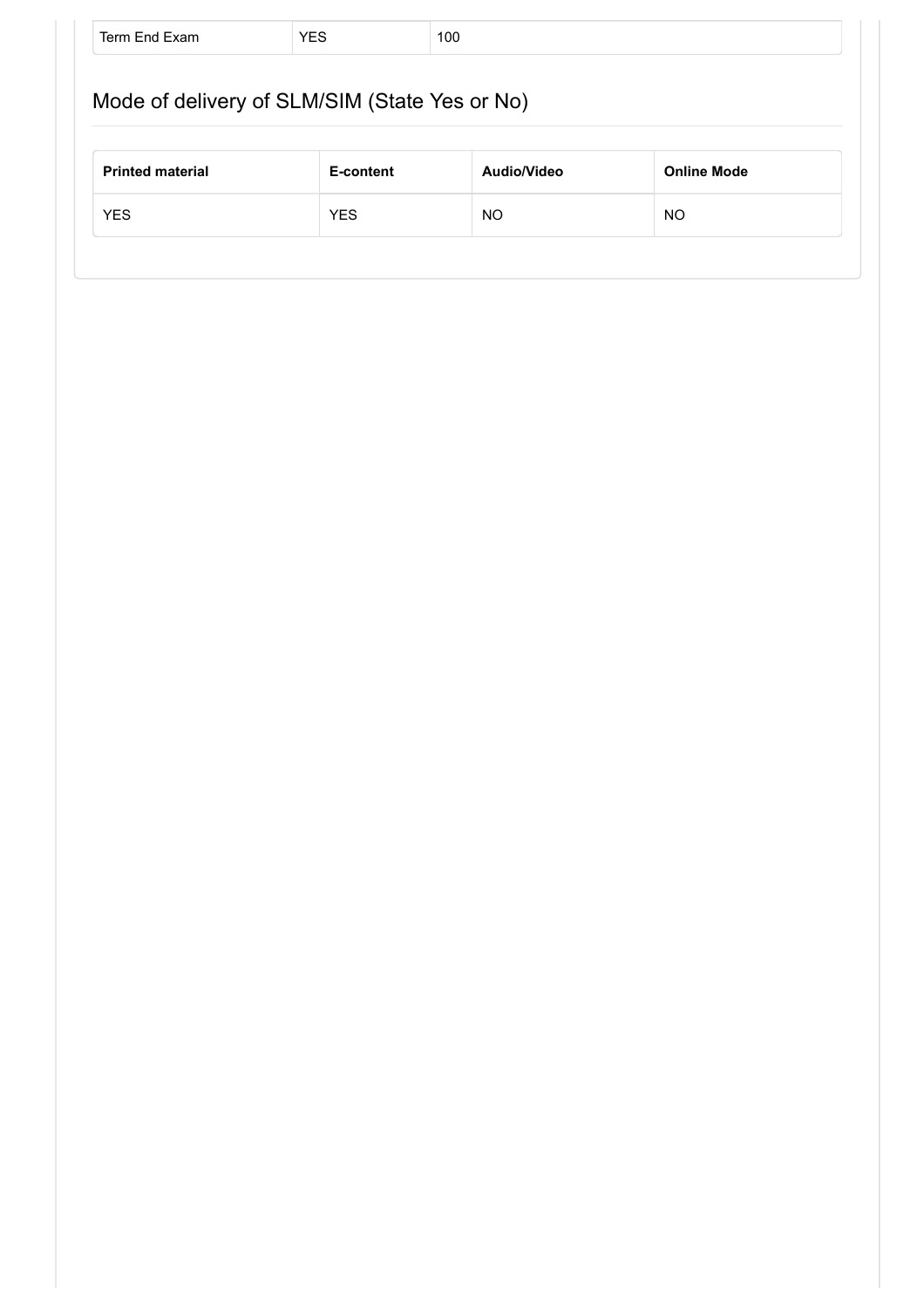### NAME OF THE PROGRAMME : MASTER OF ARTS (POLITICAL SCIENCE)

### Details of the Programme Proposed to Be Offered Through Open & Distance

| Name of the Programme:                                                                                                                                                                                   | MASTER OF ARTS (POLITICAL SCIENCE)          |
|----------------------------------------------------------------------------------------------------------------------------------------------------------------------------------------------------------|---------------------------------------------|
| Whether nomenclature of proposed Programme is as per<br>UGC norms:                                                                                                                                       | <b>YES</b>                                  |
| Whether duration of the proposed Programme is as per<br>UGC norms:                                                                                                                                       | <b>YES</b>                                  |
| Whether minimum eligibility criteria for admission in the<br>proposed Programme is as per UGC norms. :                                                                                                   | <b>YES</b>                                  |
| Name of the Department :                                                                                                                                                                                 | POLITICAL SCIENCE WITH RURAL ADMINISTRATION |
| Whether complete SLM prepared for full Programme :                                                                                                                                                       | <b>YES</b>                                  |
| Whether SLM approved by Statutory bodies of HEI:                                                                                                                                                         | <b>YES</b>                                  |
| Whether Program Project Report (PPR) prepared for the<br>Programme and approved as per clause 11(2)&(3) of<br>Part III of Regulations :                                                                  | <b>YES</b>                                  |
| Upload Document:                                                                                                                                                                                         | <b>View Document</b>                        |
| Whether approval obtained from concerned Regulatory<br>Authority, such as AICTE, NCTE etc. for offering the<br>proposed Programme through distance mode. If yes,<br>specify authority and give details : | <b>NO</b>                                   |
| Upload Document:                                                                                                                                                                                         | <b>View Document</b>                        |
| No. of permanent faculty available at Headquarters for<br>Regular classes of proposed Programme:                                                                                                         | 6                                           |
| No. of permanent faculty available exclusively for<br>proposed Programme through ODL mode(No. of<br>Professor):                                                                                          | $\pmb{0}$                                   |
| No. of permanent faculty available exclusively for<br>proposed Programme through ODL mode(No. of<br>Associate Professor) :                                                                               | $\pmb{0}$                                   |
| No. of permanent faculty available exclusively for<br>proposed Programme through ODL mode(No. of<br>Assistant Professor) :                                                                               | 0                                           |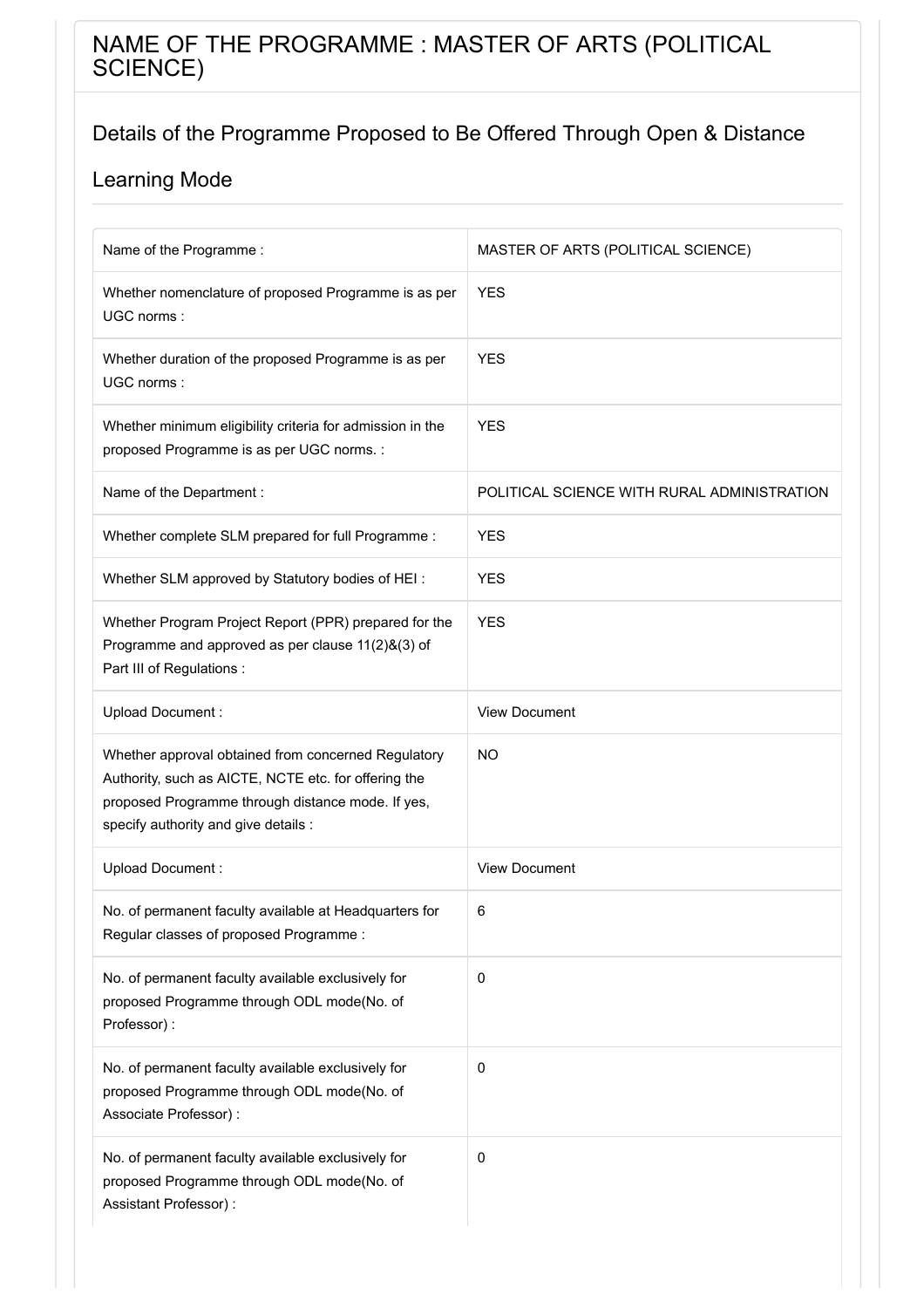| Whether the proposed Programme is offered under<br>Regular mode also. If yes, since when :                                       | <b>YES</b> |
|----------------------------------------------------------------------------------------------------------------------------------|------------|
| since when :                                                                                                                     | 1985       |
| Whether Choice Based Credit System (CBCS) is being<br>followed for regular mode.:                                                | <b>YES</b> |
| Whether Choice Based Credit System (CBCS) will be<br>followed for distance mode.:                                                | <b>YES</b> |
| Full Programme(total) fee including all components as<br>per UGC Norms:                                                          | 4500 9300  |
| Whether personal contact Programme will be mandatory<br>for the proposed programme under ODL mode. If Yes,<br>specify in hours.: | <b>YES</b> |
| If Yes, specify in hours :                                                                                                       | 120        |
| Whether any component of the Programme is offered as<br>MOOCs?:                                                                  | <b>NO</b>  |
| If yes specify semester, name, weightage :                                                                                       |            |

| Year    | Level                                  | <b>Mode of education</b> | Intake capacity | <b>Students admitted</b> | <b>Students Passed</b> |
|---------|----------------------------------------|--------------------------|-----------------|--------------------------|------------------------|
| 2017-18 | <b>Under Graduate</b><br>Post Graduate | Regular mode             | $\mathbf 0$     | $\mathbf 0$              | $\mathbf 0$            |
|         |                                        | ODL mode                 | $\mathbf 0$     | $\Omega$                 | $\mathbf{0}$           |
|         |                                        | Regular mode             | 104             | 73                       | $\mathbf{0}$           |
|         |                                        | ODL mode                 | 1900            | $\mathbf 0$              | $\mathbf 0$            |
| 2016-17 | <b>Under Graduate</b>                  | Regular mode             | $\mathbf 0$     | $\mathbf 0$              | $\mathbf{0}$           |
|         |                                        | ODL mode                 | $\mathbf 0$     | $\mathbf 0$              | $\mathbf{0}$           |
|         | Post Graduate                          | Regular mode             | 96              | 64                       | 86                     |
|         |                                        | ODL mode                 | 2000            | 125                      | $\mathbf{0}$           |
| 2015-16 | <b>Under Graduate</b>                  | Regular mode             | $\mathbf 0$     | $\mathbf 0$              | $\mathbf{0}$           |
|         |                                        | ODL mode                 | $\mathbf 0$     | $\mathbf 0$              | 0                      |
|         | Post Graduate                          | Regular mode             | 93              | 95                       | 76                     |
|         |                                        | ODL mode                 | 2000            | 154                      | 132                    |

|             | Yes or No | Weightage in overall assessment |
|-------------|-----------|---------------------------------|
| Assignments | <b>NO</b> |                                 |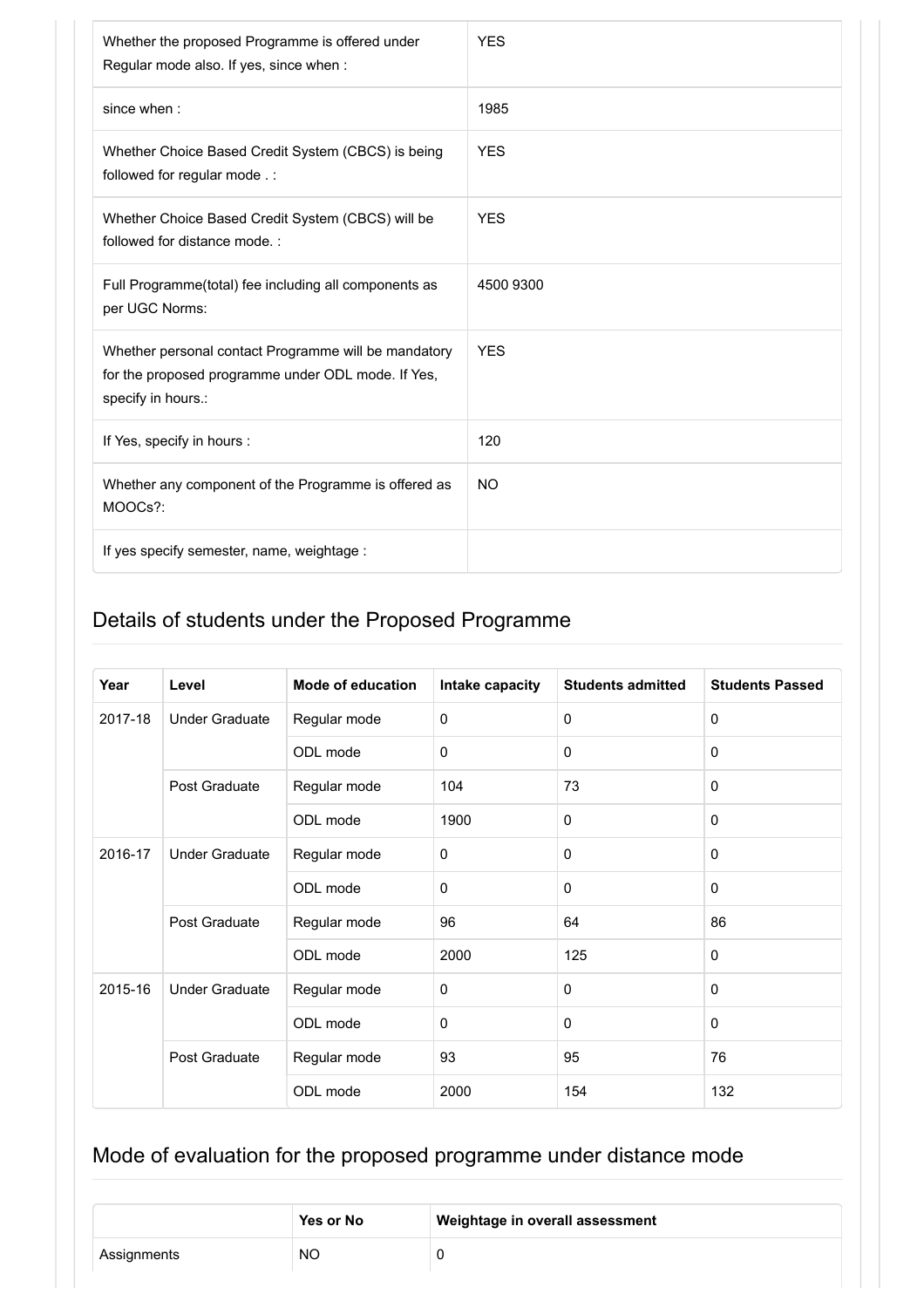| Practicals    | NO        | U   |
|---------------|-----------|-----|
| Project       | <b>NO</b> | U   |
| Term End Exam | YES       | 100 |

# Mode of delivery of SLM/SIM (State Yes or No)

| <b>Printed material</b> | E-content  | Audio/Video | <b>Online Mode</b> |
|-------------------------|------------|-------------|--------------------|
| <b>YES</b>              | <b>YES</b> | NO          | NO                 |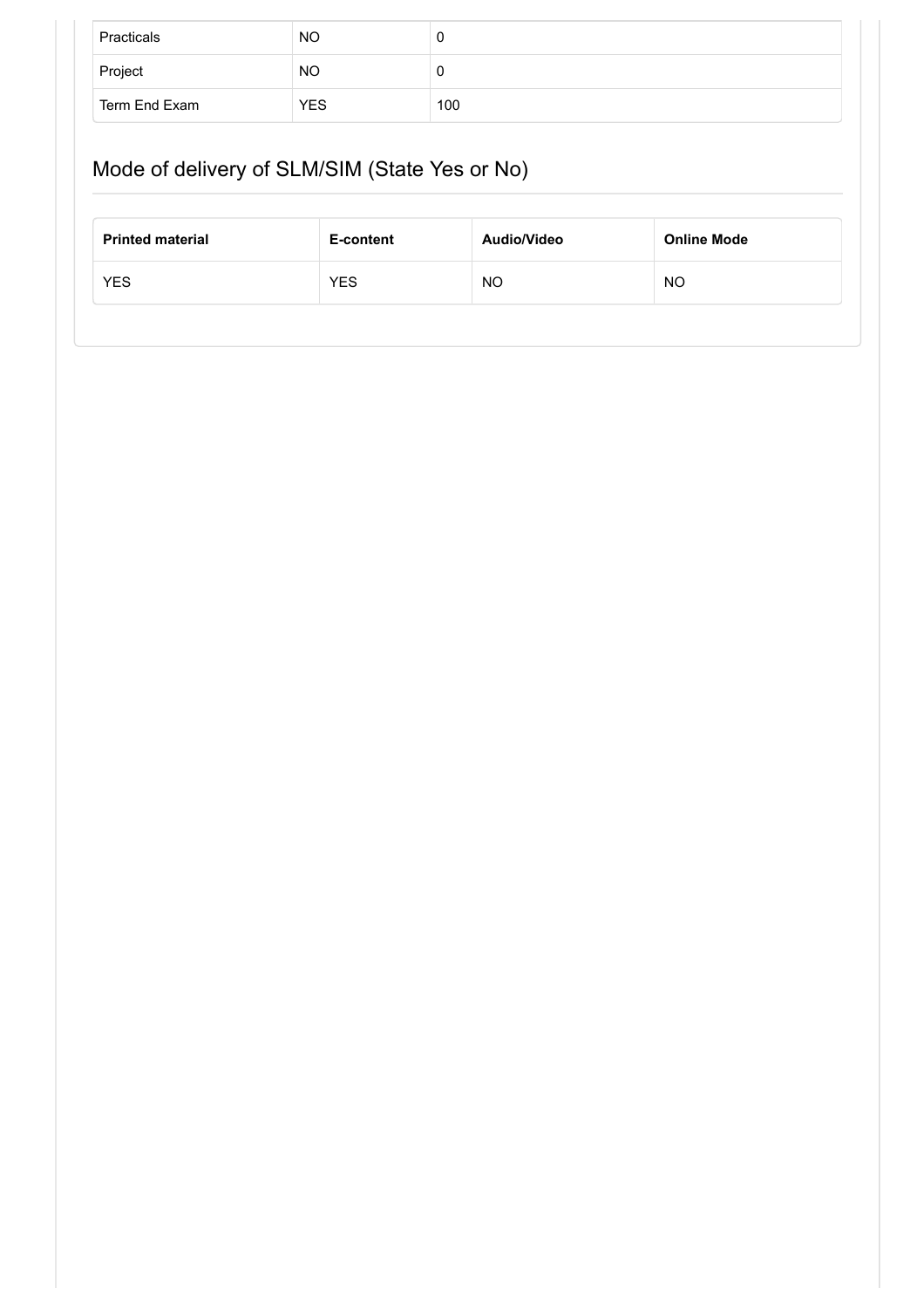# NAME OF THE PROGRAMME : MASTER OF ARTS (SANSKRIT)

### Details of the Programme Proposed to Be Offered Through Open & Distance

| Name of the Programme :                                                                                                                                                                                  | MASTER OF ARTS (SANSKRIT) |
|----------------------------------------------------------------------------------------------------------------------------------------------------------------------------------------------------------|---------------------------|
| Whether nomenclature of proposed Programme is as per<br>UGC norms:                                                                                                                                       | <b>YES</b>                |
| Whether duration of the proposed Programme is as per<br>UGC norms:                                                                                                                                       | <b>YES</b>                |
| Whether minimum eligibility criteria for admission in the<br>proposed Programme is as per UGC norms. :                                                                                                   | <b>YES</b>                |
| Name of the Department :                                                                                                                                                                                 | <b>SANSKRIT</b>           |
| Whether complete SLM prepared for full Programme :                                                                                                                                                       | <b>YES</b>                |
| Whether SLM approved by Statutory bodies of HEI:                                                                                                                                                         | <b>YES</b>                |
| Whether Program Project Report (PPR) prepared for the<br>Programme and approved as per clause 11(2)&(3) of<br>Part III of Regulations :                                                                  | <b>YES</b>                |
| Upload Document:                                                                                                                                                                                         | <b>View Document</b>      |
| Whether approval obtained from concerned Regulatory<br>Authority, such as AICTE, NCTE etc. for offering the<br>proposed Programme through distance mode. If yes,<br>specify authority and give details : | <b>NO</b>                 |
| Upload Document:                                                                                                                                                                                         | <b>View Document</b>      |
| No. of permanent faculty available at Headquarters for<br>Regular classes of proposed Programme:                                                                                                         | 4                         |
| No. of permanent faculty available exclusively for<br>proposed Programme through ODL mode(No. of<br>Professor):                                                                                          | $\pmb{0}$                 |
| No. of permanent faculty available exclusively for<br>proposed Programme through ODL mode(No. of<br>Associate Professor) :                                                                               | 0                         |
| No. of permanent faculty available exclusively for<br>proposed Programme through ODL mode(No. of<br>Assistant Professor) :                                                                               | $\pmb{0}$                 |
| Whether the proposed Programme is offered under<br>Regular mode also. If yes, since when :                                                                                                               | <b>YES</b>                |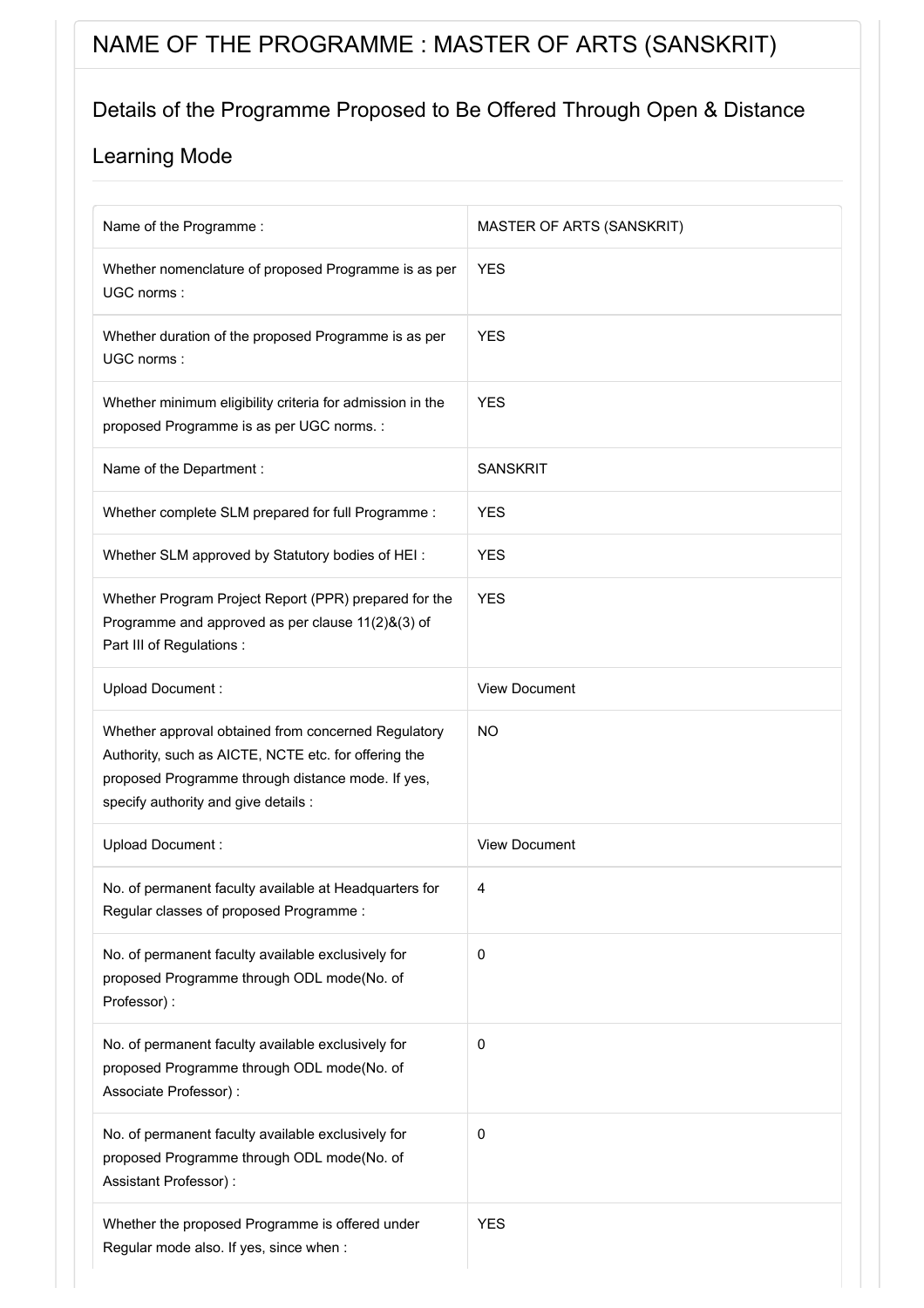| since when:                                                                                                                      | 2005       |
|----------------------------------------------------------------------------------------------------------------------------------|------------|
| Whether Choice Based Credit System (CBCS) is being<br>followed for regular mode .:                                               | <b>YES</b> |
| Whether Choice Based Credit System (CBCS) will be<br>followed for distance mode.:                                                | <b>YES</b> |
| Full Programme(total) fee including all components as<br>per UGC Norms:                                                          | 4500 9300  |
| Whether personal contact Programme will be mandatory<br>for the proposed programme under ODL mode. If Yes,<br>specify in hours.: | <b>YFS</b> |
| If Yes, specify in hours :                                                                                                       | 120        |
| Whether any component of the Programme is offered as<br>MOOCs?:                                                                  | <b>NO</b>  |
| If yes specify semester, name, weightage :                                                                                       |            |

| Year    | Level                 | <b>Mode of education</b> | Intake capacity | <b>Students admitted</b> | <b>Students Passed</b> |
|---------|-----------------------|--------------------------|-----------------|--------------------------|------------------------|
| 2017-18 | <b>Under Graduate</b> | Regular mode             | $\mathbf 0$     | $\Omega$                 | $\mathbf 0$            |
|         |                       | ODL mode                 | $\mathbf 0$     | $\mathbf 0$              | 0                      |
|         | Post Graduate         | Regular mode             | 109             | 112                      | 0                      |
|         |                       | ODL mode                 | 2500            | $\mathbf 0$              | $\mathbf 0$            |
| 2016-17 | <b>Under Graduate</b> | Regular mode             | $\mathbf 0$     | $\mathbf 0$              | $\mathbf 0$            |
|         | ODL mode              | $\mathbf 0$              | $\mathbf 0$     | 0                        |                        |
|         | Post Graduate         | Regular mode             | 101             | 105                      | 96                     |
|         |                       | ODL mode                 | 2500            | 468                      | 0                      |
| 2015-16 | <b>Under Graduate</b> | Regular mode             | $\mathbf 0$     | $\mathbf 0$              | $\mathbf 0$            |
|         |                       | ODL mode                 | $\mathbf 0$     | $\Omega$                 | 0                      |
|         | Post Graduate         | Regular mode             | 98              | 99                       | 92                     |
|         |                       | ODL mode                 | 2500            | 592                      | 328                    |

|             | Yes or No | Weightage in overall assessment |
|-------------|-----------|---------------------------------|
| Assignments | NO.       | 0                               |
| Practicals  | NO.       | 0                               |
| Project     | <b>NO</b> | 0                               |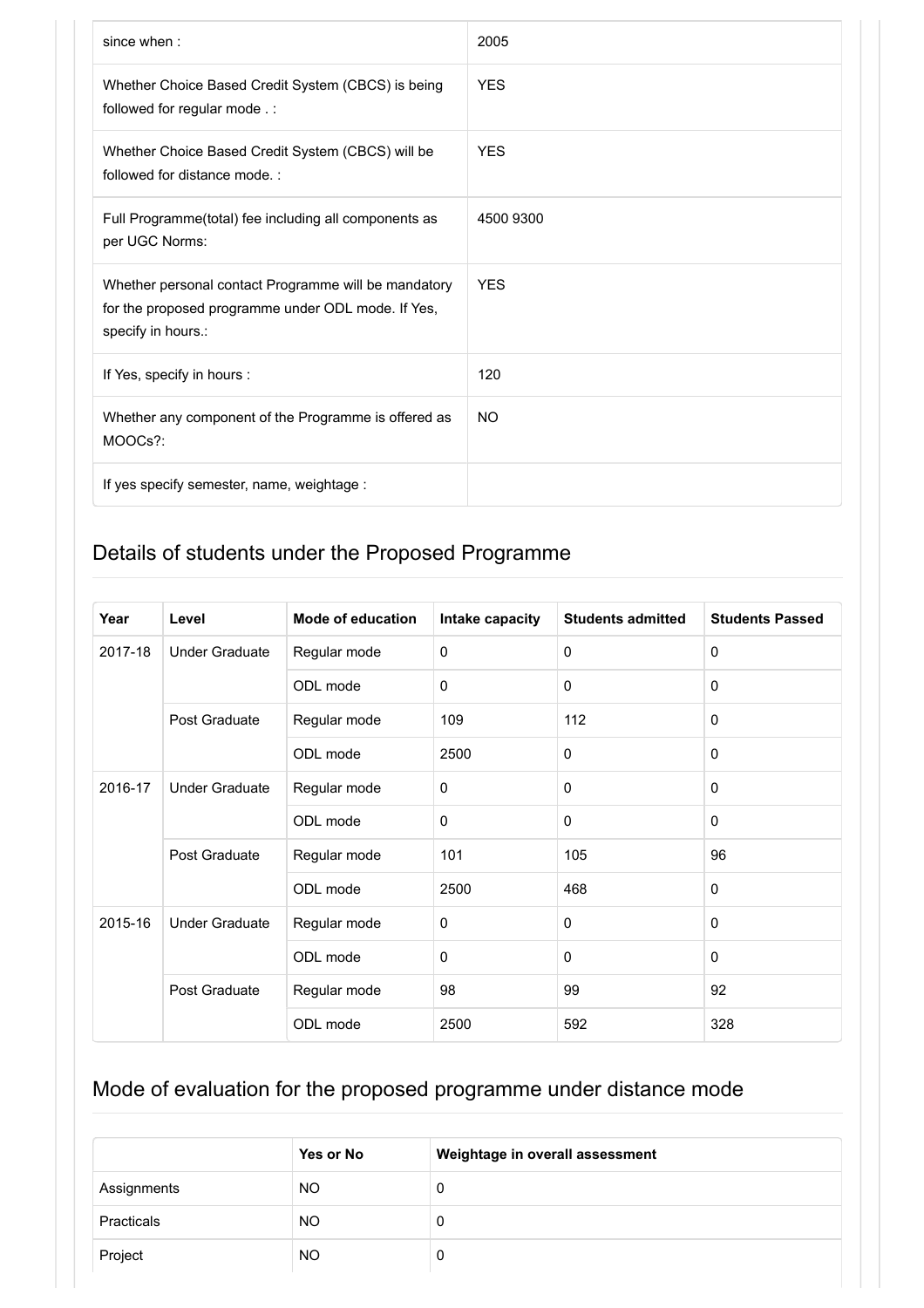|                         | Mode of delivery of SLM/SIM (State Yes or No) |             |                    |
|-------------------------|-----------------------------------------------|-------------|--------------------|
|                         |                                               |             |                    |
|                         | E-content                                     | Audio/Video | <b>Online Mode</b> |
| <b>Printed material</b> |                                               |             |                    |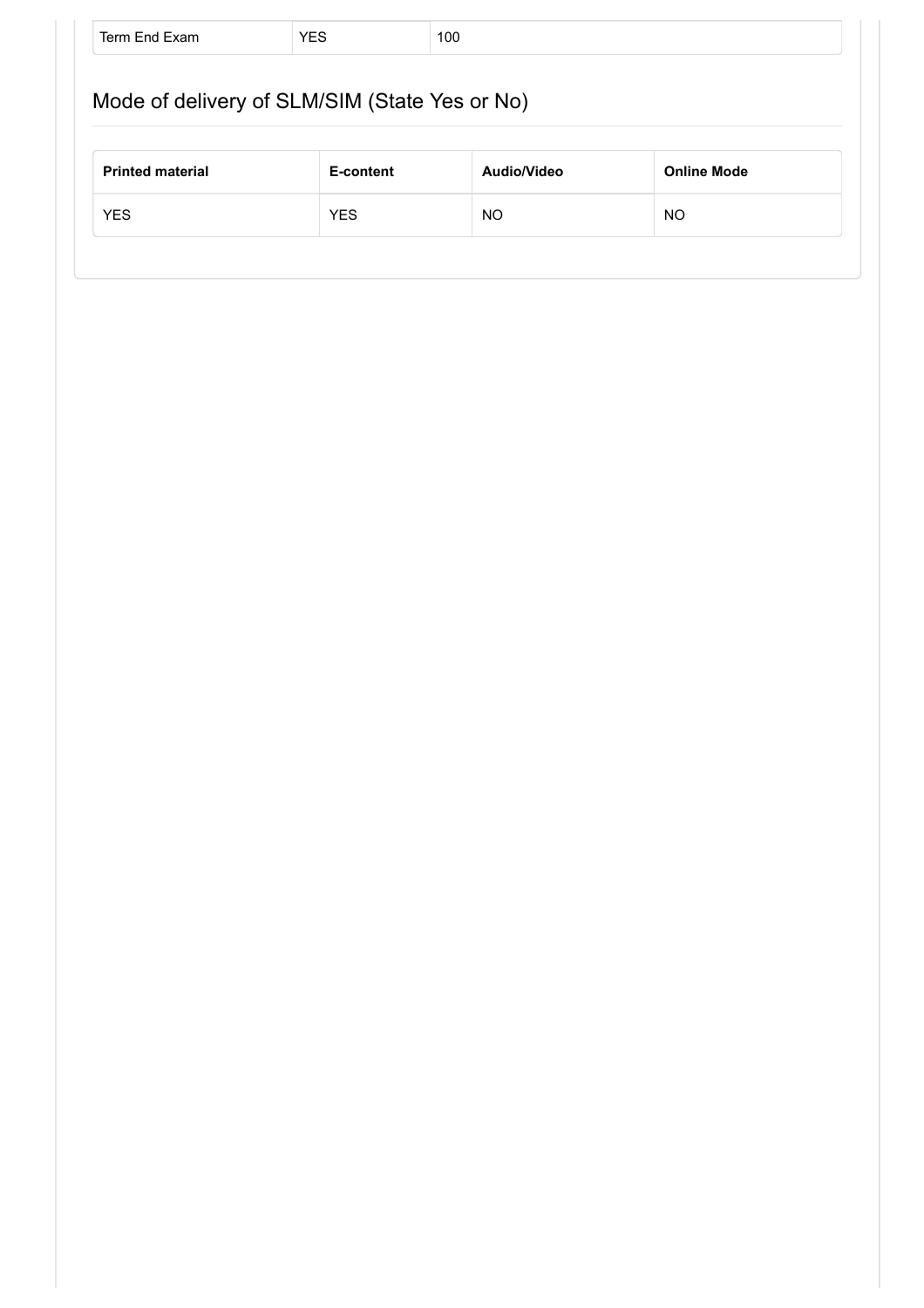# NAME OF THE PROGRAMME : MASTER OF COMMERCE

### Details of the Programme Proposed to Be Offered Through Open & Distance

| Name of the Programme:                                                                                                                                                                                   | MASTER OF COMMERCE                   |
|----------------------------------------------------------------------------------------------------------------------------------------------------------------------------------------------------------|--------------------------------------|
| Whether nomenclature of proposed Programme is as per<br>UGC norms:                                                                                                                                       | <b>YES</b>                           |
| Whether duration of the proposed Programme is as per<br>UGC norms:                                                                                                                                       | <b>YES</b>                           |
| Whether minimum eligibility criteria for admission in the<br>proposed Programme is as per UGC norms. :                                                                                                   | <b>YES</b>                           |
| Name of the Department :                                                                                                                                                                                 | <b>COMMERCE WITH FARM MANAGEMENT</b> |
| Whether complete SLM prepared for full Programme :                                                                                                                                                       | <b>YES</b>                           |
| Whether SLM approved by Statutory bodies of HEI:                                                                                                                                                         | <b>YES</b>                           |
| Whether Program Project Report (PPR) prepared for the<br>Programme and approved as per clause 11(2)&(3) of<br>Part III of Regulations :                                                                  | <b>YES</b>                           |
| Upload Document:                                                                                                                                                                                         | <b>View Document</b>                 |
| Whether approval obtained from concerned Regulatory<br>Authority, such as AICTE, NCTE etc. for offering the<br>proposed Programme through distance mode. If yes,<br>specify authority and give details : | <b>NO</b>                            |
| <b>Upload Document:</b>                                                                                                                                                                                  | <b>View Document</b>                 |
| No. of permanent faculty available at Headquarters for<br>Regular classes of proposed Programme:                                                                                                         | 7                                    |
| No. of permanent faculty available exclusively for<br>proposed Programme through ODL mode(No. of<br>Professor):                                                                                          | $\pmb{0}$                            |
| No. of permanent faculty available exclusively for<br>proposed Programme through ODL mode(No. of<br>Associate Professor) :                                                                               | $\pmb{0}$                            |
| No. of permanent faculty available exclusively for<br>proposed Programme through ODL mode(No. of<br>Assistant Professor) :                                                                               | $\pmb{0}$                            |
| Whether the proposed Programme is offered under<br>Regular mode also. If yes, since when :                                                                                                               | <b>YES</b>                           |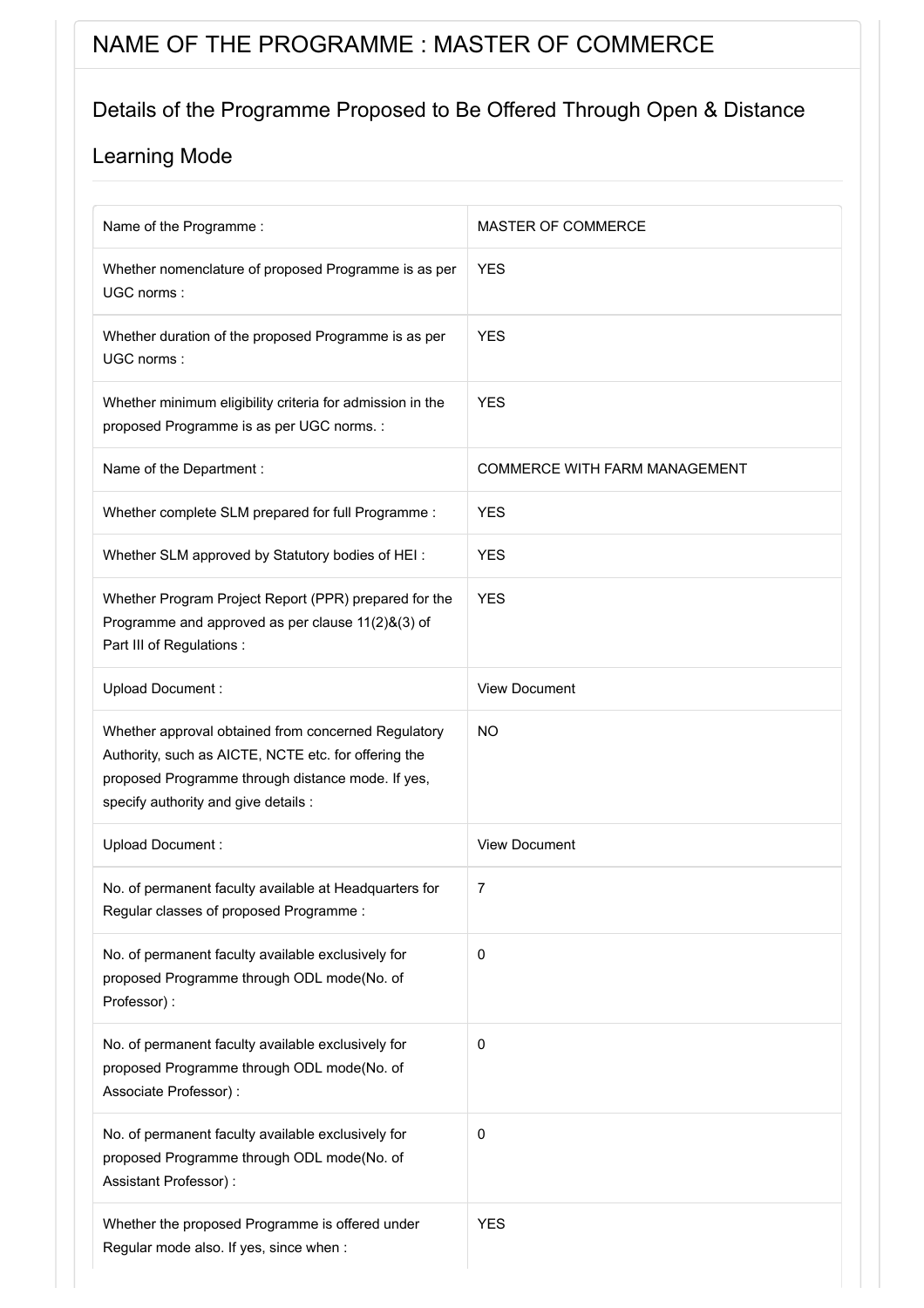| since when:                                                                                                                      | 1986       |
|----------------------------------------------------------------------------------------------------------------------------------|------------|
| Whether Choice Based Credit System (CBCS) is being<br>followed for regular mode .:                                               | <b>YES</b> |
| Whether Choice Based Credit System (CBCS) will be<br>followed for distance mode.:                                                | <b>YFS</b> |
| Full Programme(total) fee including all components as<br>per UGC Norms:                                                          | 4500 9300  |
| Whether personal contact Programme will be mandatory<br>for the proposed programme under ODL mode. If Yes,<br>specify in hours.: | <b>YES</b> |
| If Yes, specify in hours :                                                                                                       | 150        |
| Whether any component of the Programme is offered as<br>MOOCs?:                                                                  | <b>NO</b>  |
| If yes specify semester, name, weightage :                                                                                       |            |

| Year    | Level                 | <b>Mode of education</b> | Intake capacity | <b>Students admitted</b> | <b>Students Passed</b> |
|---------|-----------------------|--------------------------|-----------------|--------------------------|------------------------|
| 2017-18 | <b>Under Graduate</b> | Regular mode             | 0               | $\Omega$                 | 0                      |
|         |                       | ODL mode                 | $\Omega$        | $\Omega$                 | $\Omega$               |
|         | Post Graduate         | Regular mode             | 109             | 78                       | $\mathbf 0$            |
|         |                       | ODL mode                 | 3500            | $\mathbf 0$              | $\mathbf{0}$           |
| 2016-17 | <b>Under Graduate</b> | Regular mode             | 0               | $\Omega$                 | $\Omega$               |
|         | ODL mode              | 0                        | $\mathbf 0$     | $\mathbf 0$              |                        |
|         | Post Graduate         | Regular mode             | 101             | 72                       | 41                     |
|         |                       | ODL mode                 | 3500            | 673                      | $\mathbf{0}$           |
| 2015-16 | <b>Under Graduate</b> | Regular mode             | 0               | $\Omega$                 | $\mathbf{0}$           |
|         |                       | ODL mode                 | 0               | $\Omega$                 | $\mathbf{0}$           |
|         | Post Graduate         | Regular mode             | 98              | 71                       | 69                     |
|         |                       | ODL mode                 | 3500            | 892                      | 439                    |

|             | Yes or No | Weightage in overall assessment |
|-------------|-----------|---------------------------------|
| Assignments | <b>NO</b> | 0                               |
| Practicals  | <b>NO</b> | 0                               |
| Project     | <b>NO</b> | 0                               |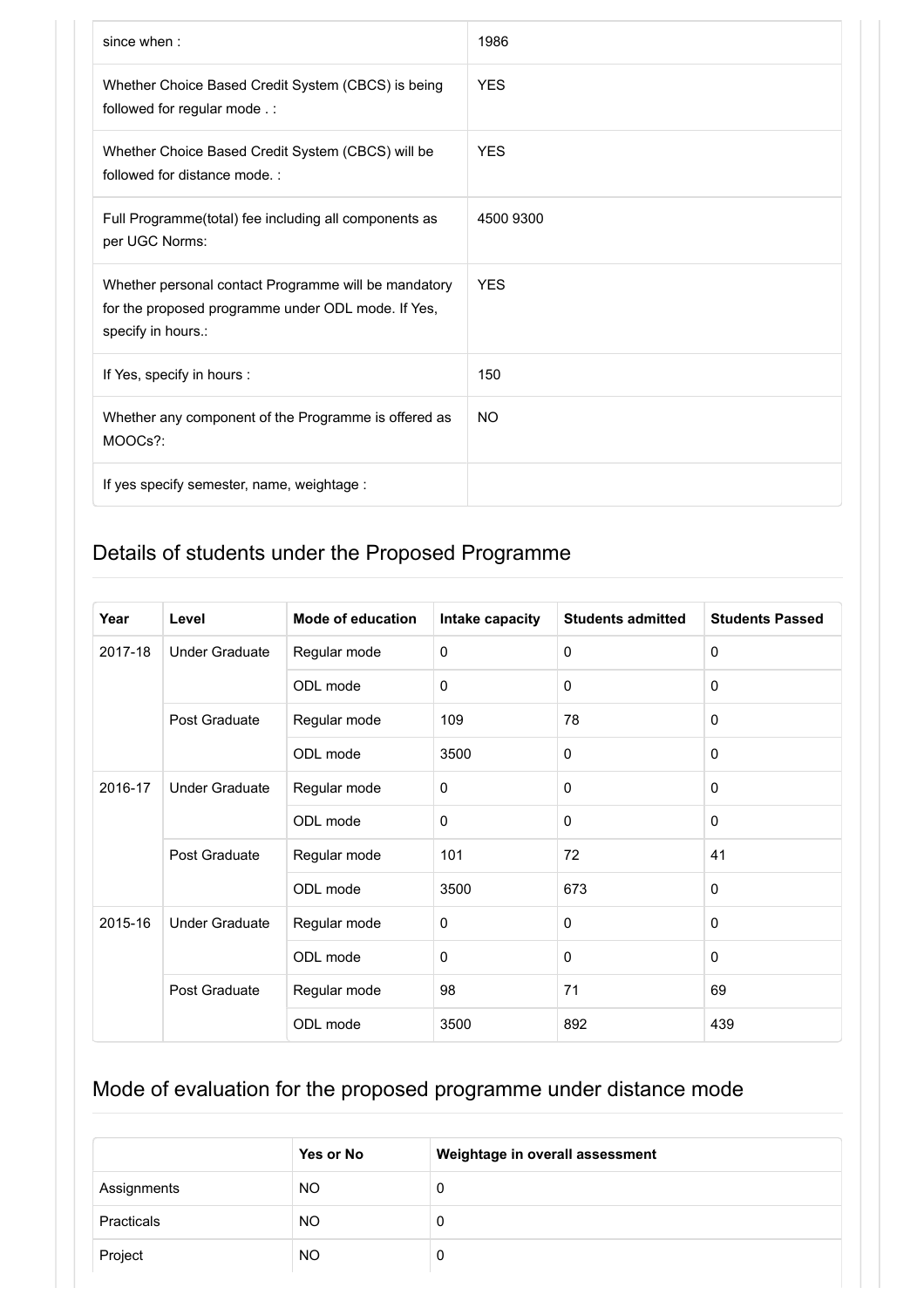|                         | Mode of delivery of SLM/SIM (State Yes or No) |             |                    |
|-------------------------|-----------------------------------------------|-------------|--------------------|
|                         |                                               |             |                    |
|                         |                                               |             |                    |
| <b>Printed material</b> | E-content                                     | Audio/Video | <b>Online Mode</b> |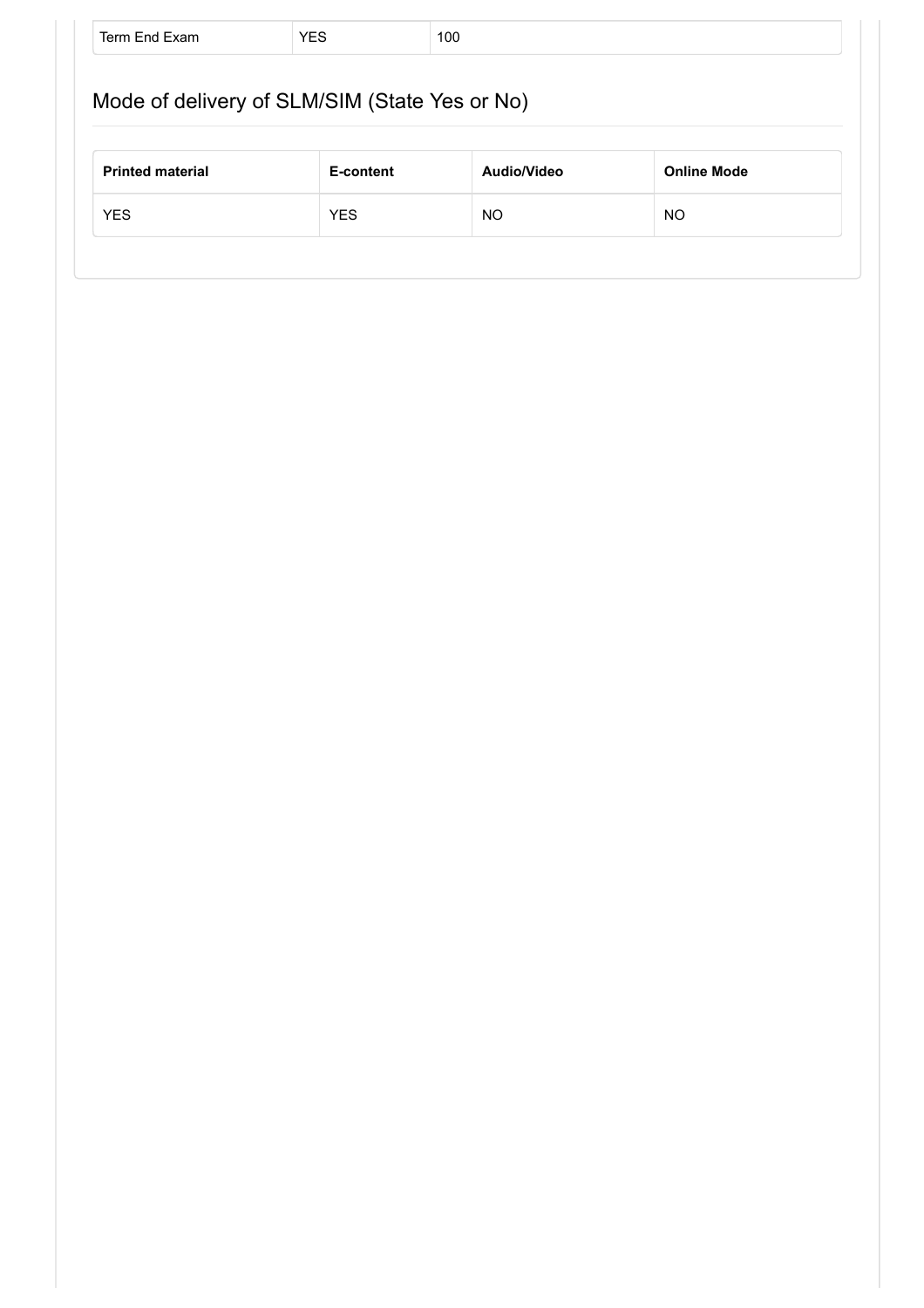### NAME OF THE PROGRAMME : MASTER OF SCIENCE (APPLIED MATHEMATICS WITH OCEANOLOGY AND COMPUTER PROGRAMMING)

#### Details of the Programme Proposed to Be Offered Through Open & Distance

| Name of the Programme:                                                                                                                                                                                   | MASTER OF SCIENCE (APPLIED MATHEMATICS<br>WITH OCEANOLOGY AND COMPUTER<br>PROGRAMMING) |
|----------------------------------------------------------------------------------------------------------------------------------------------------------------------------------------------------------|----------------------------------------------------------------------------------------|
| Whether nomenclature of proposed Programme is as per<br>UGC norms:                                                                                                                                       | <b>YES</b>                                                                             |
| Whether duration of the proposed Programme is as per<br>UGC norms:                                                                                                                                       | <b>YES</b>                                                                             |
| Whether minimum eligibility criteria for admission in the<br>proposed Programme is as per UGC norms. :                                                                                                   | <b>YES</b>                                                                             |
| Name of the Department :                                                                                                                                                                                 | APPLIED MATHEMATICS WITH OCEANOLOGY AND<br><b>COMPUTER PROGRAMMING</b>                 |
| Whether complete SLM prepared for full Programme :                                                                                                                                                       | <b>YES</b>                                                                             |
| Whether SLM approved by Statutory bodies of HEI:                                                                                                                                                         | <b>YES</b>                                                                             |
| Whether Program Project Report (PPR) prepared for the<br>Programme and approved as per clause 11(2)&(3) of<br>Part III of Regulations :                                                                  | <b>YES</b>                                                                             |
| Upload Document:                                                                                                                                                                                         | <b>View Document</b>                                                                   |
| Whether approval obtained from concerned Regulatory<br>Authority, such as AICTE, NCTE etc. for offering the<br>proposed Programme through distance mode. If yes,<br>specify authority and give details : | <b>NO</b>                                                                              |
| Upload Document:                                                                                                                                                                                         | <b>View Document</b>                                                                   |
| No. of permanent faculty available at Headquarters for<br>Regular classes of proposed Programme:                                                                                                         | 6                                                                                      |
| No. of permanent faculty available exclusively for<br>proposed Programme through ODL mode(No. of<br>Professor):                                                                                          | $\pmb{0}$                                                                              |
| No. of permanent faculty available exclusively for<br>proposed Programme through ODL mode(No. of<br>Associate Professor) :                                                                               | 0                                                                                      |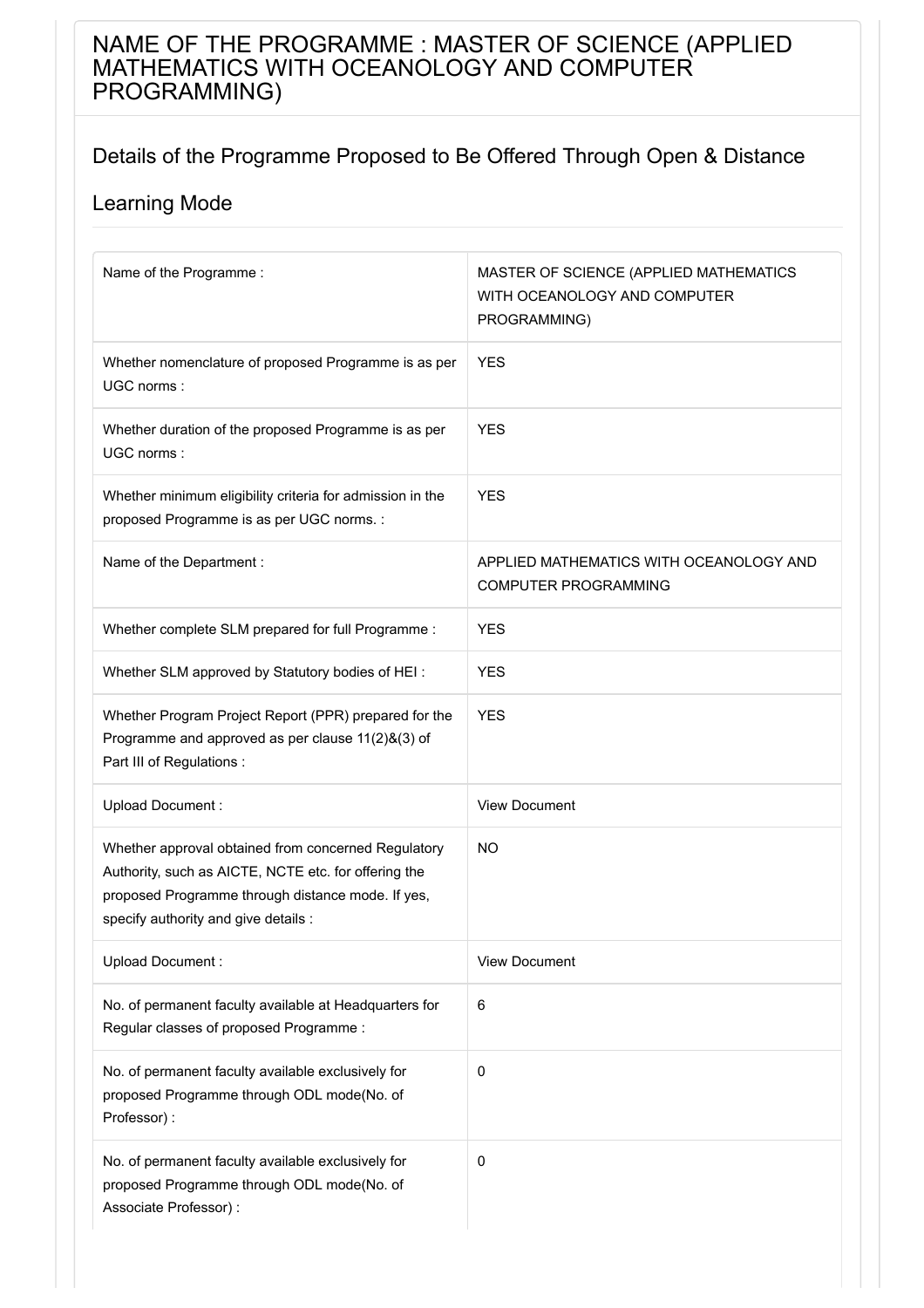| No. of permanent faculty available exclusively for<br>proposed Programme through ODL mode(No. of<br>Assistant Professor) :       | 0           |
|----------------------------------------------------------------------------------------------------------------------------------|-------------|
| Whether the proposed Programme is offered under<br>Regular mode also. If yes, since when :                                       | <b>YES</b>  |
| since when:                                                                                                                      | 1985        |
| Whether Choice Based Credit System (CBCS) is being<br>followed for regular mode .:                                               | <b>YES</b>  |
| Whether Choice Based Credit System (CBCS) will be<br>followed for distance mode.:                                                | <b>YES</b>  |
| Full Programme(total) fee including all components as<br>per UGC Norms:                                                          | 12750 25800 |
| Whether personal contact Programme will be mandatory<br>for the proposed programme under ODL mode. If Yes,<br>specify in hours.: | <b>YES</b>  |
| If Yes, specify in hours :                                                                                                       | 468         |
| Whether any component of the Programme is offered as<br>MOOCs?:                                                                  | <b>NO</b>   |
| If yes specify semester, name, weightage :                                                                                       |             |

| Year    | Level                 | <b>Mode of education</b> | Intake capacity | <b>Students admitted</b> | <b>Students Passed</b> |
|---------|-----------------------|--------------------------|-----------------|--------------------------|------------------------|
| 2017-18 | <b>Under Graduate</b> | Regular mode             | $\mathbf 0$     | $\mathbf 0$              | $\mathbf 0$            |
|         |                       | ODL mode                 | $\Omega$        | $\Omega$                 | $\Omega$               |
|         | Post Graduate         | Regular mode             | 91              | 95                       | $\Omega$               |
|         |                       | ODL mode                 | 910             | $\mathbf 0$              | $\mathbf{0}$           |
| 2016-17 | <b>Under Graduate</b> | Regular mode             | $\mathbf 0$     | $\mathbf 0$              | $\Omega$               |
|         |                       | ODL mode                 | $\Omega$        | $\mathbf 0$              | $\mathbf{0}$           |
|         | Post Graduate         | Regular mode             | 85              | 89                       | 76                     |
|         |                       | ODL mode                 | 960             | 83                       | $\Omega$               |
| 2015-16 | <b>Under Graduate</b> | Regular mode             | $\mathbf 0$     | $\mathbf 0$              | 0                      |
|         |                       | ODL mode                 | $\mathbf 0$     | $\Omega$                 | $\Omega$               |
|         | Post Graduate         | Regular mode             | 82              | 83                       | 93                     |
|         |                       | ODL mode                 | 960             | 178                      | 84                     |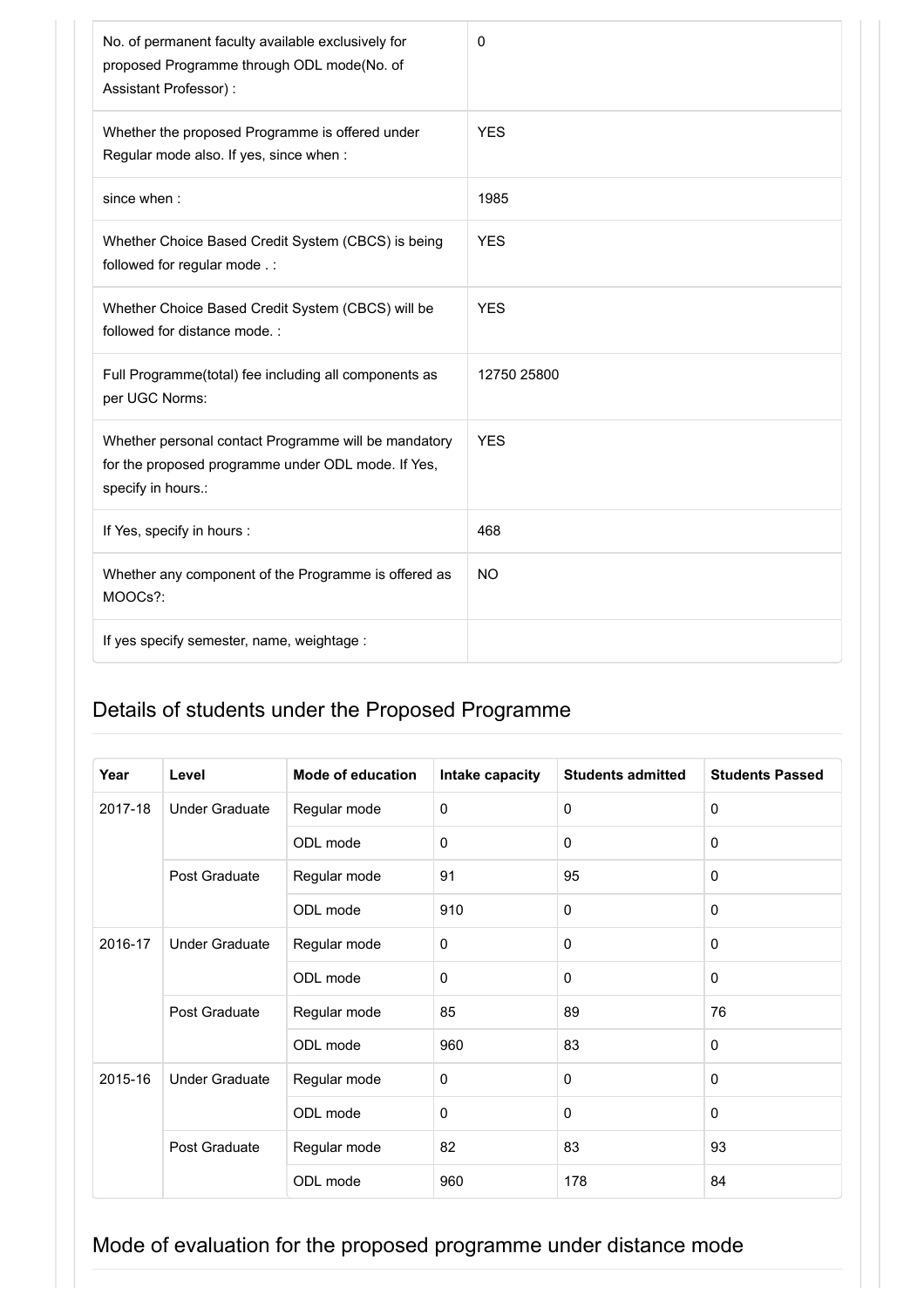|               | Yes or No  | Weightage in overall assessment |
|---------------|------------|---------------------------------|
| Assignments   | NO.        | 0                               |
| Practicals    | <b>NO</b>  | 0                               |
| Project       | <b>NO</b>  | 0                               |
| Term End Exam | <b>YES</b> | 100                             |

# Mode of delivery of SLM/SIM (State Yes or No)

| <b>Printed material</b> | E-content  | Audio/Video | <b>Online Mode</b> |
|-------------------------|------------|-------------|--------------------|
| <b>YES</b>              | <b>YES</b> | NO          | <b>NO</b>          |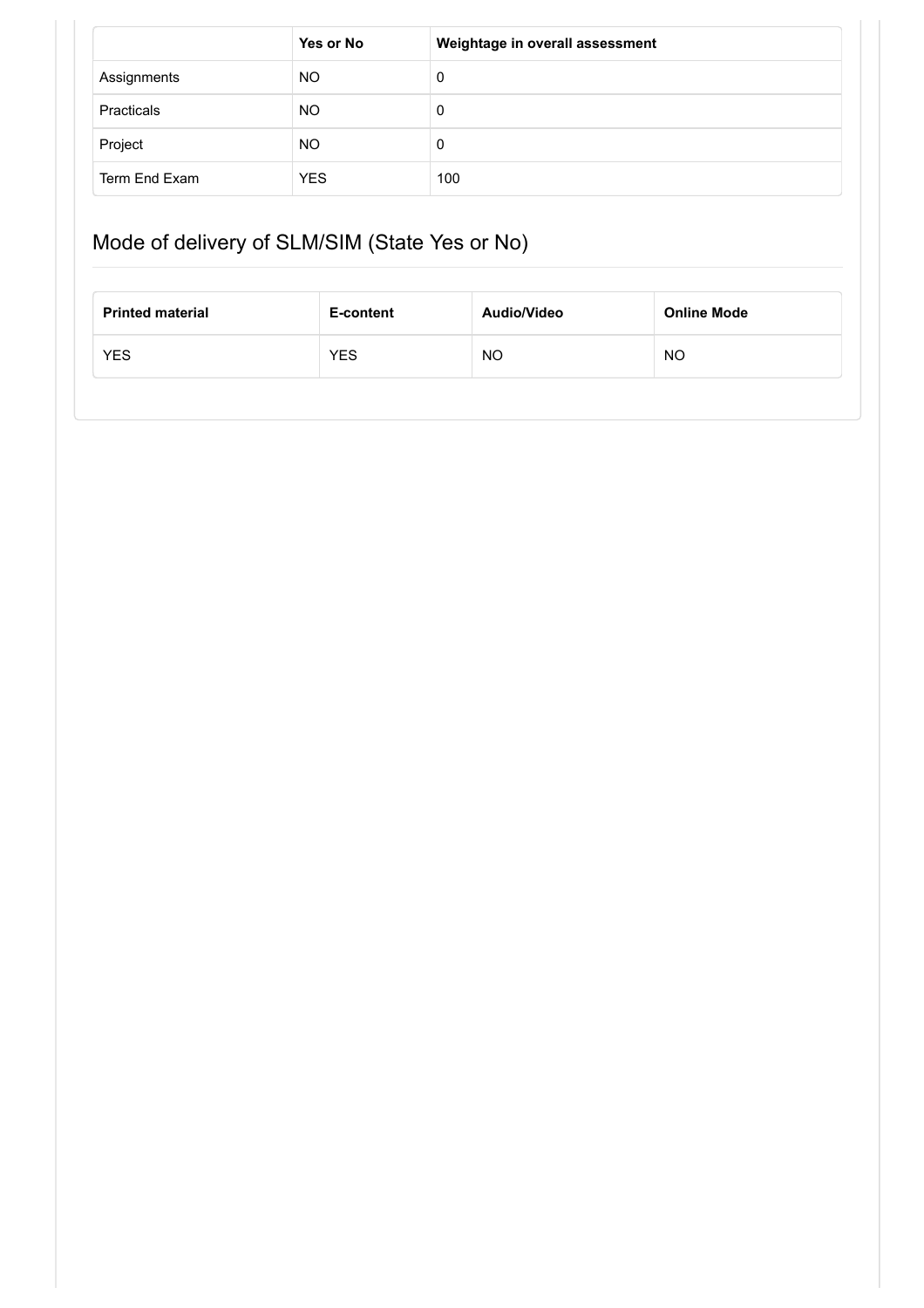# NAME OF THE PROGRAMME : MASTER OF SCIENCE (BOTANY)

### Details of the Programme Proposed to Be Offered Through Open & Distance

| Name of the Programme :                                                                                                                                                                                  | MASTER OF SCIENCE (BOTANY) |
|----------------------------------------------------------------------------------------------------------------------------------------------------------------------------------------------------------|----------------------------|
| Whether nomenclature of proposed Programme is as per<br>UGC norms:                                                                                                                                       | <b>YES</b>                 |
| Whether duration of the proposed Programme is as per<br>UGC norms:                                                                                                                                       | <b>YES</b>                 |
| Whether minimum eligibility criteria for admission in the<br>proposed Programme is as per UGC norms. :                                                                                                   | <b>YES</b>                 |
| Name of the Department :                                                                                                                                                                                 | BOTANY AND FORESTRY        |
| Whether complete SLM prepared for full Programme :                                                                                                                                                       | <b>YES</b>                 |
| Whether SLM approved by Statutory bodies of HEI:                                                                                                                                                         | <b>YES</b>                 |
| Whether Program Project Report (PPR) prepared for the<br>Programme and approved as per clause 11(2)&(3) of<br>Part III of Regulations :                                                                  | <b>YES</b>                 |
| Upload Document:                                                                                                                                                                                         | <b>View Document</b>       |
| Whether approval obtained from concerned Regulatory<br>Authority, such as AICTE, NCTE etc. for offering the<br>proposed Programme through distance mode. If yes,<br>specify authority and give details : | <b>NO</b>                  |
| Upload Document:                                                                                                                                                                                         | <b>View Document</b>       |
| No. of permanent faculty available at Headquarters for<br>Regular classes of proposed Programme:                                                                                                         | 7                          |
| No. of permanent faculty available exclusively for<br>proposed Programme through ODL mode(No. of<br>Professor):                                                                                          | 0                          |
| No. of permanent faculty available exclusively for<br>proposed Programme through ODL mode(No. of<br>Associate Professor) :                                                                               | 0                          |
| No. of permanent faculty available exclusively for<br>proposed Programme through ODL mode(No. of<br>Assistant Professor) :                                                                               | 0                          |
| Whether the proposed Programme is offered under<br>Regular mode also. If yes, since when :                                                                                                               | <b>YES</b>                 |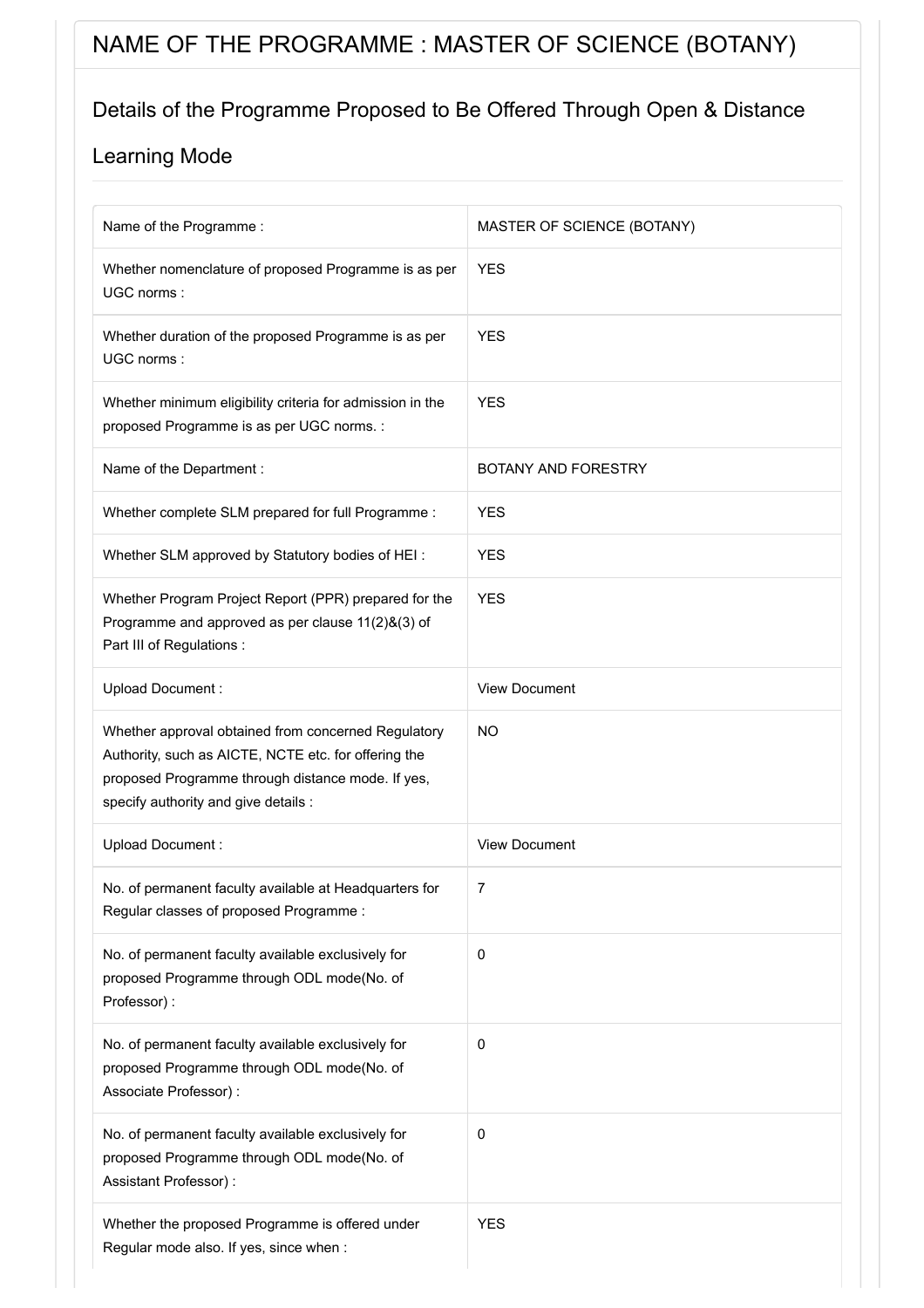| since when:                                                                                                                      | 1990        |
|----------------------------------------------------------------------------------------------------------------------------------|-------------|
| Whether Choice Based Credit System (CBCS) is being<br>followed for regular mode .:                                               | <b>YES</b>  |
| Whether Choice Based Credit System (CBCS) will be<br>followed for distance mode.:                                                | <b>YES</b>  |
| Full Programme(total) fee including all components as<br>per UGC Norms:                                                          | 20350 41000 |
| Whether personal contact Programme will be mandatory<br>for the proposed programme under ODL mode. If Yes,<br>specify in hours.: | <b>YES</b>  |
| If Yes, specify in hours :                                                                                                       | 468         |
| Whether any component of the Programme is offered as<br>MOOCs?:                                                                  | <b>NO</b>   |
| If yes specify semester, name, weightage :                                                                                       |             |

| Year    | Level                 | <b>Mode of education</b> | Intake capacity | <b>Students admitted</b> | <b>Students Passed</b> |
|---------|-----------------------|--------------------------|-----------------|--------------------------|------------------------|
| 2017-18 | <b>Under Graduate</b> | Regular mode             | 0               | $\Omega$                 | $\mathbf 0$            |
|         |                       | ODL mode                 | $\Omega$        | $\Omega$                 | $\mathbf{0}$           |
|         | Post Graduate         | Regular mode             | 64              | 65                       | $\mathbf 0$            |
|         |                       | ODL mode                 | 445             | $\Omega$                 | $\Omega$               |
| 2016-17 | <b>Under Graduate</b> | Regular mode             | 0               | $\mathbf 0$              | $\mathbf{0}$           |
|         |                       | ODL mode                 | 0               | $\mathbf 0$              | $\mathbf{0}$           |
|         | Post Graduate         | Regular mode             | 60              | 60                       | 58                     |
|         |                       | ODL mode                 | 495             | 186                      | $\Omega$               |
| 2015-16 | <b>Under Graduate</b> | Regular mode             | 0               | $\mathbf 0$              | $\mathbf 0$            |
|         |                       | ODL mode                 | 0               | $\Omega$                 | $\mathbf{0}$           |
|         | Post Graduate         | Regular mode             | 57              | 58                       | 53                     |
|         |                       | ODL mode                 | 495             | 275                      | 0                      |

|             | Yes or No | Weightage in overall assessment |
|-------------|-----------|---------------------------------|
| Assignments | NO.       | 0                               |
| Practicals  | NO.       | 0                               |
| Project     | <b>NO</b> | 0                               |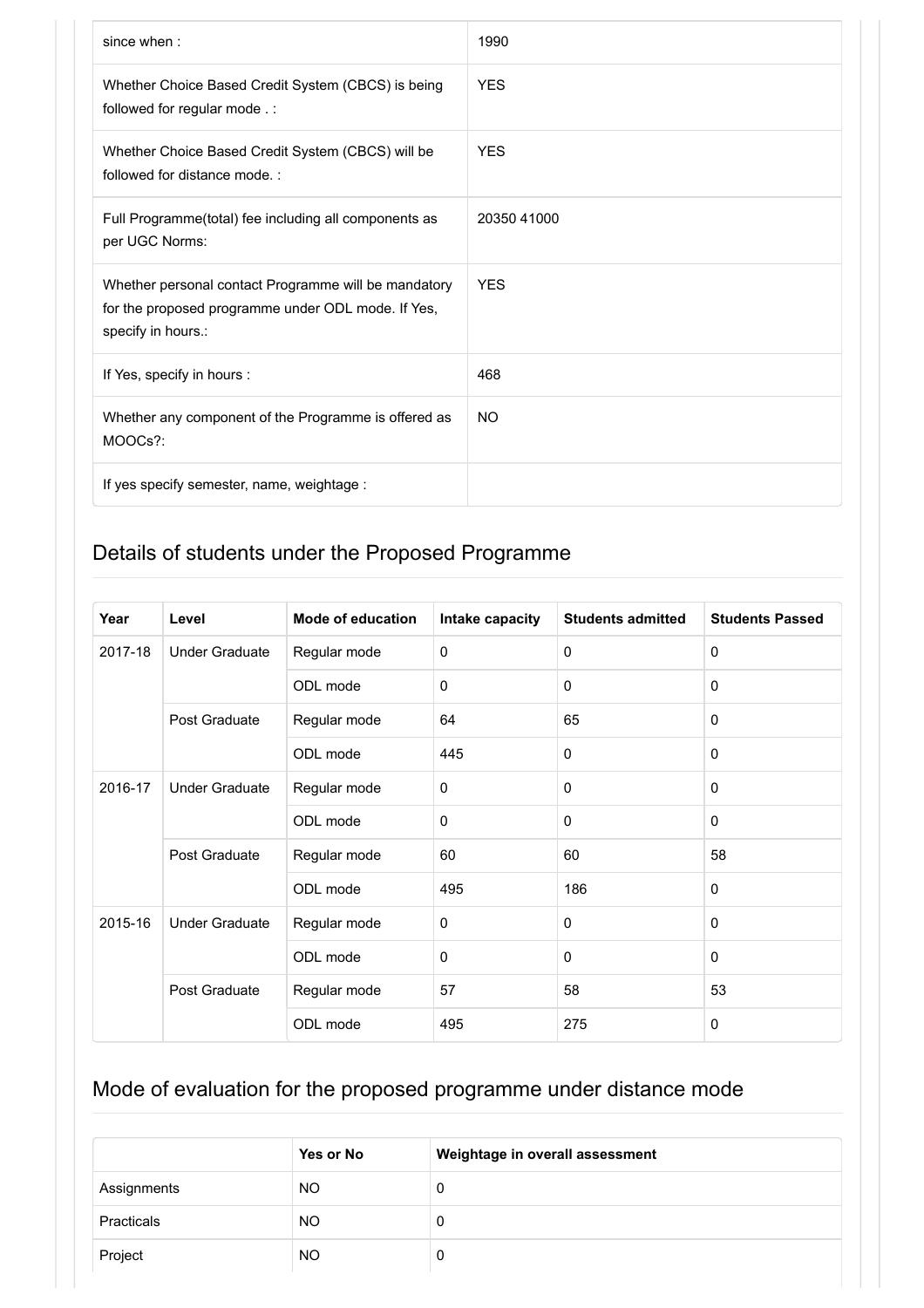| Mode of delivery of SLM/SIM (State Yes or No) |           |             |                    |  |
|-----------------------------------------------|-----------|-------------|--------------------|--|
|                                               |           |             |                    |  |
|                                               |           | Audio/Video | <b>Online Mode</b> |  |
| <b>Printed material</b>                       | E-content |             |                    |  |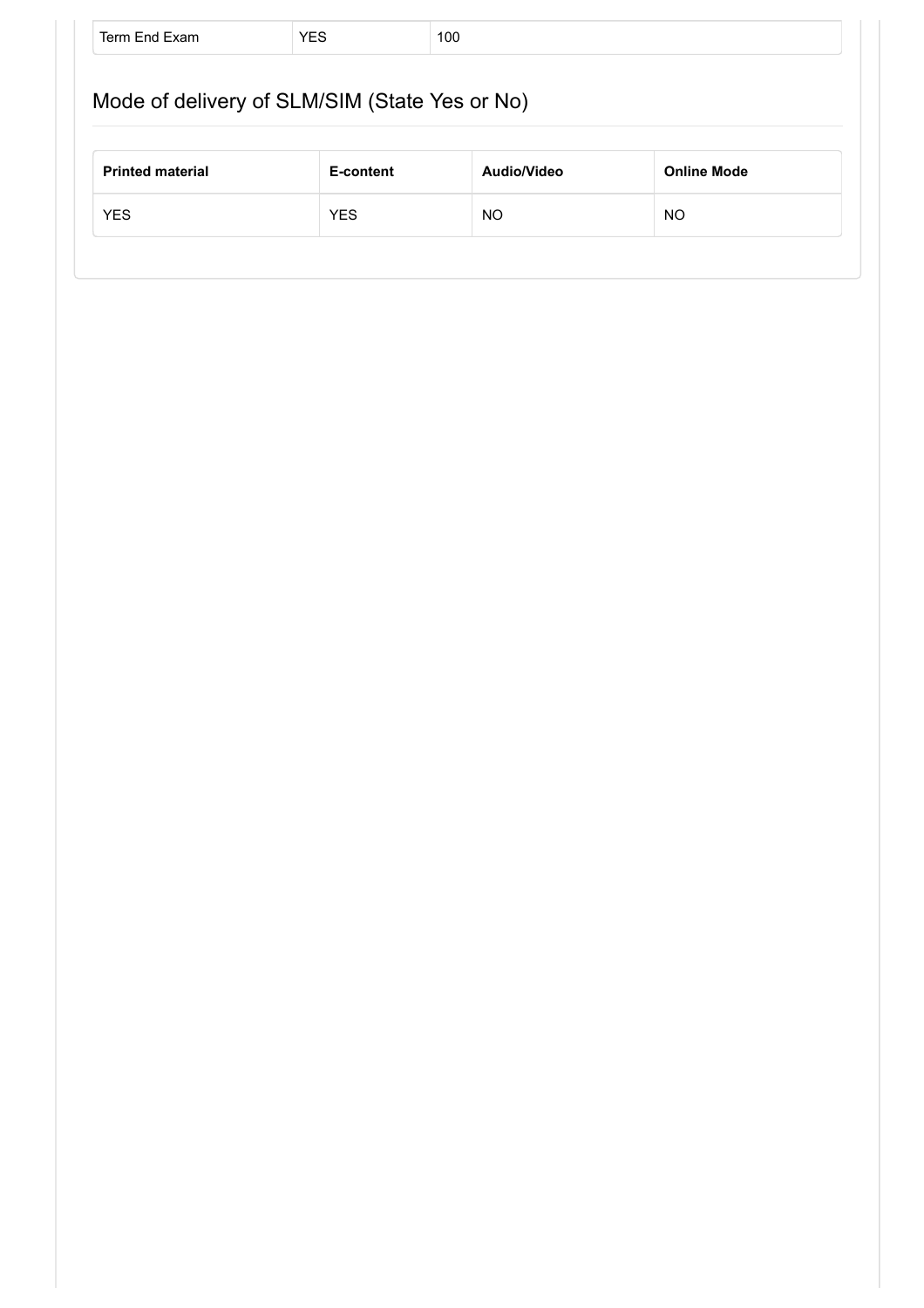# NAME OF THE PROGRAMME : MASTER OF SCIENCE (CHEMISTRY)

### Details of the Programme Proposed to Be Offered Through Open & Distance

| Name of the Programme:                                                                                                                                                                                   | MASTER OF SCIENCE (CHEMISTRY)     |
|----------------------------------------------------------------------------------------------------------------------------------------------------------------------------------------------------------|-----------------------------------|
| Whether nomenclature of proposed Programme is as per<br>UGC norms:                                                                                                                                       | <b>YES</b>                        |
| Whether duration of the proposed Programme is as per<br>UGC norms:                                                                                                                                       | <b>YES</b>                        |
| Whether minimum eligibility criteria for admission in the<br>proposed Programme is as per UGC norms. :                                                                                                   | <b>YES</b>                        |
| Name of the Department :                                                                                                                                                                                 | CHEMISTRY AND CHEMICAL TECHNOLOGY |
| Whether complete SLM prepared for full Programme :                                                                                                                                                       | <b>YES</b>                        |
| Whether SLM approved by Statutory bodies of HEI:                                                                                                                                                         | <b>YES</b>                        |
| Whether Program Project Report (PPR) prepared for the<br>Programme and approved as per clause 11(2)&(3) of<br>Part III of Regulations :                                                                  | <b>YES</b>                        |
| Upload Document:                                                                                                                                                                                         | <b>View Document</b>              |
| Whether approval obtained from concerned Regulatory<br>Authority, such as AICTE, NCTE etc. for offering the<br>proposed Programme through distance mode. If yes,<br>specify authority and give details : | <b>NO</b>                         |
| Upload Document:                                                                                                                                                                                         | <b>View Document</b>              |
| No. of permanent faculty available at Headquarters for<br>Regular classes of proposed Programme:                                                                                                         | $\overline{7}$                    |
| No. of permanent faculty available exclusively for<br>proposed Programme through ODL mode(No. of<br>Professor):                                                                                          | 0                                 |
| No. of permanent faculty available exclusively for<br>proposed Programme through ODL mode(No. of<br>Associate Professor) :                                                                               | 0                                 |
| No. of permanent faculty available exclusively for<br>proposed Programme through ODL mode(No. of<br>Assistant Professor) :                                                                               | 1                                 |
| Whether the proposed Programme is offered under<br>Regular mode also. If yes, since when :                                                                                                               | <b>YES</b>                        |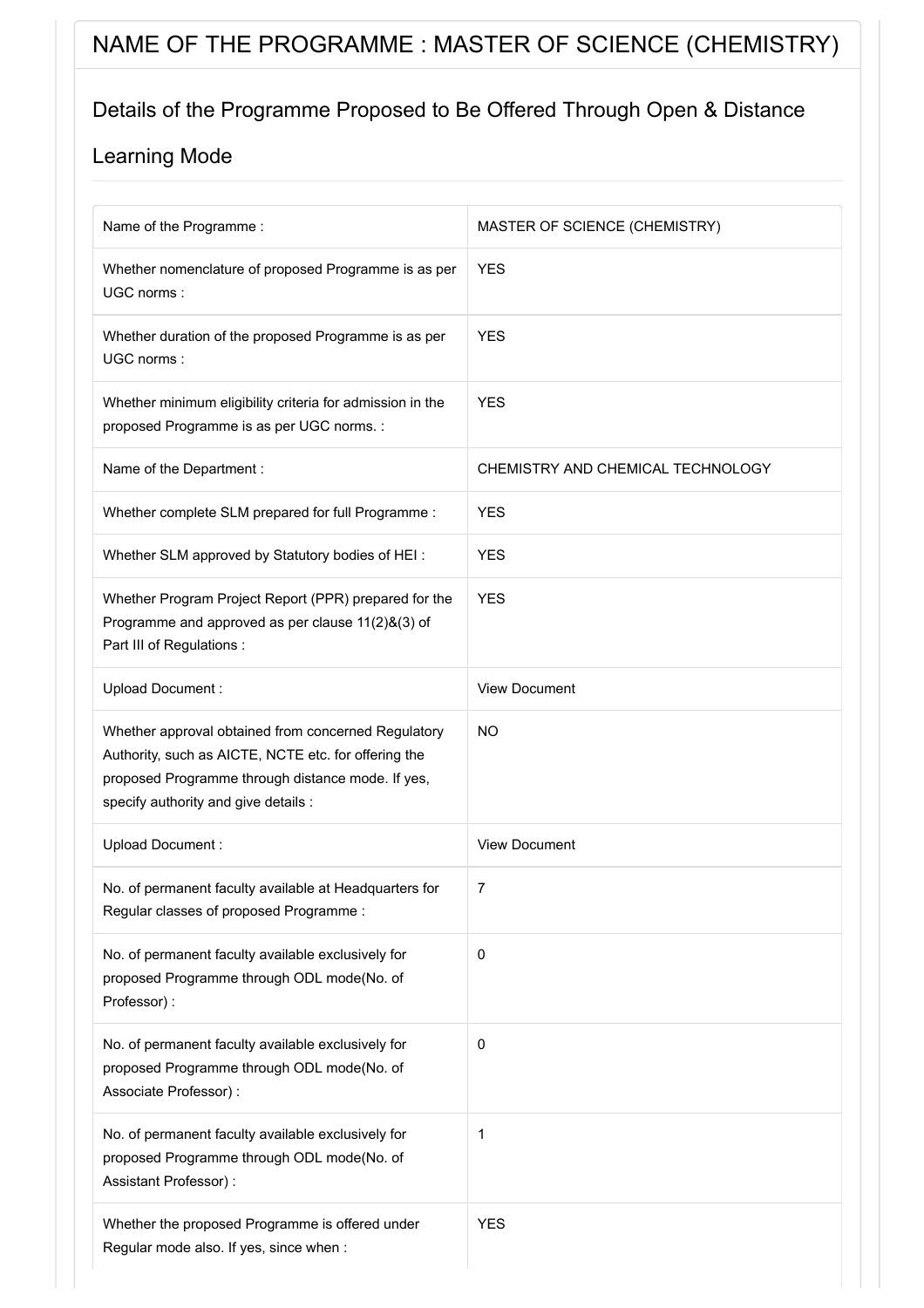| since when:                                                                                                                      | 1989        |
|----------------------------------------------------------------------------------------------------------------------------------|-------------|
| Whether Choice Based Credit System (CBCS) is being<br>followed for regular mode .:                                               | <b>YES</b>  |
| Whether Choice Based Credit System (CBCS) will be<br>followed for distance mode.:                                                | <b>YES</b>  |
| Full Programme(total) fee including all components as<br>per UGC Norms:                                                          | 22250 45800 |
| Whether personal contact Programme will be mandatory<br>for the proposed programme under ODL mode. If Yes,<br>specify in hours.: | <b>YES</b>  |
| If Yes, specify in hours :                                                                                                       | 468         |
| Whether any component of the Programme is offered as<br>MOOCs?:                                                                  | <b>NO</b>   |
| If yes specify semester, name, weightage :                                                                                       |             |

| Year    | Level                 | <b>Mode of education</b> | Intake capacity | <b>Students admitted</b> | <b>Students Passed</b> |
|---------|-----------------------|--------------------------|-----------------|--------------------------|------------------------|
| 2017-18 | <b>Under Graduate</b> | Regular mode             | 0               | $\Omega$                 | $\mathbf 0$            |
|         |                       | ODL mode                 | $\Omega$        | $\mathbf 0$              | $\mathbf{0}$           |
|         | Post Graduate         | Regular mode             | 64              | 66                       | $\mathbf 0$            |
|         |                       | ODL mode                 | 515             | $\mathbf 0$              | $\mathbf 0$            |
| 2016-17 | <b>Under Graduate</b> | Regular mode             | 0               | $\mathbf 0$              | $\mathbf{0}$           |
|         |                       | ODL mode                 | $\mathbf 0$     | $\mathbf 0$              | $\mathbf 0$            |
|         | Post Graduate         | Regular mode             | 60              | 65                       | 58                     |
|         |                       | ODL mode                 | 485             | 200                      | $\mathbf 0$            |
| 2015-16 | <b>Under Graduate</b> | Regular mode             | $\mathbf 0$     | $\mathbf 0$              | $\mathbf{0}$           |
|         |                       | ODL mode                 | $\mathbf 0$     | $\Omega$                 | $\mathbf{0}$           |
|         | Post Graduate         | Regular mode             | 57              | 59                       | 54                     |
|         |                       | ODL mode                 | 485             | 285                      | $\mathbf 0$            |

|             | Yes or No | Weightage in overall assessment |
|-------------|-----------|---------------------------------|
| Assignments | NO.       | 0                               |
| Practicals  | NO.       | 0                               |
| Project     | <b>NO</b> | 0                               |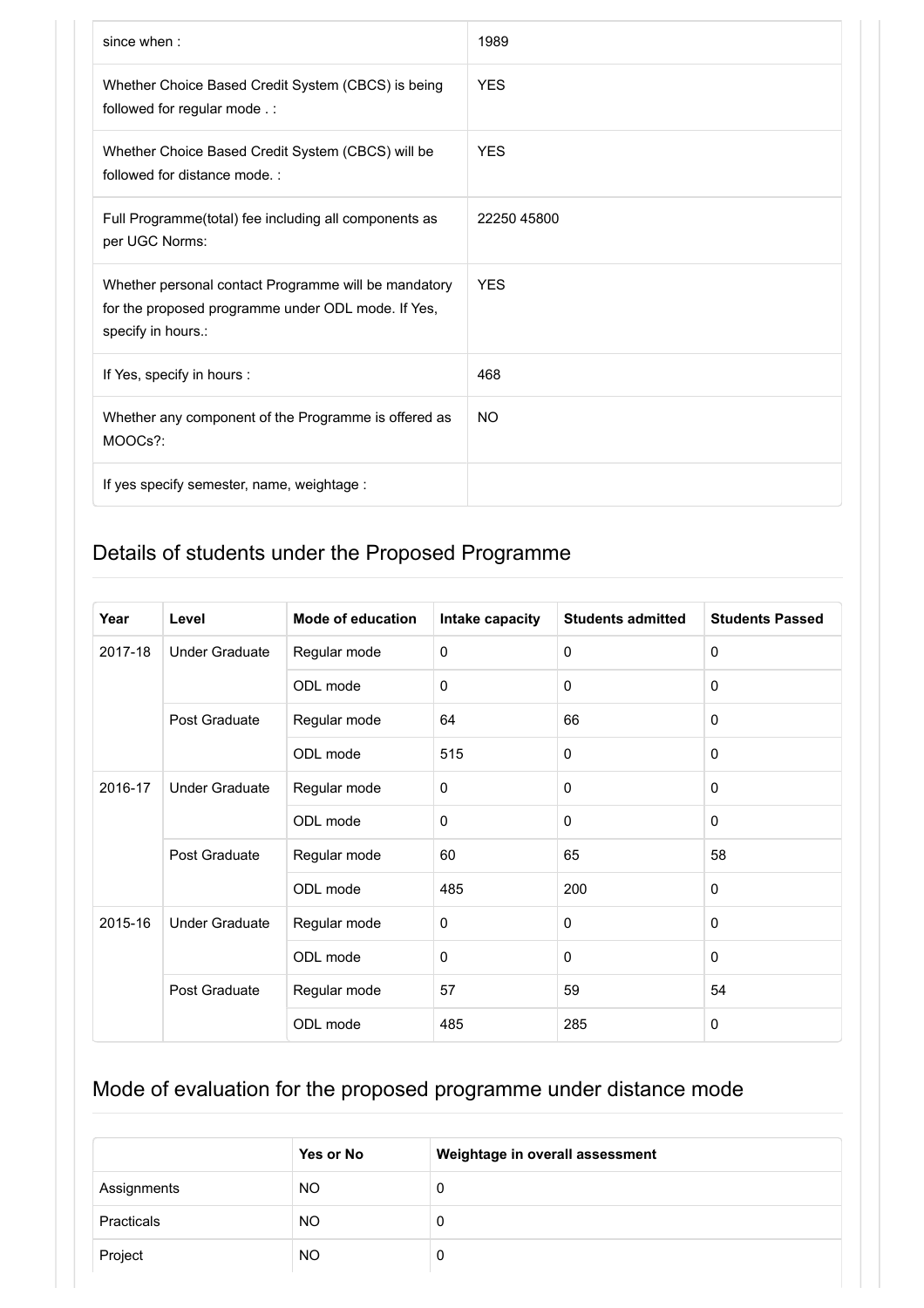| Mode of delivery of SLM/SIM (State Yes or No)                             |  |  |  |
|---------------------------------------------------------------------------|--|--|--|
| <b>Printed material</b><br><b>Online Mode</b><br>Audio/Video<br>E-content |  |  |  |
|                                                                           |  |  |  |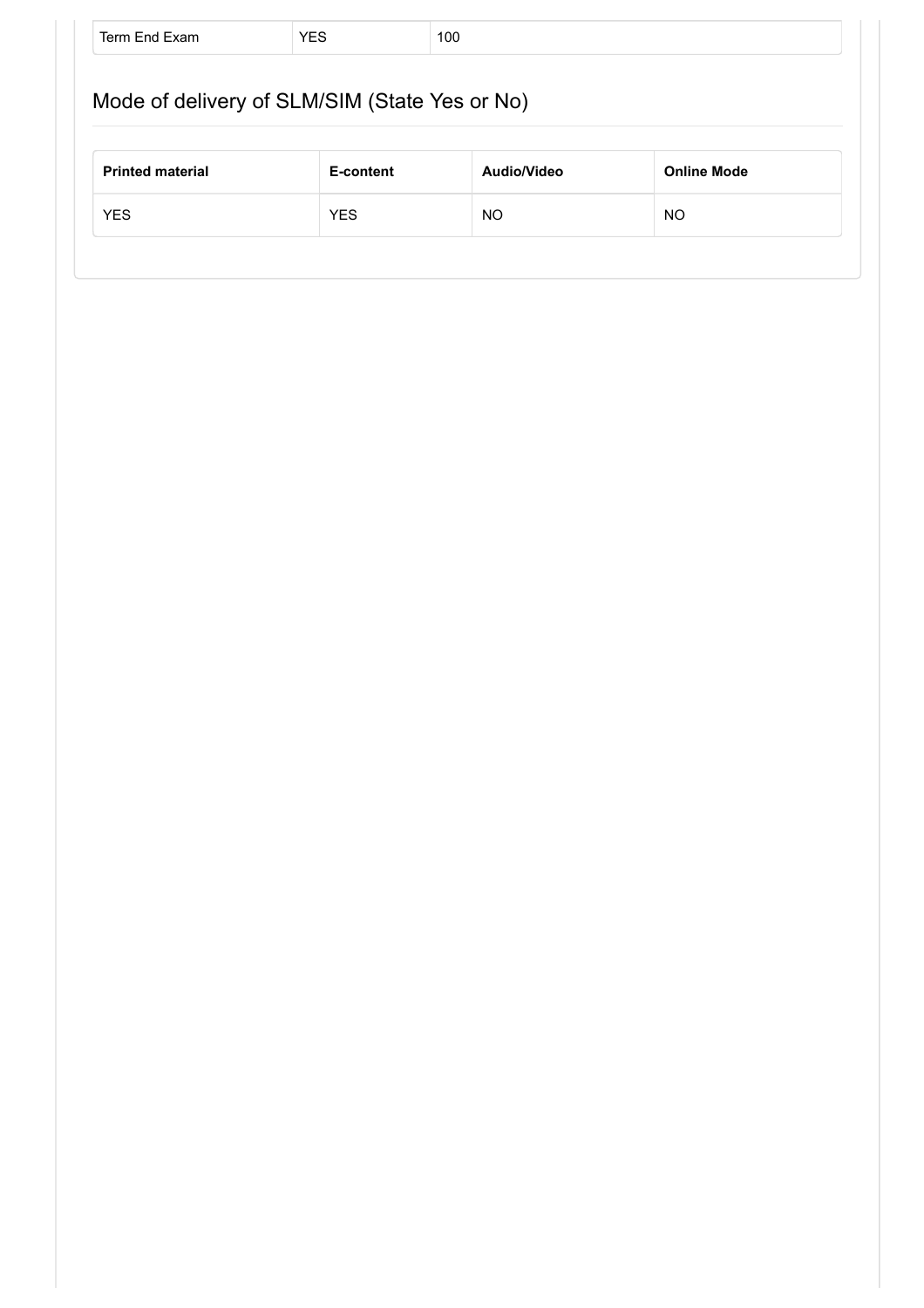## NAME OF THE PROGRAMME : MASTER OF SCIENCE (COMPUTER SCIENCE)

## Details of the Programme Proposed to Be Offered Through Open & Distance

| Name of the Programme:                                                                                                                                                                                   | MASTER OF SCIENCE (COMPUTER SCIENCE) |
|----------------------------------------------------------------------------------------------------------------------------------------------------------------------------------------------------------|--------------------------------------|
| Whether nomenclature of proposed Programme is as per<br>UGC norms:                                                                                                                                       | <b>YES</b>                           |
| Whether duration of the proposed Programme is as per<br>UGC norms:                                                                                                                                       | <b>YES</b>                           |
| Whether minimum eligibility criteria for admission in the<br>proposed Programme is as per UGC norms. :                                                                                                   | <b>YES</b>                           |
| Name of the Department :                                                                                                                                                                                 | <b>COMPUTER SCIENCE</b>              |
| Whether complete SLM prepared for full Programme :                                                                                                                                                       | <b>YES</b>                           |
| Whether SLM approved by Statutory bodies of HEI:                                                                                                                                                         | <b>YES</b>                           |
| Whether Program Project Report (PPR) prepared for the<br>Programme and approved as per clause 11(2)&(3) of<br>Part III of Regulations :                                                                  | <b>YES</b>                           |
| Upload Document:                                                                                                                                                                                         | <b>View Document</b>                 |
| Whether approval obtained from concerned Regulatory<br>Authority, such as AICTE, NCTE etc. for offering the<br>proposed Programme through distance mode. If yes,<br>specify authority and give details : | <b>NO</b>                            |
| Upload Document:                                                                                                                                                                                         | <b>View Document</b>                 |
| No. of permanent faculty available at Headquarters for<br>Regular classes of proposed Programme:                                                                                                         | 8                                    |
| No. of permanent faculty available exclusively for<br>proposed Programme through ODL mode(No. of<br>Professor):                                                                                          | 0                                    |
| No. of permanent faculty available exclusively for<br>proposed Programme through ODL mode(No. of<br>Associate Professor) :                                                                               | 0                                    |
| No. of permanent faculty available exclusively for<br>proposed Programme through ODL mode(No. of<br>Assistant Professor) :                                                                               | 0                                    |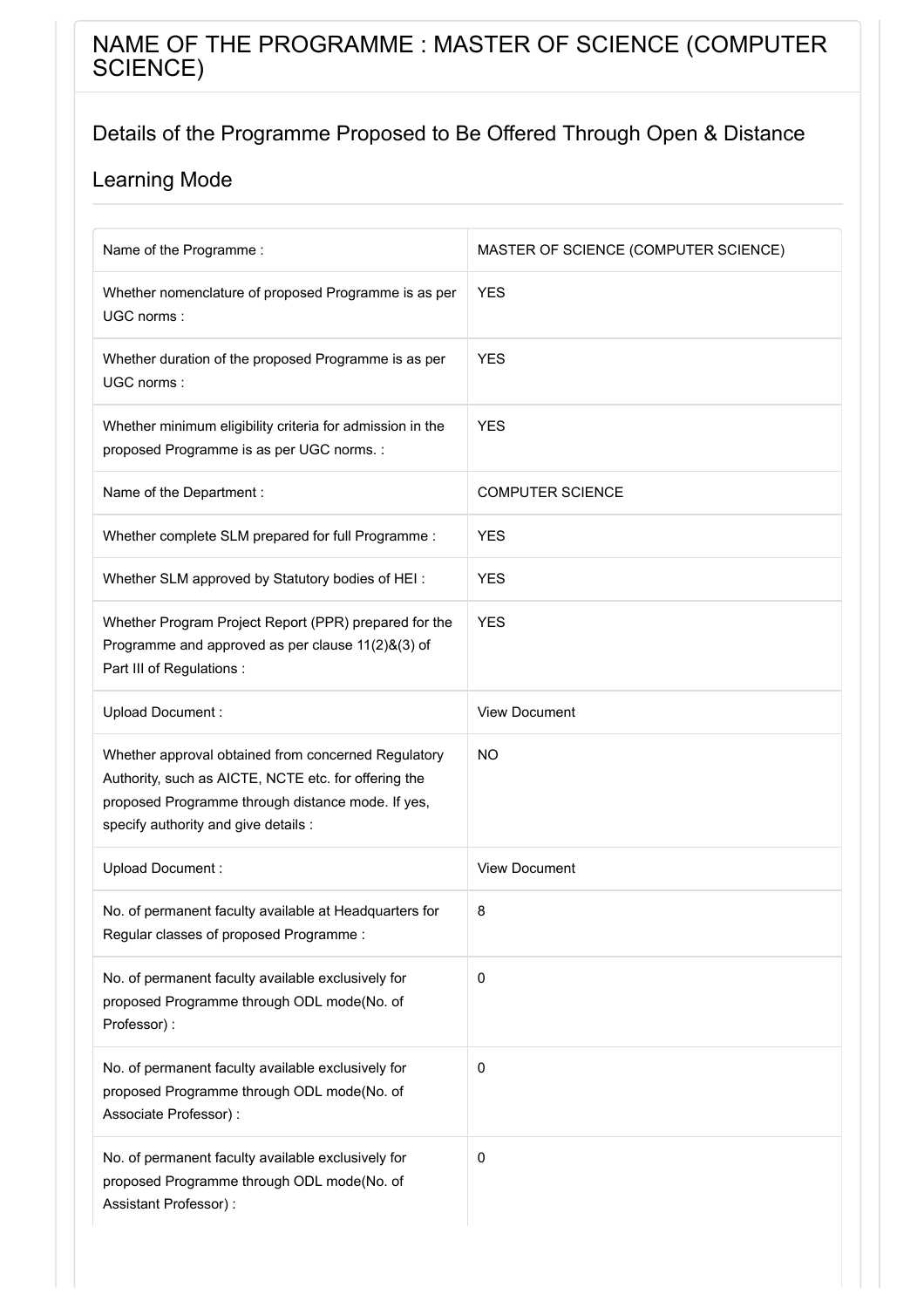| Whether the proposed Programme is offered under<br>Regular mode also. If yes, since when :                                       | <b>YES</b>  |
|----------------------------------------------------------------------------------------------------------------------------------|-------------|
| since when:                                                                                                                      | 2002        |
| Whether Choice Based Credit System (CBCS) is being<br>followed for regular mode .:                                               | <b>YES</b>  |
| Whether Choice Based Credit System (CBCS) will be<br>followed for distance mode.:                                                | <b>YES</b>  |
| Full Programme(total) fee including all components as<br>per UGC Norms:                                                          | 30000 60500 |
| Whether personal contact Programme will be mandatory<br>for the proposed programme under ODL mode. If Yes,<br>specify in hours.: | <b>YES</b>  |
| If Yes, specify in hours :                                                                                                       | 468         |
| Whether any component of the Programme is offered as<br>MOOCs?:                                                                  | <b>NO</b>   |
| If yes specify semester, name, weightage :                                                                                       |             |

| Year    | Level                 | <b>Mode of education</b> | Intake capacity | <b>Students admitted</b> | <b>Students Passed</b> |
|---------|-----------------------|--------------------------|-----------------|--------------------------|------------------------|
| 2017-18 | <b>Under Graduate</b> | Regular mode             | $\mathbf 0$     | $\mathbf 0$              | $\mathbf{0}$           |
|         |                       | ODL mode                 | $\mathbf 0$     | $\Omega$                 | $\mathbf{0}$           |
|         | Post Graduate         | Regular mode             | 41              | 34                       | $\mathbf{0}$           |
|         |                       | ODL mode                 | $\mathbf 0$     | $\mathbf 0$              | $\mathbf 0$            |
| 2016-17 | <b>Under Graduate</b> | Regular mode             | $\mathbf 0$     | $\Omega$                 | $\mathbf{0}$           |
|         |                       | ODL mode                 | $\Omega$        | $\Omega$                 | $\mathbf{0}$           |
|         | Post Graduate         | Regular mode             | 40              | 35                       | 32                     |
|         |                       | ODL mode                 | $\Omega$        | $\Omega$                 | $\mathbf{0}$           |
| 2015-16 | <b>Under Graduate</b> | Regular mode             | $\mathbf 0$     | $\Omega$                 | $\mathbf{0}$           |
|         |                       | ODL mode                 | $\mathbf 0$     | $\Omega$                 | $\mathbf{0}$           |
|         | Post Graduate         | Regular mode             | 37              | 33                       | 37                     |
|         |                       | ODL mode                 | $\mathbf 0$     | $\mathbf 0$              | 0                      |

|             | <b>Yes or No</b> | Weightage in overall assessment |
|-------------|------------------|---------------------------------|
| Assignments | <b>NO</b>        |                                 |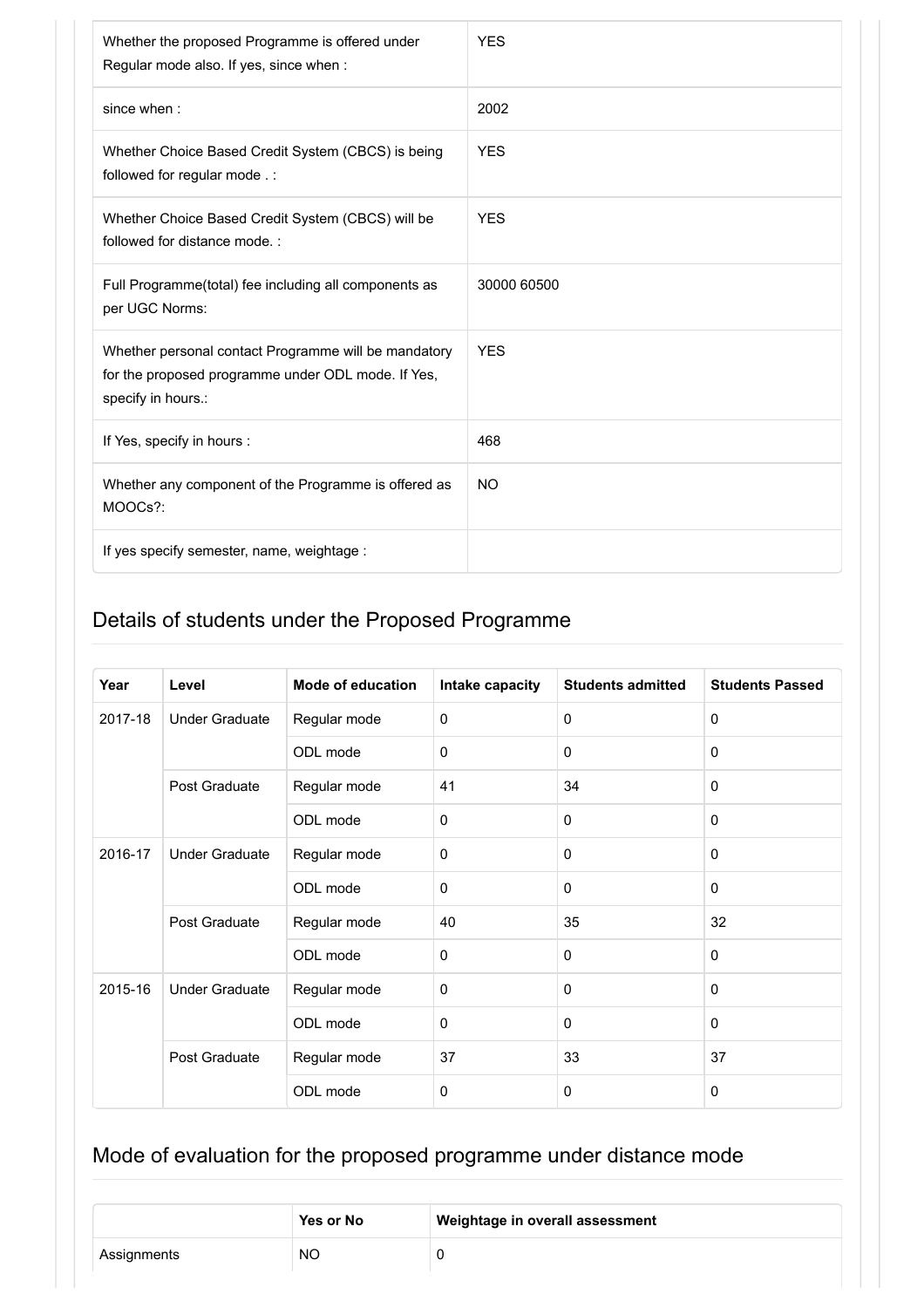| Practicals    | <b>NO</b>  | J   |
|---------------|------------|-----|
| Project       | <b>NO</b>  | U   |
| Term End Exam | <b>YES</b> | 100 |

# Mode of delivery of SLM/SIM (State Yes or No)

| <b>Printed material</b> | E-content  | Audio/Video | <b>Online Mode</b> |
|-------------------------|------------|-------------|--------------------|
| <b>YES</b>              | <b>YES</b> | NO          | ΝO                 |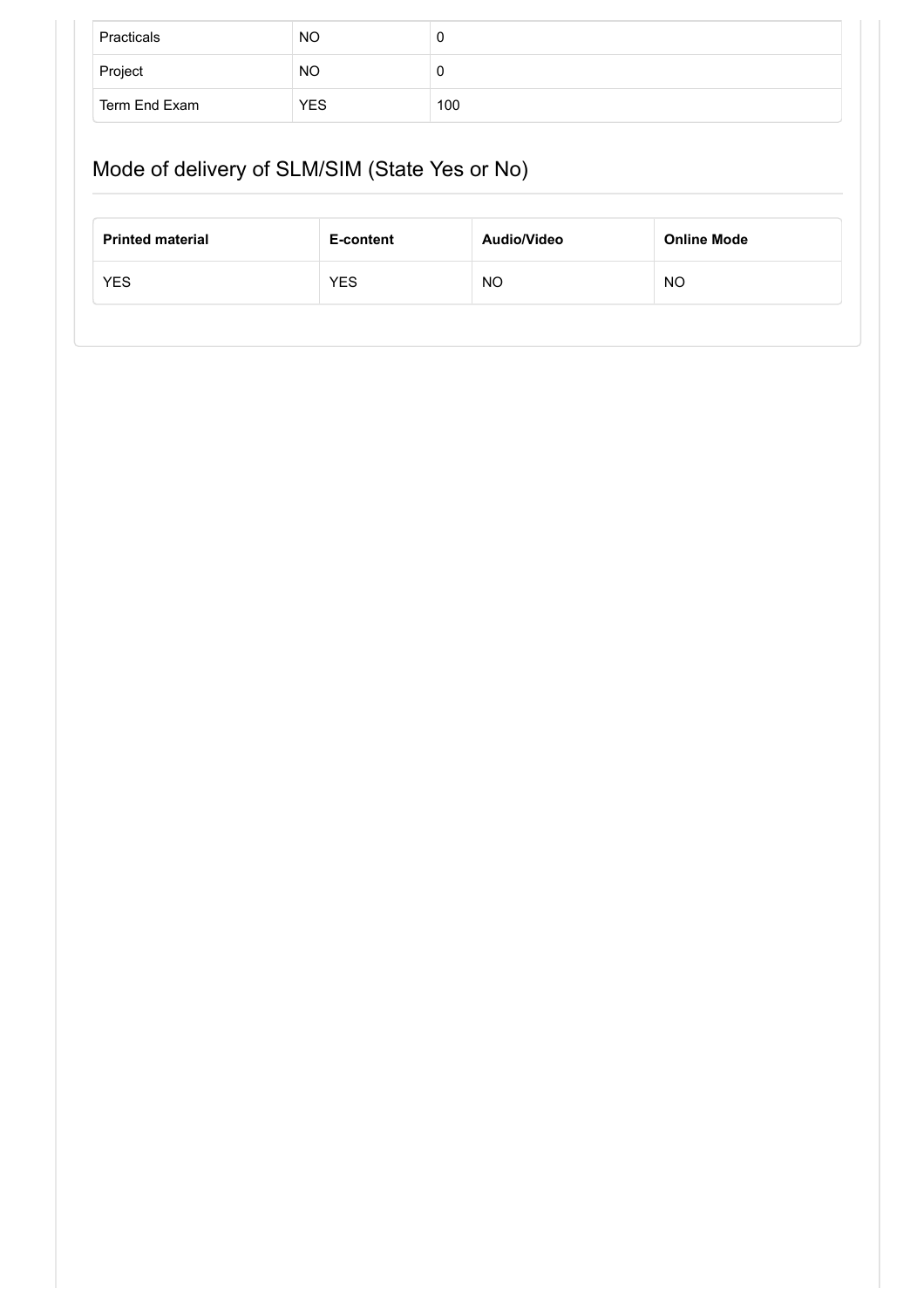## NAME OF THE PROGRAMME : MASTER OF SCIENCE (DIETETICS AND COMMUNITY NUTRITION MANAGEMENT)

### Details of the Programme Proposed to Be Offered Through Open & Distance

| Name of the Programme:                                                                                                                                                                                   | MASTER OF SCIENCE (DIETETICS AND COMMUNITY<br>NUTRITION MANAGEMENT) |
|----------------------------------------------------------------------------------------------------------------------------------------------------------------------------------------------------------|---------------------------------------------------------------------|
| Whether nomenclature of proposed Programme is as per<br>UGC norms:                                                                                                                                       | <b>YES</b>                                                          |
| Whether duration of the proposed Programme is as per<br>UGC norms:                                                                                                                                       | <b>YES</b>                                                          |
| Whether minimum eligibility criteria for admission in the<br>proposed Programme is as per UGC norms. :                                                                                                   | <b>YES</b>                                                          |
| Name of the Department :                                                                                                                                                                                 | <b>CLINICAL NUTRITION AND DIETETICS</b>                             |
| Whether complete SLM prepared for full Programme :                                                                                                                                                       | <b>YES</b>                                                          |
| Whether SLM approved by Statutory bodies of HEI:                                                                                                                                                         | <b>YES</b>                                                          |
| Whether Program Project Report (PPR) prepared for the<br>Programme and approved as per clause 11(2)&(3) of<br>Part III of Regulations :                                                                  | <b>YES</b>                                                          |
| Upload Document:                                                                                                                                                                                         | <b>View Document</b>                                                |
| Whether approval obtained from concerned Regulatory<br>Authority, such as AICTE, NCTE etc. for offering the<br>proposed Programme through distance mode. If yes,<br>specify authority and give details : | NO.                                                                 |
| Upload Document:                                                                                                                                                                                         | <b>View Document</b>                                                |
| No. of permanent faculty available at Headquarters for<br>Regular classes of proposed Programme:                                                                                                         | 3                                                                   |
| No. of permanent faculty available exclusively for<br>proposed Programme through ODL mode(No. of<br>Professor):                                                                                          | 0                                                                   |
| No. of permanent faculty available exclusively for<br>proposed Programme through ODL mode(No. of<br>Associate Professor) :                                                                               | $\pmb{0}$                                                           |
| No. of permanent faculty available exclusively for<br>proposed Programme through ODL mode(No. of<br>Assistant Professor) :                                                                               | $\pmb{0}$                                                           |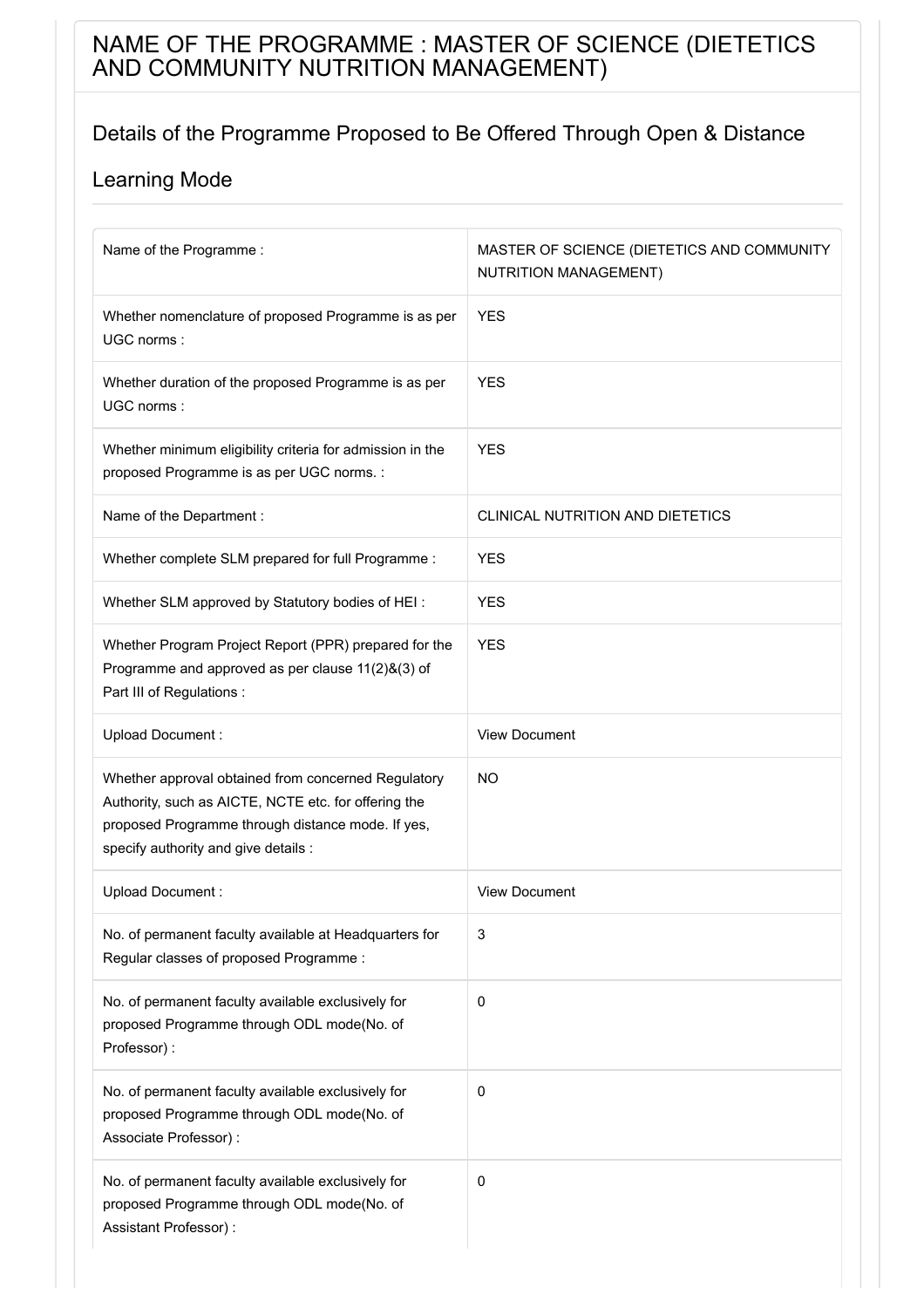| Whether the proposed Programme is offered under<br>Regular mode also. If yes, since when :                                       | <b>YES</b>  |
|----------------------------------------------------------------------------------------------------------------------------------|-------------|
| since when:                                                                                                                      | 2012        |
| Whether Choice Based Credit System (CBCS) is being<br>followed for regular mode . :                                              | <b>YFS</b>  |
| Whether Choice Based Credit System (CBCS) will be<br>followed for distance mode.:                                                | <b>YES</b>  |
| Full Programme(total) fee including all components as<br>per UGC Norms:                                                          | 19950 40200 |
| Whether personal contact Programme will be mandatory<br>for the proposed programme under ODL mode. If Yes,<br>specify in hours.: | <b>YES</b>  |
| If Yes, specify in hours :                                                                                                       | 396         |
| Whether any component of the Programme is offered as<br>MOOCs?:                                                                  | <b>NO</b>   |
| If yes specify semester, name, weightage :                                                                                       |             |

| Year    | Level                 | Mode of education | Intake capacity | <b>Students admitted</b> | <b>Students Passed</b> |
|---------|-----------------------|-------------------|-----------------|--------------------------|------------------------|
| 2017-18 | <b>Under Graduate</b> | Regular mode      | $\mathbf 0$     | $\mathbf 0$              | $\mathbf 0$            |
|         |                       | ODL mode          | $\mathbf 0$     | $\mathbf 0$              | $\mathbf 0$            |
|         | Post Graduate         | Regular mode      | 34              | 33                       | $\mathbf{0}$           |
|         |                       | ODL mode          | $\mathbf{0}$    | $\mathbf 0$              | $\mathbf{0}$           |
| 2016-17 | <b>Under Graduate</b> | Regular mode      | $\mathbf 0$     | $\mathbf 0$              | $\mathbf{0}$           |
|         |                       | ODL mode          | $\mathbf 0$     | $\mathbf 0$              | $\mathbf{0}$           |
|         | Post Graduate         | Regular mode      | 35              | 35                       | 32                     |
|         |                       | ODL mode          | $\mathbf{0}$    | $\Omega$                 | $\mathbf{0}$           |
| 2015-16 | <b>Under Graduate</b> | Regular mode      | $\mathbf 0$     | $\mathbf 0$              | $\mathbf 0$            |
|         |                       | ODL mode          | $\mathbf 0$     | $\mathbf 0$              | $\mathbf 0$            |
|         | Post Graduate         | Regular mode      | 32              | 33                       | 32                     |
|         |                       | ODL mode          | 440             | 349                      | 234                    |

|             | Yes or No | Weightage in overall assessment |
|-------------|-----------|---------------------------------|
| Assignments | <b>NO</b> |                                 |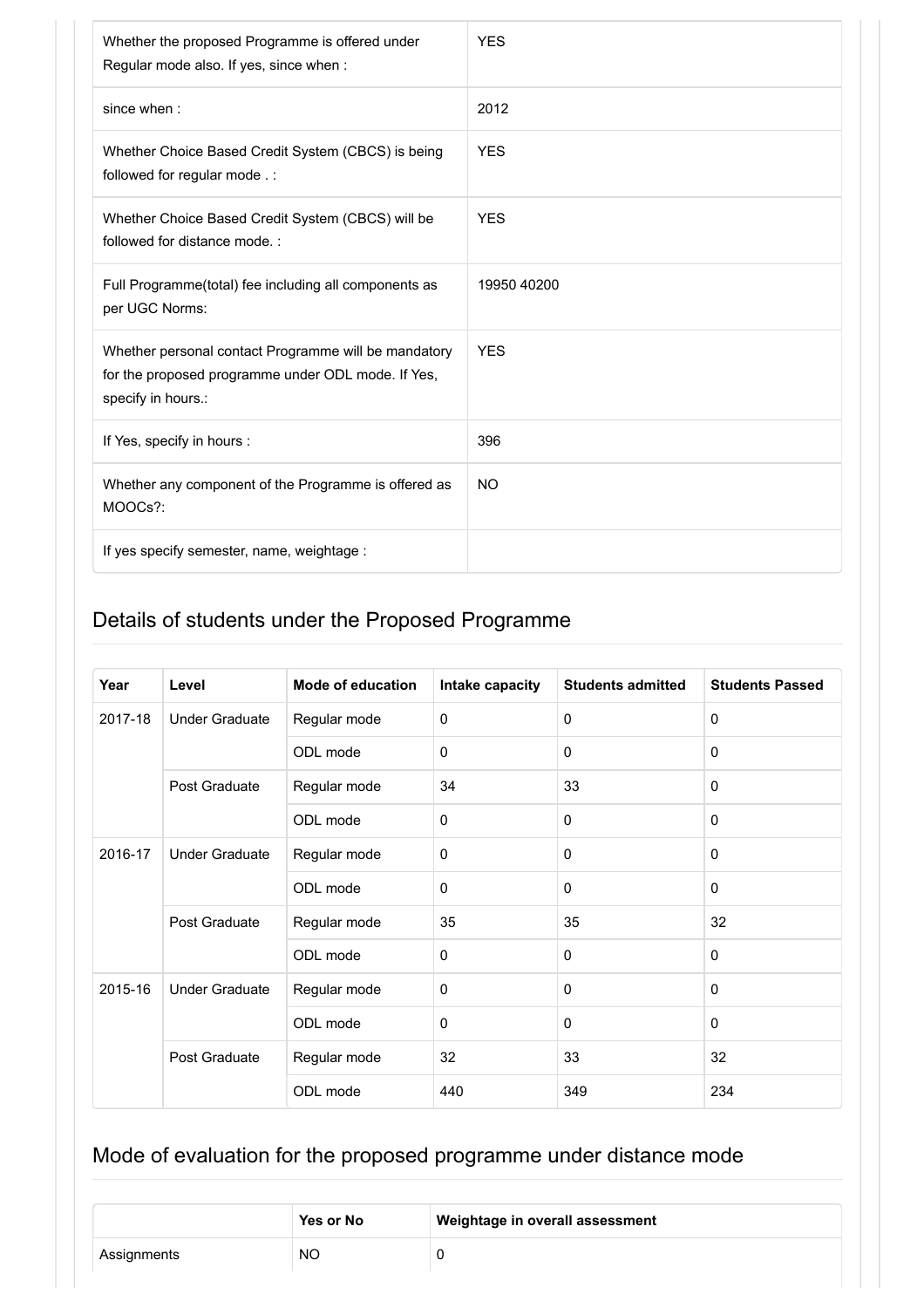| Practicals    | <b>NO</b>  | υ   |
|---------------|------------|-----|
| Project       | <b>NO</b>  | υ   |
| Term End Exam | <b>YES</b> | 100 |

# Mode of delivery of SLM/SIM (State Yes or No)

| <b>Printed material</b> | E-content  | Audio/Video | <b>Online Mode</b> |
|-------------------------|------------|-------------|--------------------|
| <b>YES</b>              | <b>YES</b> | <b>NO</b>   | <b>NO</b>          |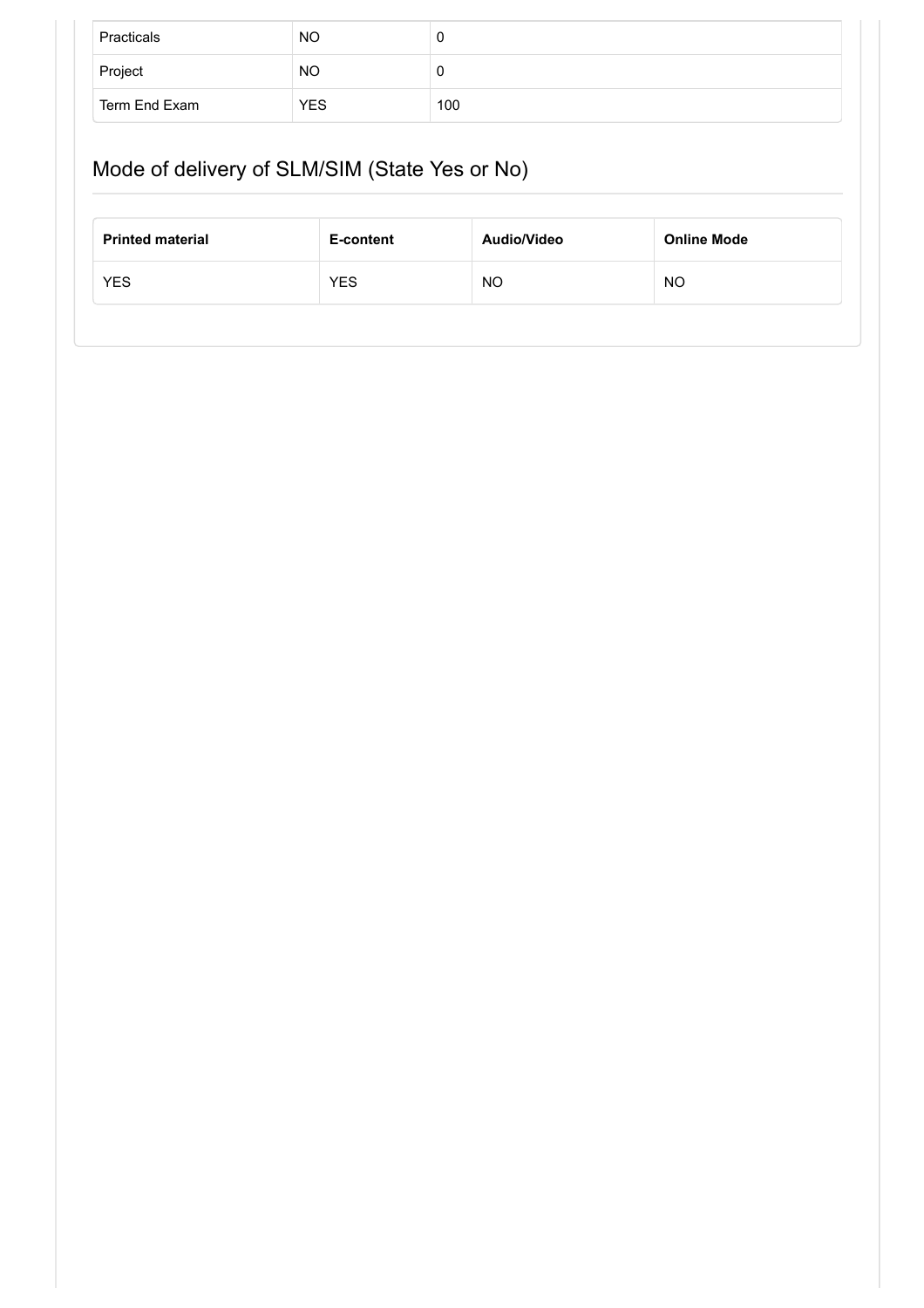## NAME OF THE PROGRAMME : MASTER OF SCIENCE (ENVIRONMENTAL SCIENCE)

## Details of the Programme Proposed to Be Offered Through Open & Distance

| Name of the Programme:                                                                                                                                                                                   | MASTER OF SCIENCE (ENVIRONMENTAL SCIENCE) |
|----------------------------------------------------------------------------------------------------------------------------------------------------------------------------------------------------------|-------------------------------------------|
| Whether nomenclature of proposed Programme is as per<br>UGC norms:                                                                                                                                       | <b>YES</b>                                |
| Whether duration of the proposed Programme is as per<br>UGC norms:                                                                                                                                       | <b>YES</b>                                |
| Whether minimum eligibility criteria for admission in the<br>proposed Programme is as per UGC norms. :                                                                                                   | <b>YES</b>                                |
| Name of the Department :                                                                                                                                                                                 | <b>ENVIRONMENTAL SCIENCE</b>              |
| Whether complete SLM prepared for full Programme :                                                                                                                                                       | <b>YES</b>                                |
| Whether SLM approved by Statutory bodies of HEI:                                                                                                                                                         | <b>YES</b>                                |
| Whether Program Project Report (PPR) prepared for the<br>Programme and approved as per clause 11(2)&(3) of<br>Part III of Regulations :                                                                  | <b>YES</b>                                |
| Upload Document:                                                                                                                                                                                         | <b>View Document</b>                      |
| Whether approval obtained from concerned Regulatory<br>Authority, such as AICTE, NCTE etc. for offering the<br>proposed Programme through distance mode. If yes,<br>specify authority and give details : | <b>NO</b>                                 |
| Upload Document:                                                                                                                                                                                         | <b>View Document</b>                      |
| No. of permanent faculty available at Headquarters for<br>Regular classes of proposed Programme:                                                                                                         | 0                                         |
| No. of permanent faculty available exclusively for<br>proposed Programme through ODL mode(No. of<br>Professor):                                                                                          | 0                                         |
| No. of permanent faculty available exclusively for<br>proposed Programme through ODL mode(No. of<br>Associate Professor) :                                                                               | 0                                         |
| No. of permanent faculty available exclusively for<br>proposed Programme through ODL mode(No. of<br>Assistant Professor) :                                                                               | 1                                         |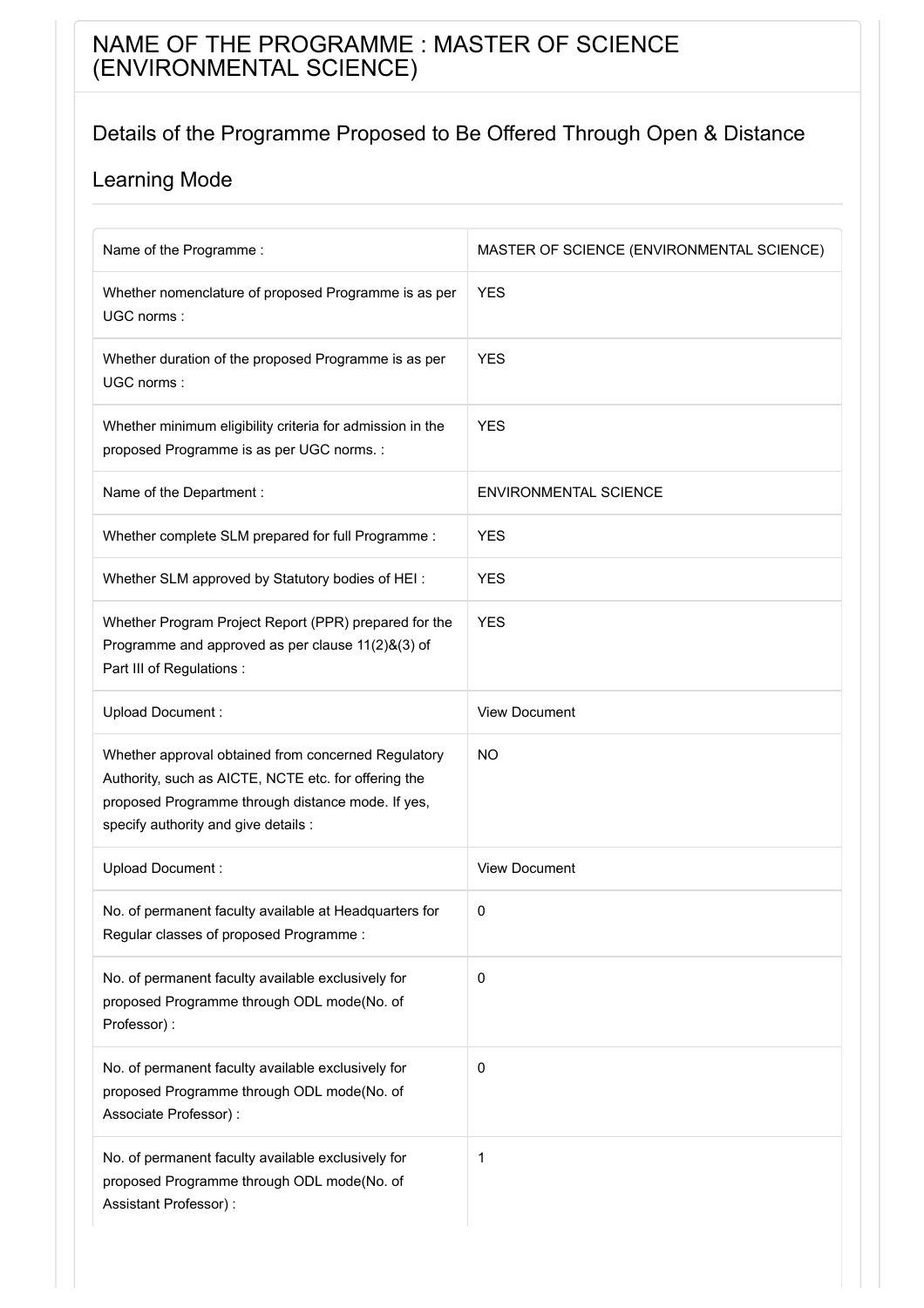| Whether the proposed Programme is offered under<br>Regular mode also. If yes, since when :                                       | <b>NO</b>   |
|----------------------------------------------------------------------------------------------------------------------------------|-------------|
| since when:                                                                                                                      |             |
| Whether Choice Based Credit System (CBCS) is being<br>followed for regular mode .:                                               | <b>NO</b>   |
| Whether Choice Based Credit System (CBCS) will be<br>followed for distance mode.:                                                | <b>YES</b>  |
| Full Programme(total) fee including all components as<br>per UGC Norms:                                                          | 20350 41000 |
| Whether personal contact Programme will be mandatory<br>for the proposed programme under ODL mode. If Yes,<br>specify in hours.: | <b>YFS</b>  |
| If Yes, specify in hours :                                                                                                       | 468         |
| Whether any component of the Programme is offered as<br>MOOCs?:                                                                  | <b>NO</b>   |
| If yes specify semester, name, weightage :                                                                                       |             |

| Year                     | Level                 | <b>Mode of education</b> | Intake capacity | <b>Students admitted</b> | <b>Students Passed</b> |
|--------------------------|-----------------------|--------------------------|-----------------|--------------------------|------------------------|
| 2017-18                  | <b>Under Graduate</b> | Regular mode             | $\mathbf 0$     | $\mathbf 0$              | $\Omega$               |
|                          |                       | ODL mode                 | $\mathbf 0$     | $\mathbf 0$              | 0                      |
|                          | Post Graduate         | Regular mode             | $\mathbf 0$     | $\Omega$                 | $\mathbf{0}$           |
|                          |                       | ODL mode                 | 1330            | $\mathbf 0$              | $\mathbf 0$            |
| 2016-17<br>Post Graduate | <b>Under Graduate</b> | Regular mode             | $\mathbf 0$     | $\Omega$                 | $\Omega$               |
|                          |                       | ODL mode                 | $\mathbf 0$     | $\mathbf{0}$             | $\Omega$               |
|                          |                       | Regular mode             | $\mathbf 0$     | $\mathbf 0$              | $\mathbf{0}$           |
|                          |                       | ODL mode                 | 1380            | 282                      | $\Omega$               |
| 2015-16                  | <b>Under Graduate</b> | Regular mode             | $\mathbf 0$     | $\mathbf 0$              | $\Omega$               |
|                          |                       | ODL mode                 | $\mathbf 0$     | $\mathbf 0$              | $\mathbf 0$            |
|                          | Post Graduate         | Regular mode             | $\mathbf 0$     | $\Omega$                 | $\mathbf 0$            |
|                          |                       | ODL mode                 | 1380            | 326                      | 241                    |

|             | Yes or No | Weightage in overall assessment |
|-------------|-----------|---------------------------------|
| Assignments | <b>NO</b> |                                 |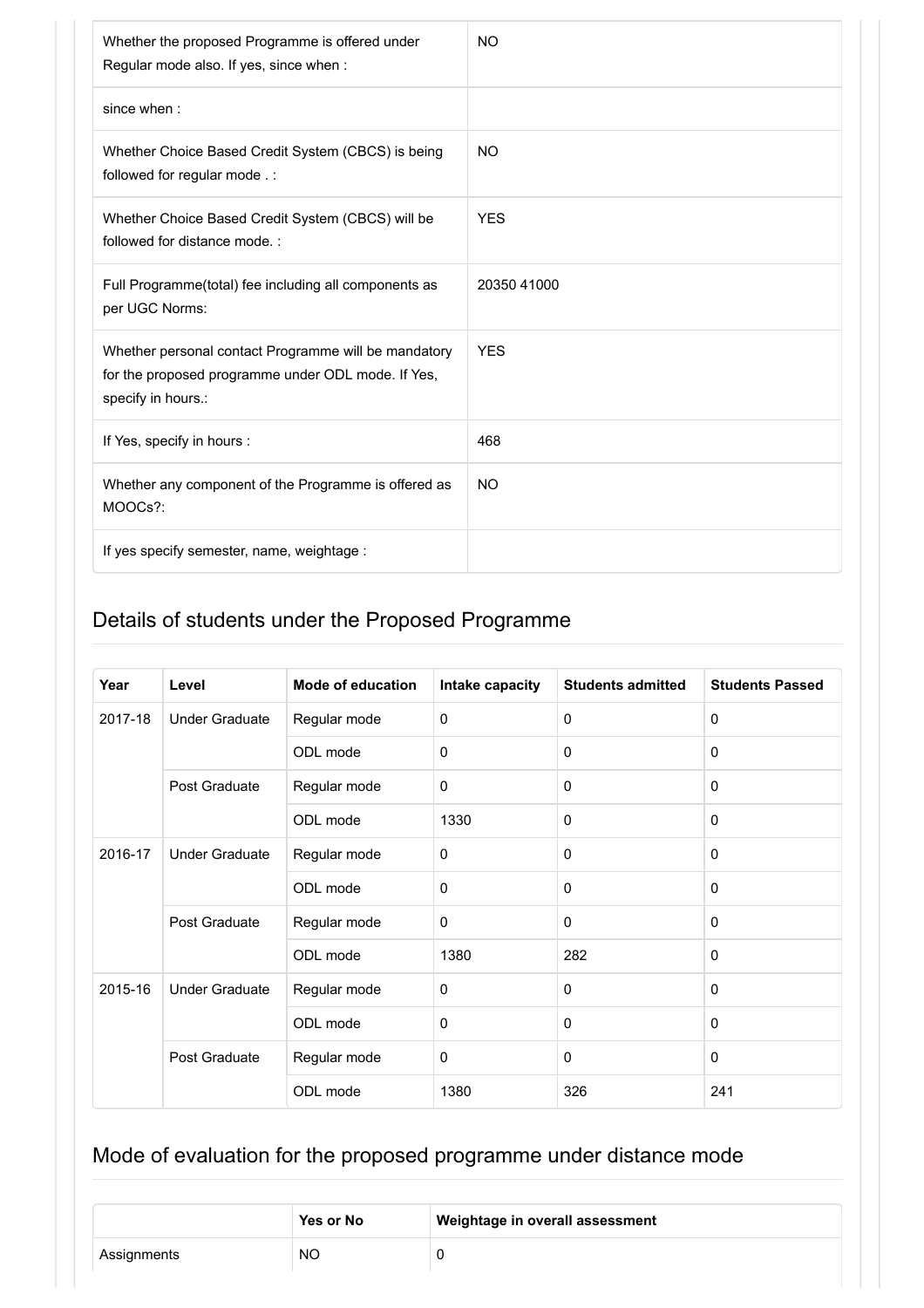| Practicals    | <b>NO</b>  | U   |
|---------------|------------|-----|
| Project       | <b>NO</b>  | U   |
| Term End Exam | <b>YES</b> | 100 |

# Mode of delivery of SLM/SIM (State Yes or No)

| <b>Printed material</b> | E-content  | Audio/Video | <b>Online Mode</b> |
|-------------------------|------------|-------------|--------------------|
| <b>YES</b>              | <b>YES</b> | NO          | NO                 |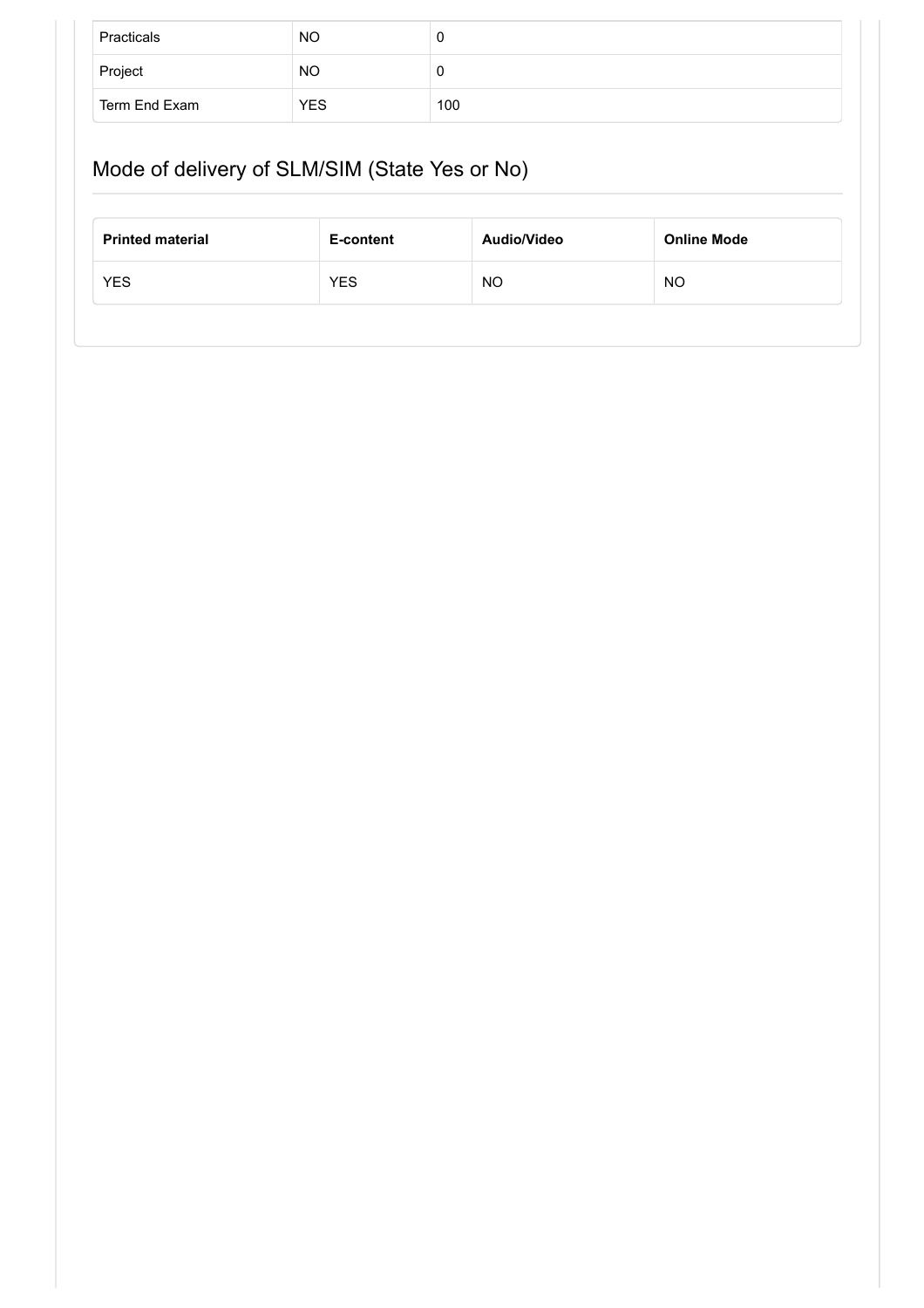## NAME OF THE PROGRAMME : MASTER OF SCIENCE (GEOGRAPHY)

## Details of the Programme Proposed to Be Offered Through Open & Distance

| Name of the Programme :                                                                                                                                                                                  | MASTER OF SCIENCE (GEOGRAPHY)               |
|----------------------------------------------------------------------------------------------------------------------------------------------------------------------------------------------------------|---------------------------------------------|
| Whether nomenclature of proposed Programme is as per<br>UGC norms:                                                                                                                                       | <b>YES</b>                                  |
| Whether duration of the proposed Programme is as per<br>UGC norms:                                                                                                                                       | <b>YES</b>                                  |
| Whether minimum eligibility criteria for admission in the<br>proposed Programme is as per UGC norms. :                                                                                                   | <b>YES</b>                                  |
| Name of the Department :                                                                                                                                                                                 | <b>GEOGRAPHY AND ENVIRONMENT MANAGEMENT</b> |
| Whether complete SLM prepared for full Programme :                                                                                                                                                       | <b>YES</b>                                  |
| Whether SLM approved by Statutory bodies of HEI:                                                                                                                                                         | <b>YES</b>                                  |
| Whether Program Project Report (PPR) prepared for the<br>Programme and approved as per clause 11(2)&(3) of<br>Part III of Regulations :                                                                  | <b>YES</b>                                  |
| Upload Document:                                                                                                                                                                                         | <b>View Document</b>                        |
| Whether approval obtained from concerned Regulatory<br>Authority, such as AICTE, NCTE etc. for offering the<br>proposed Programme through distance mode. If yes,<br>specify authority and give details : | <b>NO</b>                                   |
| Upload Document:                                                                                                                                                                                         | <b>View Document</b>                        |
| No. of permanent faculty available at Headquarters for<br>Regular classes of proposed Programme:                                                                                                         | 6                                           |
| No. of permanent faculty available exclusively for<br>proposed Programme through ODL mode(No. of<br>Professor):                                                                                          | 0                                           |
| No. of permanent faculty available exclusively for<br>proposed Programme through ODL mode(No. of<br>Associate Professor) :                                                                               | 0                                           |
| No. of permanent faculty available exclusively for<br>proposed Programme through ODL mode(No. of<br>Assistant Professor) :                                                                               | 1                                           |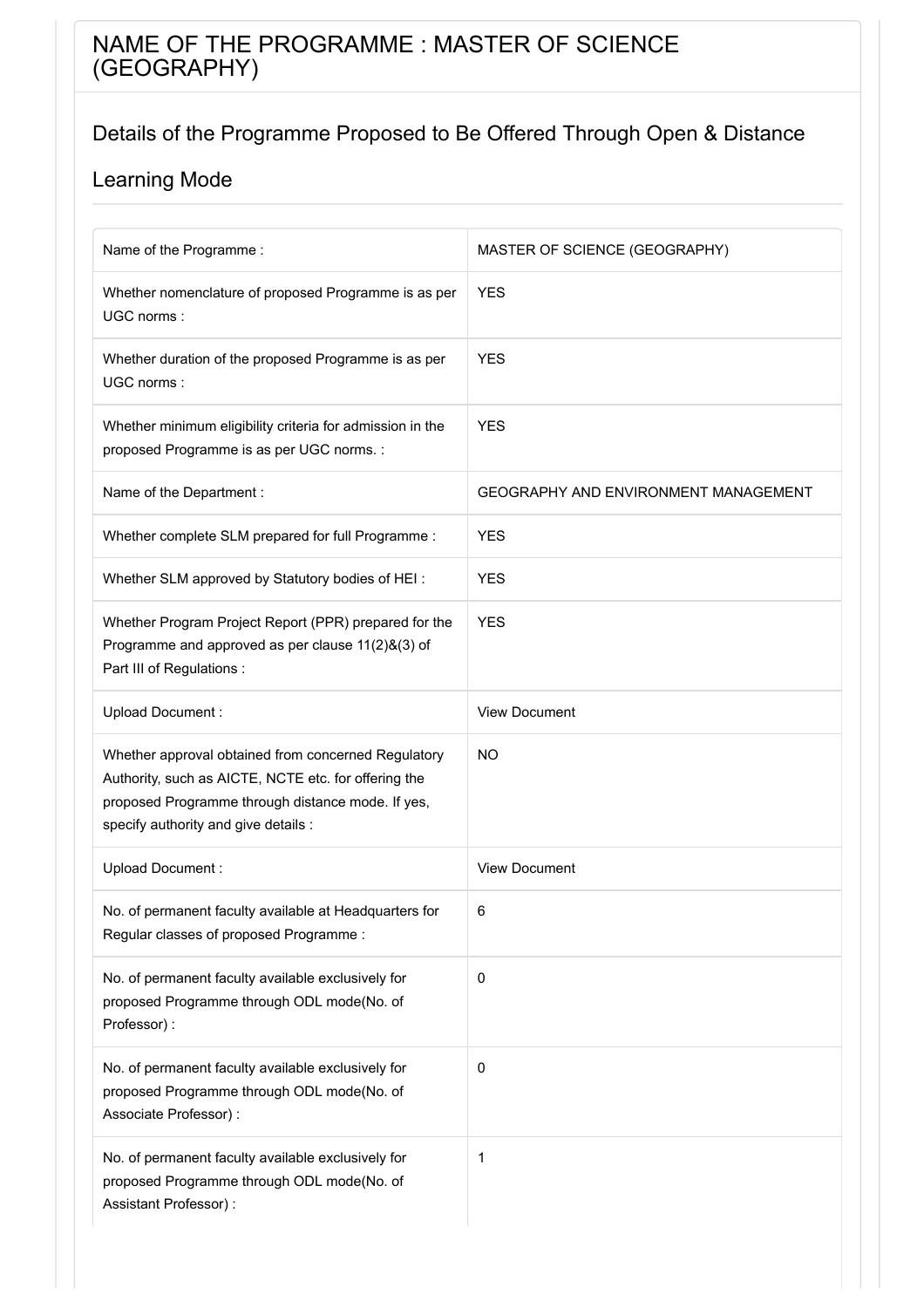| Whether the proposed Programme is offered under<br>Regular mode also. If yes, since when :                                       | <b>YES</b>  |
|----------------------------------------------------------------------------------------------------------------------------------|-------------|
| since when:                                                                                                                      | 1995        |
| Whether Choice Based Credit System (CBCS) is being<br>followed for regular mode .:                                               | <b>YES</b>  |
| Whether Choice Based Credit System (CBCS) will be<br>followed for distance mode.:                                                | <b>YES</b>  |
| Full Programme(total) fee including all components as<br>per UGC Norms:                                                          | 20350 41000 |
| Whether personal contact Programme will be mandatory<br>for the proposed programme under ODL mode. If Yes,<br>specify in hours.: | <b>YES</b>  |
| If Yes, specify in hours :                                                                                                       | 468         |
| Whether any component of the Programme is offered as<br>MOOCs?:                                                                  | <b>NO</b>   |
| If yes specify semester, name, weightage :                                                                                       |             |

| Year    | Level                 | <b>Mode of education</b> | Intake capacity | <b>Students admitted</b> | <b>Students Passed</b> |
|---------|-----------------------|--------------------------|-----------------|--------------------------|------------------------|
| 2017-18 | <b>Under Graduate</b> | Regular mode             | $\mathbf 0$     | $\mathbf 0$              | $\mathbf 0$            |
|         |                       | ODL mode                 | $\mathbf 0$     | $\mathbf 0$              | $\mathbf 0$            |
|         | Post Graduate         | Regular mode             | 75              | 80                       | $\mathbf{0}$           |
|         |                       | ODL mode                 | 1665            | $\mathbf 0$              | $\mathbf 0$            |
| 2016-17 | <b>Under Graduate</b> | Regular mode             | $\mathbf 0$     | $\mathbf 0$              | $\mathbf{0}$           |
|         |                       | ODL mode                 | $\mathbf 0$     | $\mathbf 0$              | $\mathbf{0}$           |
|         | Post Graduate         | Regular mode             | 70              | 76                       | 41                     |
|         |                       | ODL mode                 | 1660            | 668                      | $\mathbf 0$            |
| 2015-16 | <b>Under Graduate</b> | Regular mode             | $\mathbf 0$     | $\mathbf 0$              | $\mathbf{0}$           |
|         |                       | ODL mode                 | $\mathbf 0$     | $\mathbf 0$              | $\mathbf 0$            |
|         | Post Graduate         | Regular mode             | 67              | 68                       | 62                     |
|         |                       | ODL mode                 | 1660            | 1041                     | 745                    |

|             | Yes or No | Weightage in overall assessment |
|-------------|-----------|---------------------------------|
| Assignments | <b>NO</b> |                                 |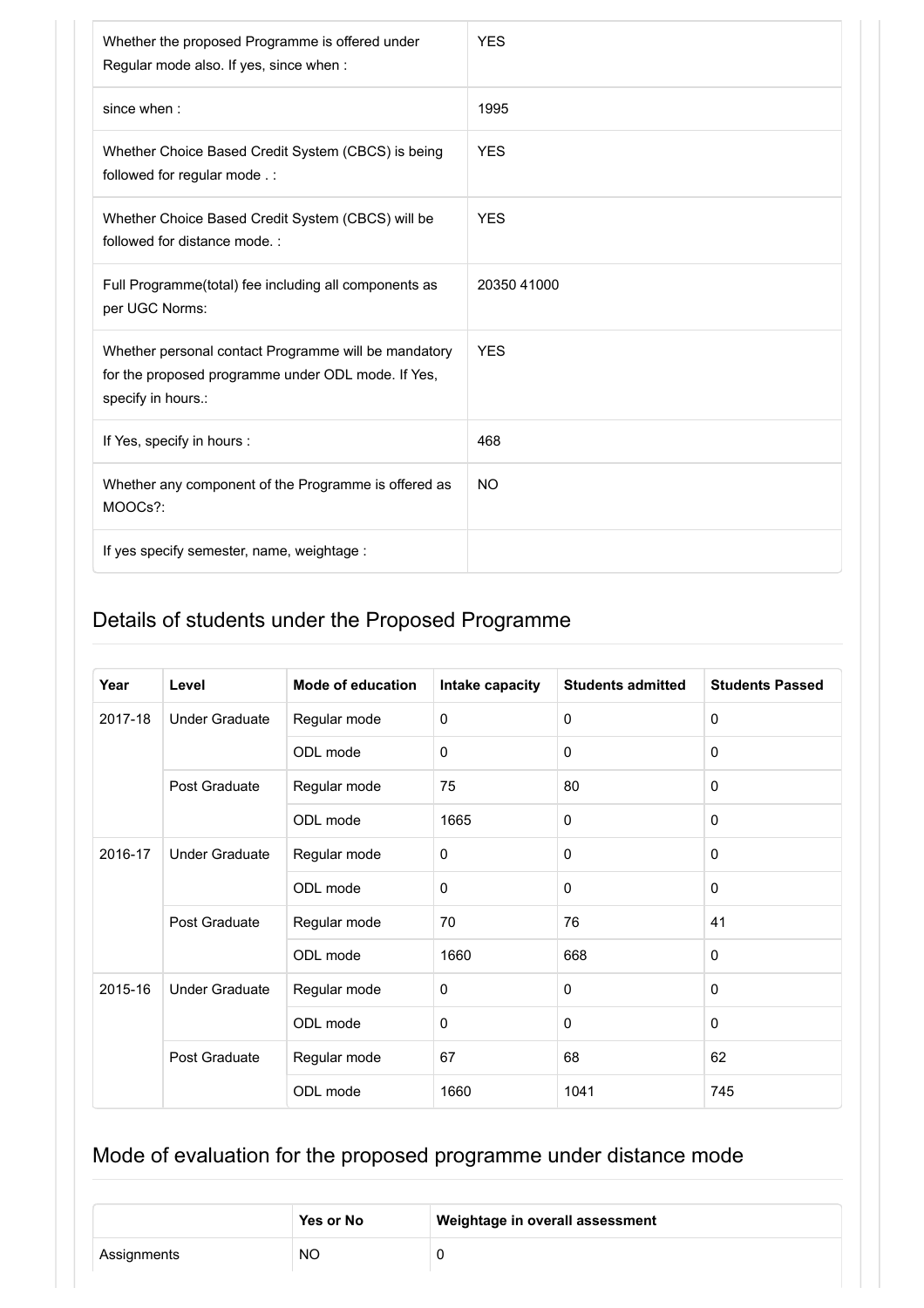| Practicals    | <b>NO</b>  | u   |
|---------------|------------|-----|
| Project       | <b>NO</b>  | u   |
| Term End Exam | <b>YES</b> | 100 |

# Mode of delivery of SLM/SIM (State Yes or No)

| <b>Printed material</b> | E-content  | Audio/Video | <b>Online Mode</b> |
|-------------------------|------------|-------------|--------------------|
| <b>YES</b>              | <b>YES</b> | NO          | ΝO                 |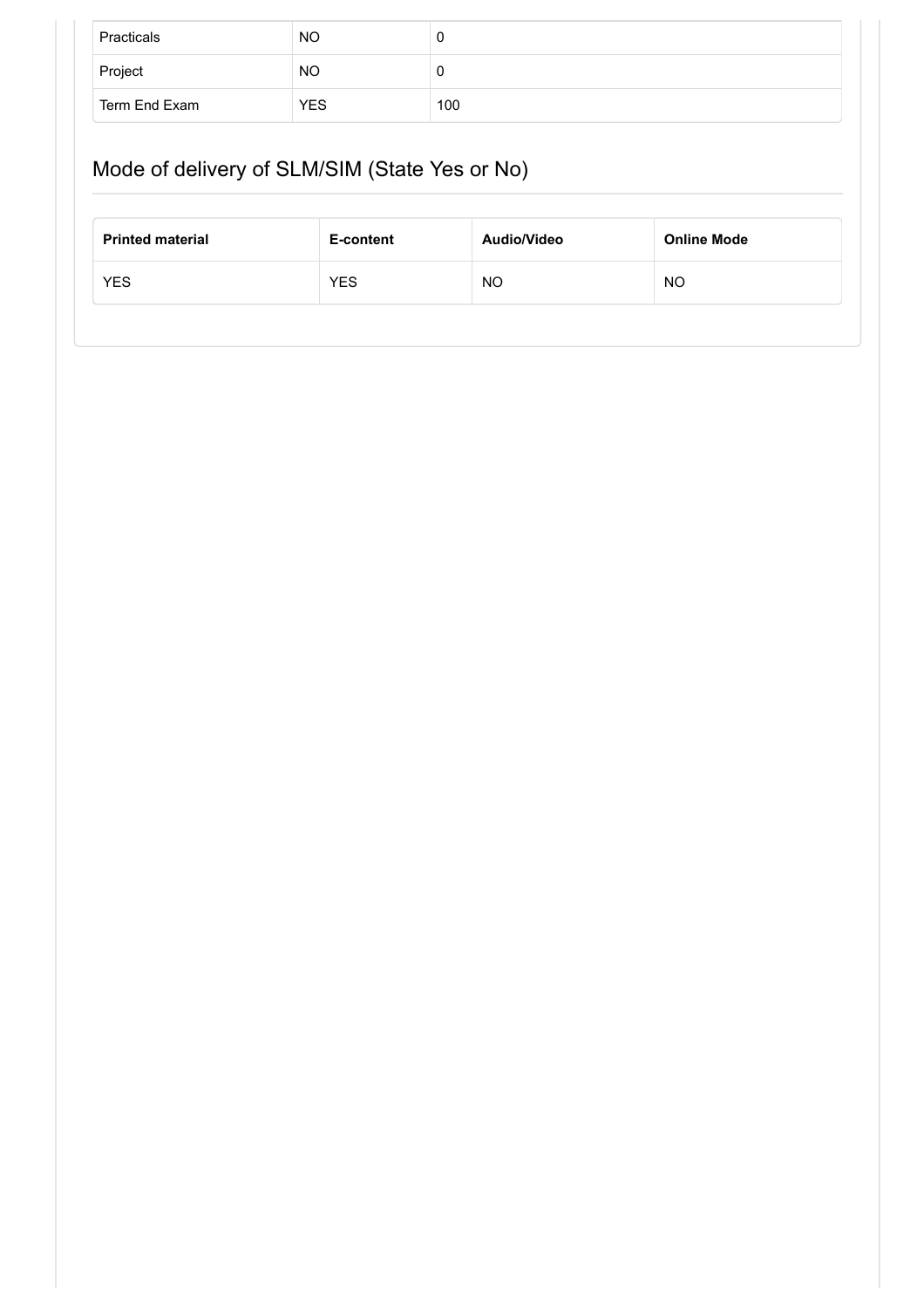# NAME OF THE PROGRAMME : MASTER OF SCIENCE (PHYSICS)

### Details of the Programme Proposed to Be Offered Through Open & Distance

| Name of the Programme:                                                                                                                                                                                   | MASTER OF SCIENCE (PHYSICS) |
|----------------------------------------------------------------------------------------------------------------------------------------------------------------------------------------------------------|-----------------------------|
| Whether nomenclature of proposed Programme is as per<br>UGC norms:                                                                                                                                       | <b>YES</b>                  |
| Whether duration of the proposed Programme is as per<br>UGC norms:                                                                                                                                       | <b>YES</b>                  |
| Whether minimum eligibility criteria for admission in the<br>proposed Programme is as per UGC norms. :                                                                                                   | <b>YES</b>                  |
| Name of the Department :                                                                                                                                                                                 | PHYSICS AND TECHNOPHYSICS   |
| Whether complete SLM prepared for full Programme :                                                                                                                                                       | <b>YES</b>                  |
| Whether SLM approved by Statutory bodies of HEI:                                                                                                                                                         | <b>YES</b>                  |
| Whether Program Project Report (PPR) prepared for the<br>Programme and approved as per clause 11(2)&(3) of<br>Part III of Regulations :                                                                  | <b>YES</b>                  |
| Upload Document:                                                                                                                                                                                         | <b>View Document</b>        |
| Whether approval obtained from concerned Regulatory<br>Authority, such as AICTE, NCTE etc. for offering the<br>proposed Programme through distance mode. If yes,<br>specify authority and give details : | <b>NO</b>                   |
| Upload Document:                                                                                                                                                                                         | <b>View Document</b>        |
| No. of permanent faculty available at Headquarters for<br>Regular classes of proposed Programme:                                                                                                         | 6                           |
| No. of permanent faculty available exclusively for<br>proposed Programme through ODL mode(No. of<br>Professor):                                                                                          | 0                           |
| No. of permanent faculty available exclusively for<br>proposed Programme through ODL mode(No. of<br>Associate Professor) :                                                                               | 0                           |
| No. of permanent faculty available exclusively for<br>proposed Programme through ODL mode(No. of<br>Assistant Professor) :                                                                               | 0                           |
| Whether the proposed Programme is offered under<br>Regular mode also. If yes, since when :                                                                                                               | <b>YES</b>                  |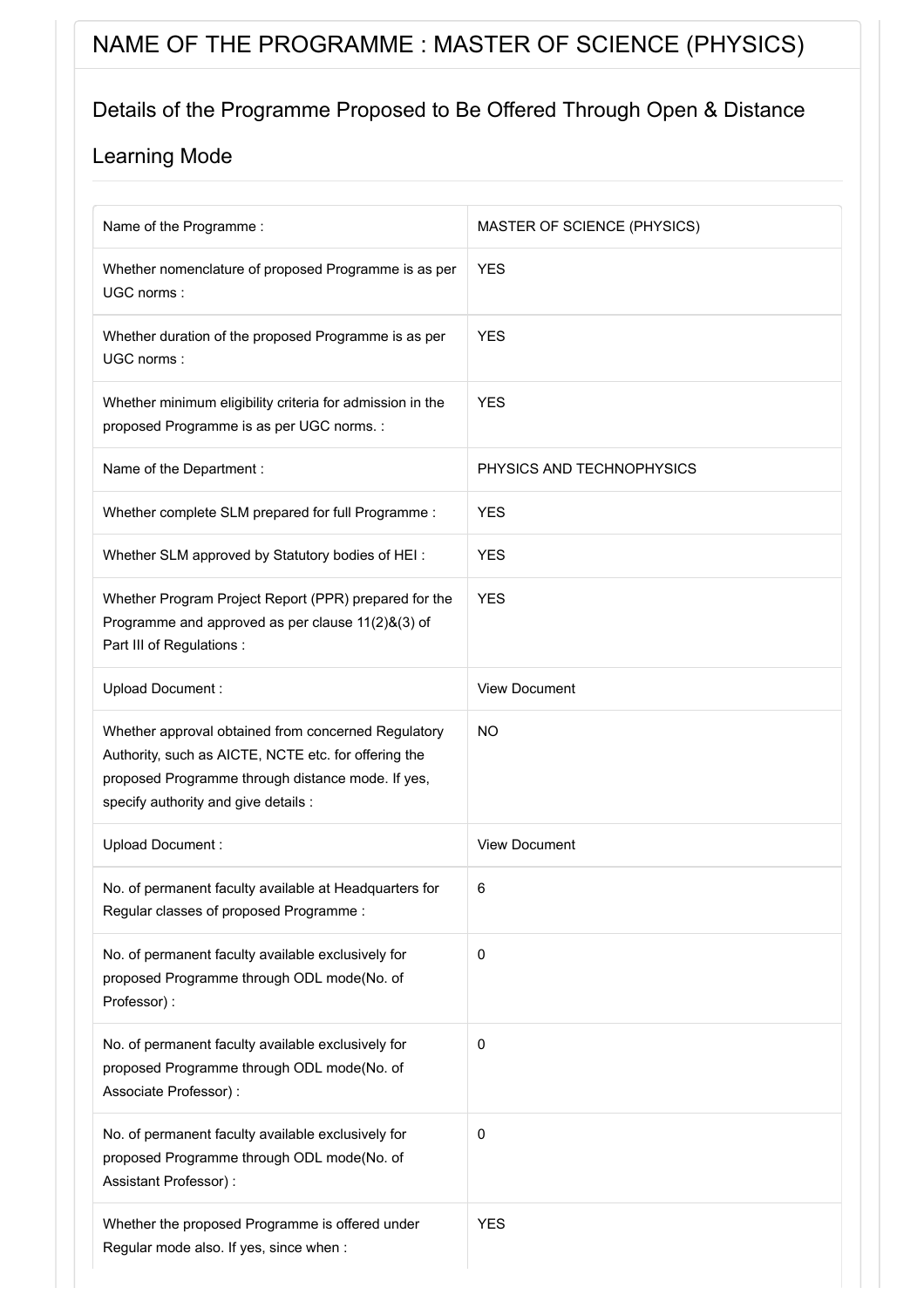| since when:                                                                                                                      | 1989        |
|----------------------------------------------------------------------------------------------------------------------------------|-------------|
| Whether Choice Based Credit System (CBCS) is being<br>followed for regular mode .:                                               | <b>YES</b>  |
| Whether Choice Based Credit System (CBCS) will be<br>followed for distance mode.:                                                | <b>YFS</b>  |
| Full Programme(total) fee including all components as<br>per UGC Norms:                                                          | 19750 39800 |
| Whether personal contact Programme will be mandatory<br>for the proposed programme under ODL mode. If Yes,<br>specify in hours.: | <b>YES</b>  |
| If Yes, specify in hours :                                                                                                       | 468         |
| Whether any component of the Programme is offered as<br>MOOCs?:                                                                  | <b>NO</b>   |
| If yes specify semester, name, weightage :                                                                                       |             |

| Year    | Level                 | <b>Mode of education</b> | Intake capacity | <b>Students admitted</b> | <b>Students Passed</b> |
|---------|-----------------------|--------------------------|-----------------|--------------------------|------------------------|
| 2017-18 | <b>Under Graduate</b> | Regular mode             | 0               | $\Omega$                 | $\mathbf 0$            |
|         |                       | ODL mode                 | $\Omega$        | $\Omega$                 | $\mathbf{0}$           |
|         | Post Graduate         | Regular mode             | 64              | 62                       | $\mathbf{0}$           |
|         |                       | ODL mode                 | 310             | $\Omega$                 | $\mathbf{0}$           |
| 2016-17 | <b>Under Graduate</b> | Regular mode             | 0               | $\mathbf 0$              | $\mathbf{0}$           |
|         |                       | ODL mode                 | 0               | $\mathbf 0$              | $\mathbf{0}$           |
|         | Post Graduate         | Regular mode             | 60              | 61                       | 49                     |
|         |                       | ODL mode                 | 330             | 220                      | $\Omega$               |
| 2015-16 | <b>Under Graduate</b> | Regular mode             | 0               | $\mathbf 0$              | $\mathbf 0$            |
|         |                       | ODL mode                 | 0               | $\Omega$                 | $\mathbf{0}$           |
|         | Post Graduate         | Regular mode             | 57              | 59                       | 52                     |
|         |                       | ODL mode                 | 330             | 351                      | 74                     |

|             | Yes or No | Weightage in overall assessment |
|-------------|-----------|---------------------------------|
| Assignments | NO.       | 0                               |
| Practicals  | NO.       | 0                               |
| Project     | <b>NO</b> | 0                               |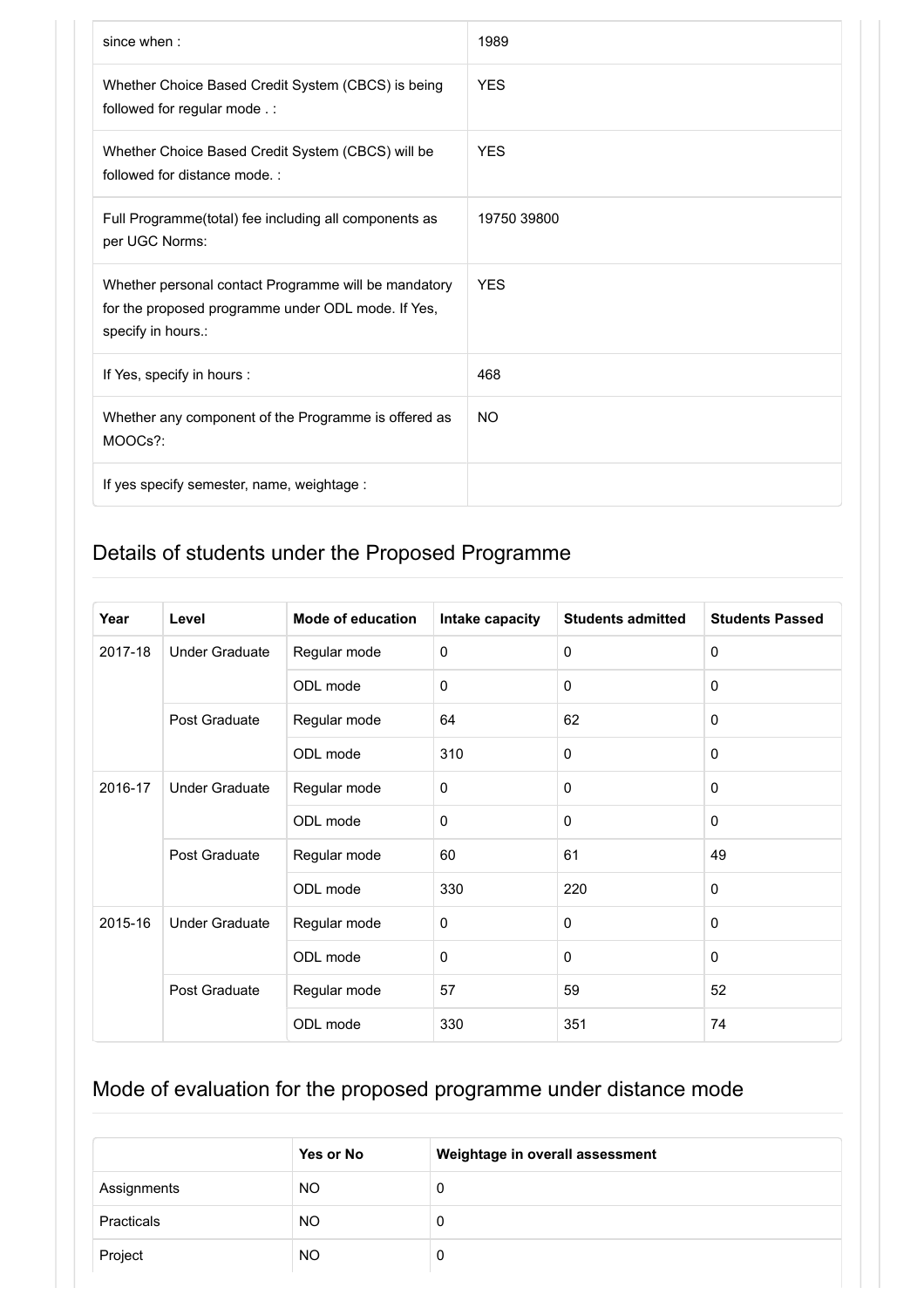|                         | Mode of delivery of SLM/SIM (State Yes or No) |             |                    |
|-------------------------|-----------------------------------------------|-------------|--------------------|
|                         |                                               |             |                    |
|                         |                                               |             |                    |
| <b>Printed material</b> | E-content                                     | Audio/Video | <b>Online Mode</b> |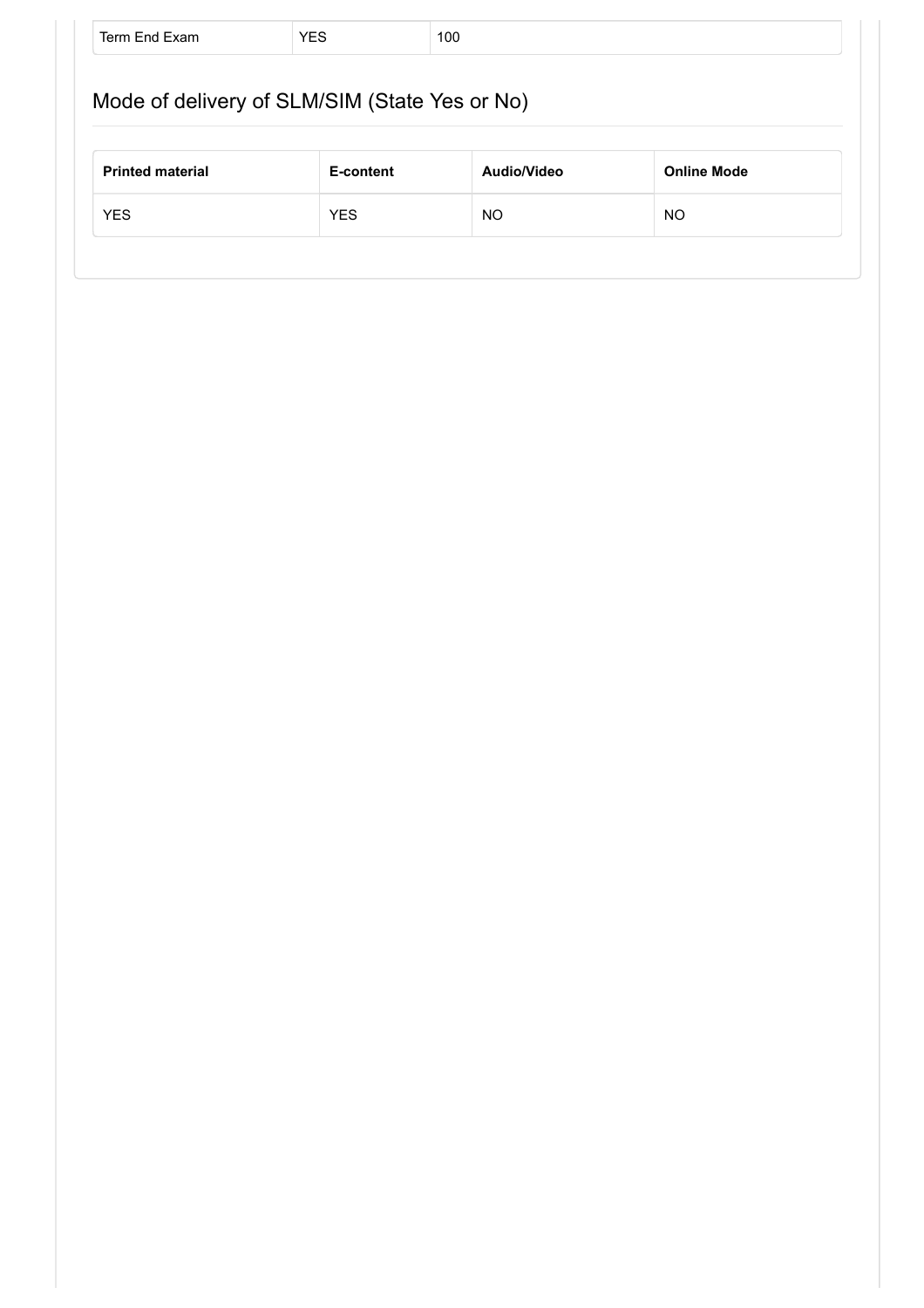# NAME OF THE PROGRAMME : MASTER OF SCIENCE (ZOOLOGY)

### Details of the Programme Proposed to Be Offered Through Open & Distance

| Name of the Programme :                                                                                                                                                                                  | MASTER OF SCIENCE (ZOOLOGY) |
|----------------------------------------------------------------------------------------------------------------------------------------------------------------------------------------------------------|-----------------------------|
| Whether nomenclature of proposed Programme is as per<br>UGC norms:                                                                                                                                       | <b>YES</b>                  |
| Whether duration of the proposed Programme is as per<br>UGC norms:                                                                                                                                       | <b>YES</b>                  |
| Whether minimum eligibility criteria for admission in the<br>proposed Programme is as per UGC norms. :                                                                                                   | <b>YES</b>                  |
| Name of the Department :                                                                                                                                                                                 | <b>ZOOLOGY</b>              |
| Whether complete SLM prepared for full Programme :                                                                                                                                                       | <b>YES</b>                  |
| Whether SLM approved by Statutory bodies of HEI:                                                                                                                                                         | <b>YES</b>                  |
| Whether Program Project Report (PPR) prepared for the<br>Programme and approved as per clause 11(2)&(3) of<br>Part III of Regulations :                                                                  | <b>YES</b>                  |
| Upload Document:                                                                                                                                                                                         | <b>View Document</b>        |
| Whether approval obtained from concerned Regulatory<br>Authority, such as AICTE, NCTE etc. for offering the<br>proposed Programme through distance mode. If yes,<br>specify authority and give details : | <b>NO</b>                   |
| Upload Document:                                                                                                                                                                                         | <b>View Document</b>        |
| No. of permanent faculty available at Headquarters for<br>Regular classes of proposed Programme:                                                                                                         | 7                           |
| No. of permanent faculty available exclusively for<br>proposed Programme through ODL mode(No. of<br>Professor):                                                                                          | $\pmb{0}$                   |
| No. of permanent faculty available exclusively for<br>proposed Programme through ODL mode(No. of<br>Associate Professor) :                                                                               | $\pmb{0}$                   |
| No. of permanent faculty available exclusively for<br>proposed Programme through ODL mode(No. of<br>Assistant Professor) :                                                                               | 1                           |
| Whether the proposed Programme is offered under<br>Regular mode also. If yes, since when :                                                                                                               | <b>YES</b>                  |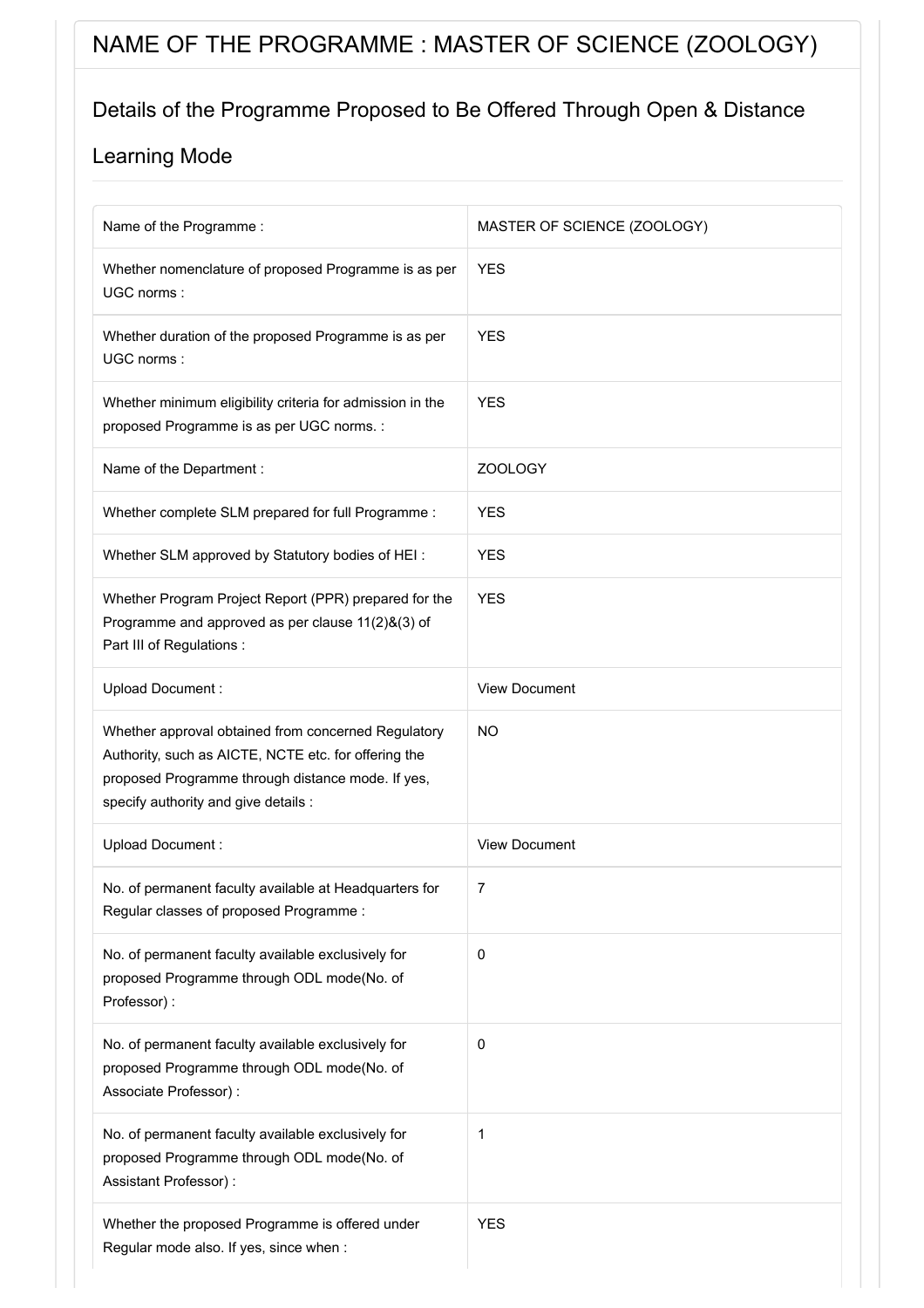| since when:                                                                                                                      | 1990        |
|----------------------------------------------------------------------------------------------------------------------------------|-------------|
| Whether Choice Based Credit System (CBCS) is being<br>followed for regular mode .:                                               | <b>YES</b>  |
| Whether Choice Based Credit System (CBCS) will be<br>followed for distance mode.:                                                | <b>YES</b>  |
| Full Programme(total) fee including all components as<br>per UGC Norms:                                                          | 20350 41000 |
| Whether personal contact Programme will be mandatory<br>for the proposed programme under ODL mode. If Yes,<br>specify in hours.: | <b>YES</b>  |
| If Yes, specify in hours :                                                                                                       | 468         |
| Whether any component of the Programme is offered as<br>MOOCs?:                                                                  | <b>NO</b>   |
| If yes specify semester, name, weightage :                                                                                       |             |

| Year    | Level                 | <b>Mode of education</b> | Intake capacity | <b>Students admitted</b> | <b>Students Passed</b> |
|---------|-----------------------|--------------------------|-----------------|--------------------------|------------------------|
| 2017-18 | <b>Under Graduate</b> | Regular mode             | 0               | $\Omega$                 | $\mathbf 0$            |
|         |                       | ODL mode                 | $\Omega$        | $\Omega$                 | $\mathbf{0}$           |
|         | Post Graduate         | Regular mode             | 51              | 55                       | $\mathbf 0$            |
|         |                       | ODL mode                 | 820             | $\Omega$                 | $\Omega$               |
| 2016-17 | <b>Under Graduate</b> | Regular mode             | 0               | $\mathbf 0$              | $\mathbf{0}$           |
|         |                       | ODL mode                 | 0               | $\mathbf 0$              | $\mathbf{0}$           |
|         | Post Graduate         | Regular mode             | 50              | 56                       | 47                     |
|         |                       | ODL mode                 | 820             | 303                      | $\Omega$               |
| 2015-16 | <b>Under Graduate</b> | Regular mode             | 0               | $\mathbf 0$              | $\mathbf 0$            |
|         |                       | ODL mode                 | 0               | $\Omega$                 | $\mathbf{0}$           |
|         | Post Graduate         | Regular mode             | 47              | 49                       | 42                     |
|         |                       | ODL mode                 | 820             | 385                      | 202                    |

|             | Yes or No | Weightage in overall assessment |
|-------------|-----------|---------------------------------|
| Assignments | <b>NO</b> | 0                               |
| Practicals  | NO.       | 0                               |
| Project     | NO.       | 0                               |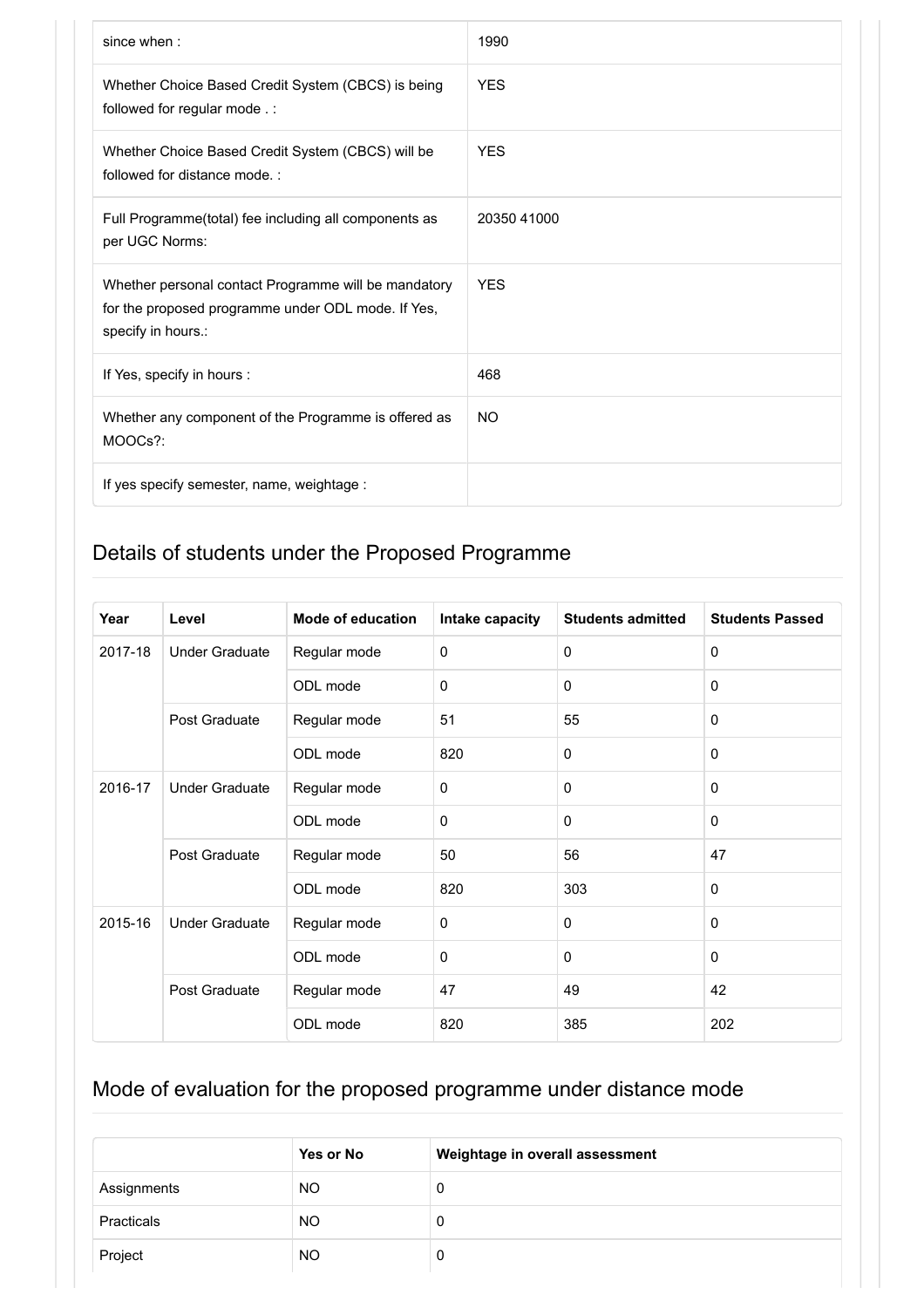| <b>Printed material</b> | E-content  | Audio/Video | <b>Online Mode</b> |
|-------------------------|------------|-------------|--------------------|
| <b>YES</b>              | <b>YES</b> | NO.         | NO.                |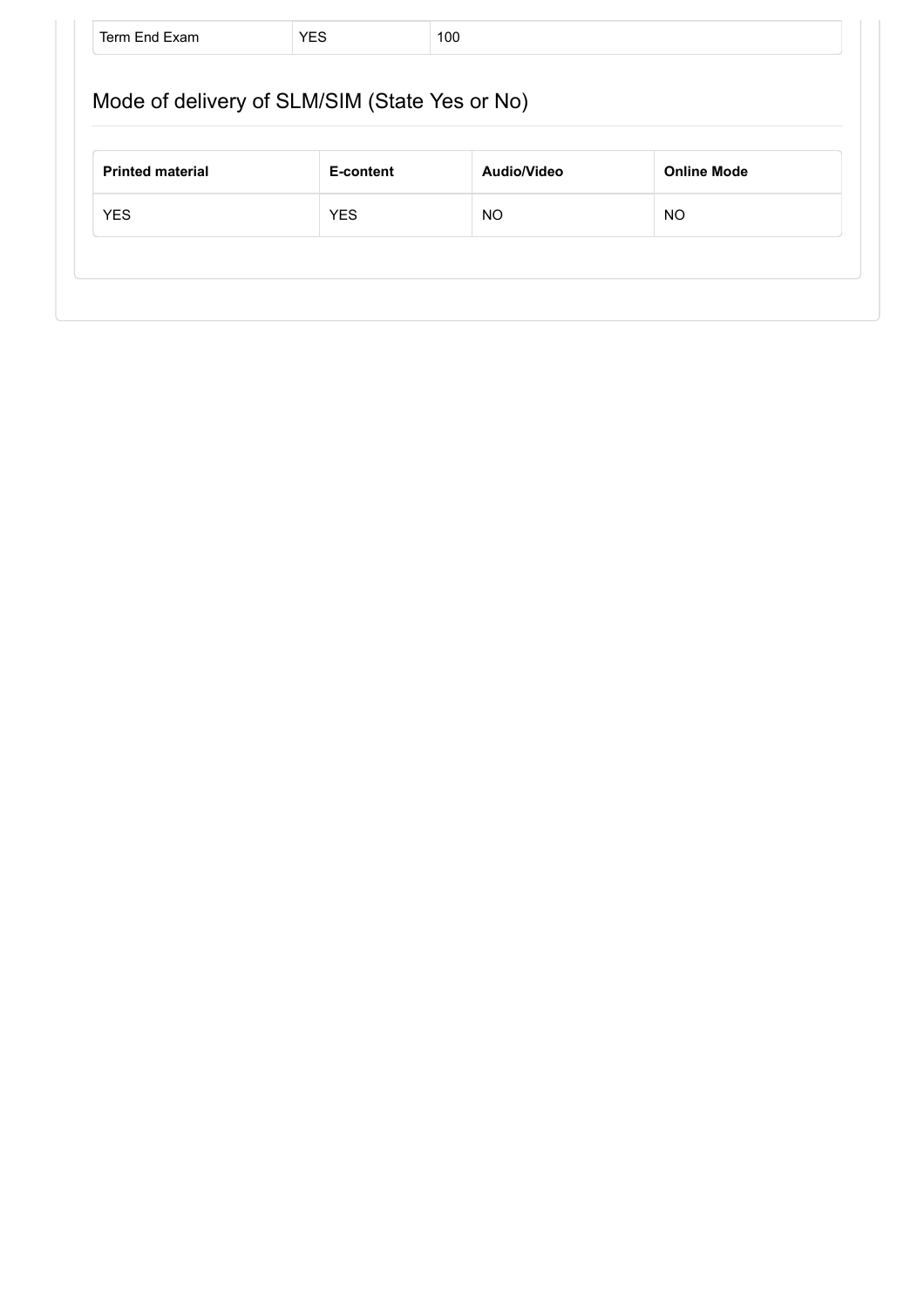# Part C

#### Annexures

| Copy of Resolution of the HEI for establishment of Distance<br>Education Department :                       | <b>View Document</b> |
|-------------------------------------------------------------------------------------------------------------|----------------------|
| Copy of NAAC Accreditation Certificate:                                                                     | <b>View Document</b> |
| Copy of Academic Planner for 2018-19 :                                                                      | <b>View Document</b> |
| Copy of Affidavit on stamp paper of Rs. 100, notarized and<br>duly signed by the Vice Chancellor/Registrar: | <b>View Document</b> |
| Copy of approval of Statutory bodies for all PPR:                                                           | <b>View Document</b> |
| Copy of Statutory bodies approval for SLM                                                                   | <b>View Document</b> |
| Copy of faculty (Teaching staff) details :                                                                  | <b>View Document</b> |
| Copy of administrative staff details :                                                                      | <b>View Document</b> |